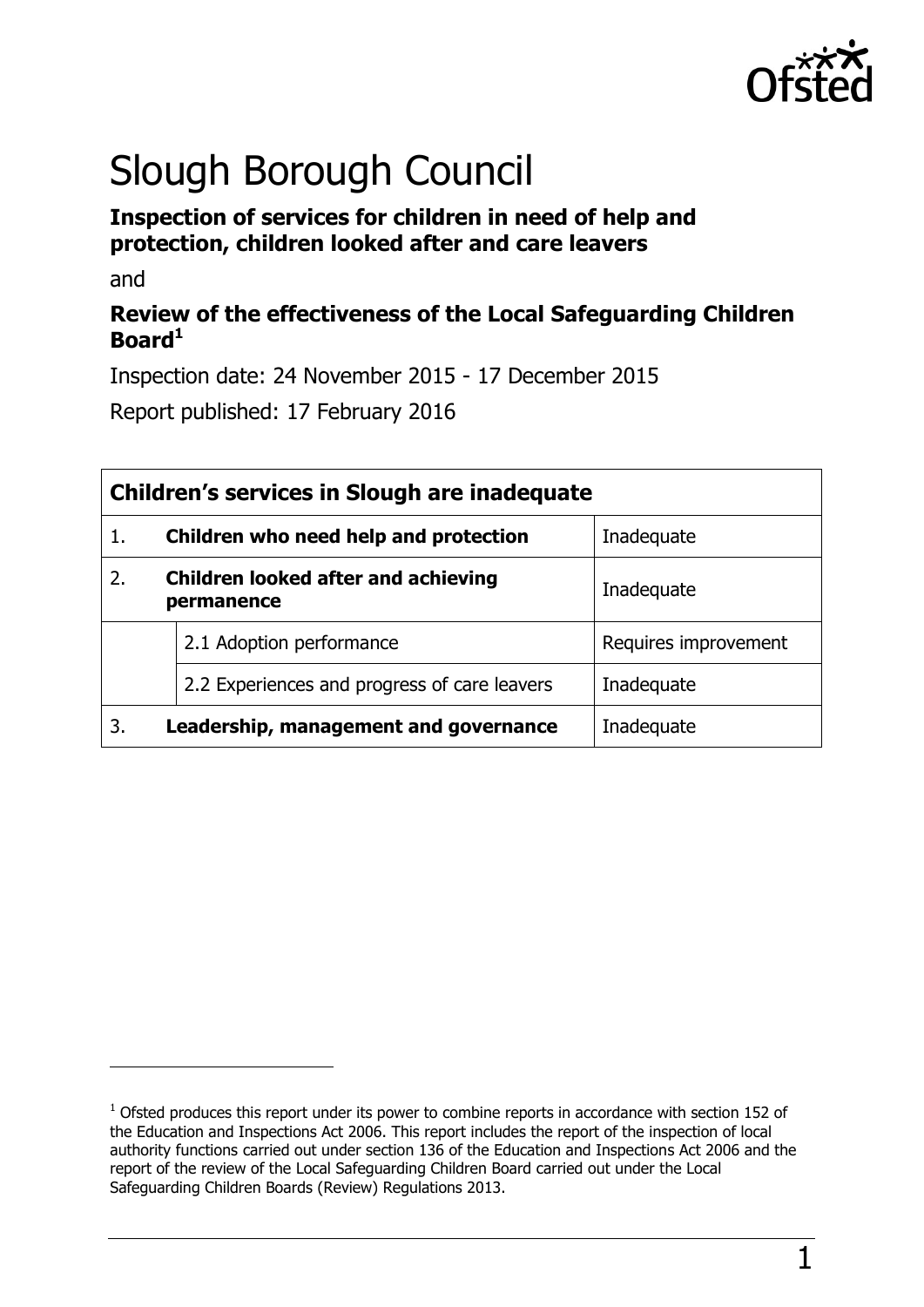

#### <span id="page-1-0"></span>**Executive summary**

Children's services in Slough are inadequate. Leaders in Slough Borough Council have not achieved enough improvement since the previous Ofsted inspections in 2011 and 2013. Important areas of children's social care services are still inadequate and a considerable amount of work is required before services for children can be considered good.

At the direction of the Secretary of State, responsibility for children's services was transferred to Slough Children's Services Trust (the trust) on 1 October 2015. The chief executive of the trust and the council's director of children's services (DCS) have made a firm commitment to work together to achieve the necessary improvements. However, the decision to establish an alternative delivery model and the process of establishing the trust took too long. Although plans are in place to resolve the few remaining areas of responsibility, some arrangements, such as who is to take the lead on commissioning, are yet to be agreed. Much needs to be done to cement relationships between the council and the trust and to secure an unwavering focus on the task of improvement.

Despite efforts to reduce the number of agency social workers and managers, the proportion of these staff in many teams is still too high and not enough permanent appointments have been made. The level and turnover of agency staff continue to hamper progress and impact negatively on some children's experiences.

Partners have not yet developed a truly multi-agency referral hub for sharing information and making decisions about children. Thresholds for action and intervention at all levels are unclear, which means children do not always receive the right help. Services for children and young people on the edge of care and returning home from care lack focus and structure. Although some early help services are making a difference to families, this work is not coordinated well enough or evaluated effectively to inform future planning and service delivery. The quality of early help assessments is far too variable.

The speed and effectiveness of response to children who are referred to children's social care have improved in recent weeks, but many children have been left too long in situations of risk or where their needs have not been met. Children at risk of child sexual exploitation have not been effectively identified or protected. The quality of assessments has improved since the last inspection, but is still too variable. Decisions to look after children are often delayed and legal advice is not always sought early enough. However, once children enter the court process, plans and decisions progress more quickly.

Leaders have not secured sufficient services to meet the needs of children who need help, protection or care. Advocacy support for children and young people is underdeveloped and learning from complaints is weak. Leaders have not ensured that there are enough local foster placements to enable children looked after to live close to their friends, families, schools and communities. Accommodation for care leavers is not sufficient and does not always meet young people's needs. Not enough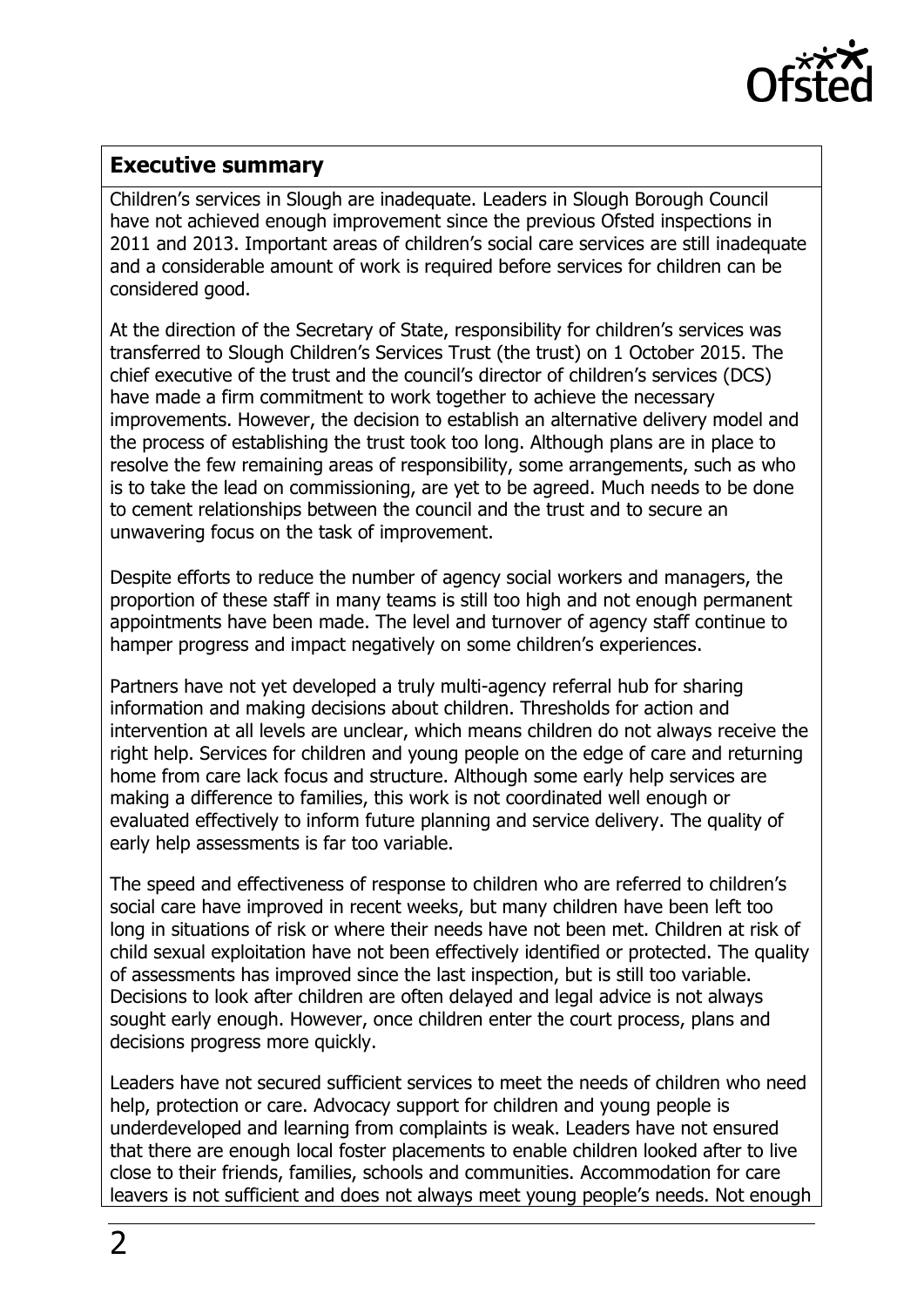

young people benefit from remaining with their foster carers into adulthood.

Care leavers receive a disjointed service and they do not have an arena to express their views. They say that they do not feel safe where they live. Too many care leavers have frequent changes of worker and go for long periods without seeing their personal adviser. Pathway plans are not always up to date or useful and managers have not overseen this work well enough. However, some personal advisers and social workers develop helpful and meaningful relationships with young people. Young people's support workers enable care leavers to access and sustain employment, education or training and many more care leavers in Slough are engaged with these activities than in other areas.

Senior and political leaders have not been proactive, interrogative or aspirational enough about the outcomes and achievements of children looked after. The virtual school for children looked after has been ineffective for at least a year. A new head of the virtual school has been appointed very recently and some decisive planning has begun. The young people who are part of the Children in Care Council (CiCC) are keen to make a difference, but leaders have not been proactive or creative enough in helping them to have an influence within the council. The corporate parenting board has not fulfilled its duty to children looked after well.

Independent reviewing officers (IROs) challenge care plans, but they do not make enough difference to children's outcomes. Children looked after say that they have not been able to develop strong relationships with their social workers, although their carers are supportive and helpful to them. Careful thought is given to children's culture and identity when deciding where they should live. The nurses for children looked after undertake regular and high-quality health assessments and reviews.

Children who have a plan for adoption are matched quickly with good permanent families. At the time of the inspection, there were no children waiting for an adoptive family. Child permanence reports are not of a consistently good standard. Social workers do not always have the right skills to write helpful letters for children about their birth families.

Helped by a baseline audit, the trust has quickly established an accurate view of what needs to change. Managers are rightly prioritising workforce, performance management and the management oversight of practice. Under the decisive leadership of the chief executive of the trust, some important areas of poor practice are being tackled and children are already safer as a result. For example, the practice of using administrative staff to filter and prioritise new contacts was appropriately stopped by the trust. Qualified social workers now carry out this task and oversee next steps.

Over the past two years, the council has made some improvements. Members agreed a significant financial injection to the service, which has led to reduced social work caseloads. Newly qualified social workers are better supported. However, the changes have not been fast or wide ranging enough to improve the experiences of children sufficiently. The trust has already taken decisive action in a number of key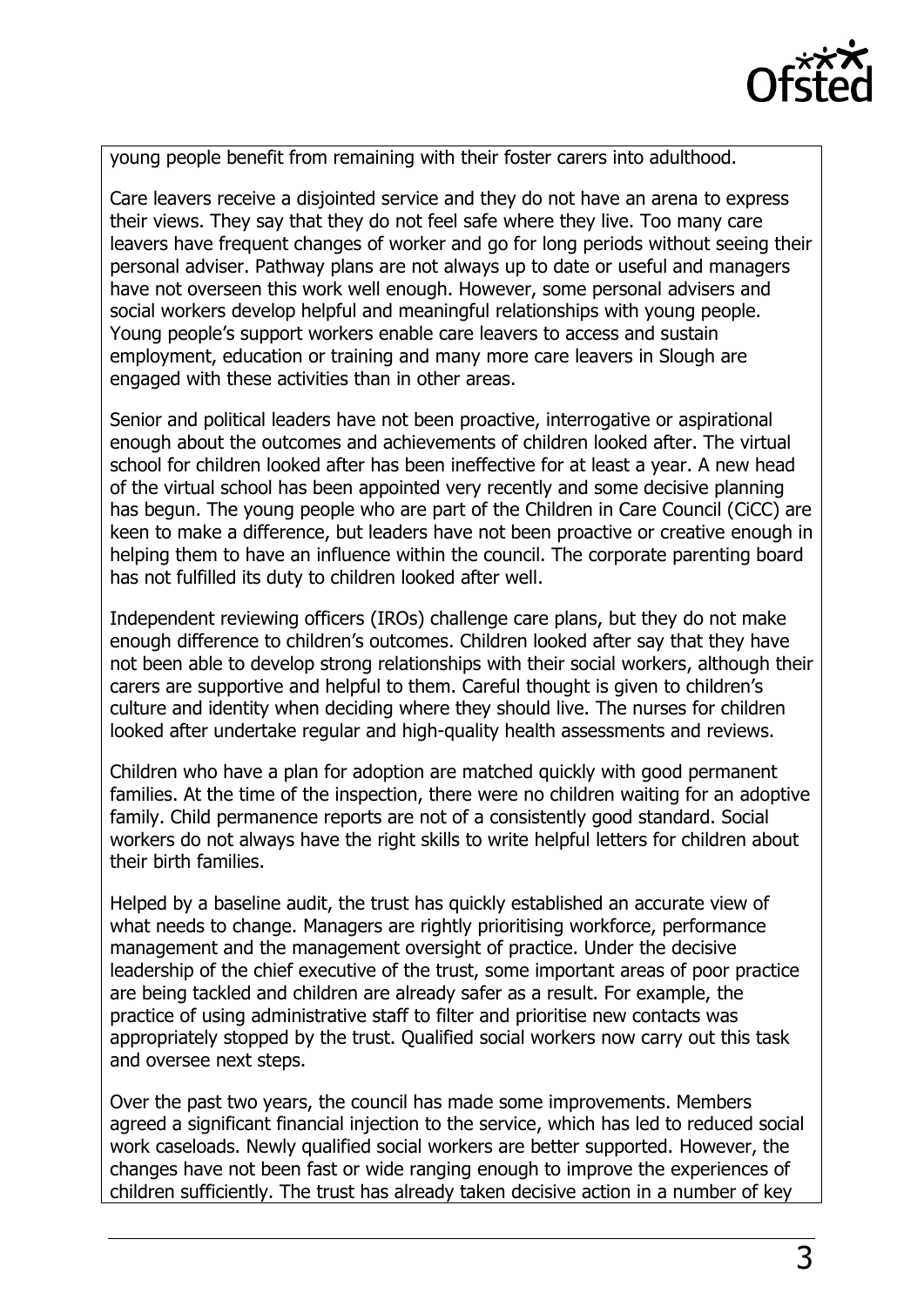

areas and the pace of improvement has increased but it is too soon to see the impact of this for children.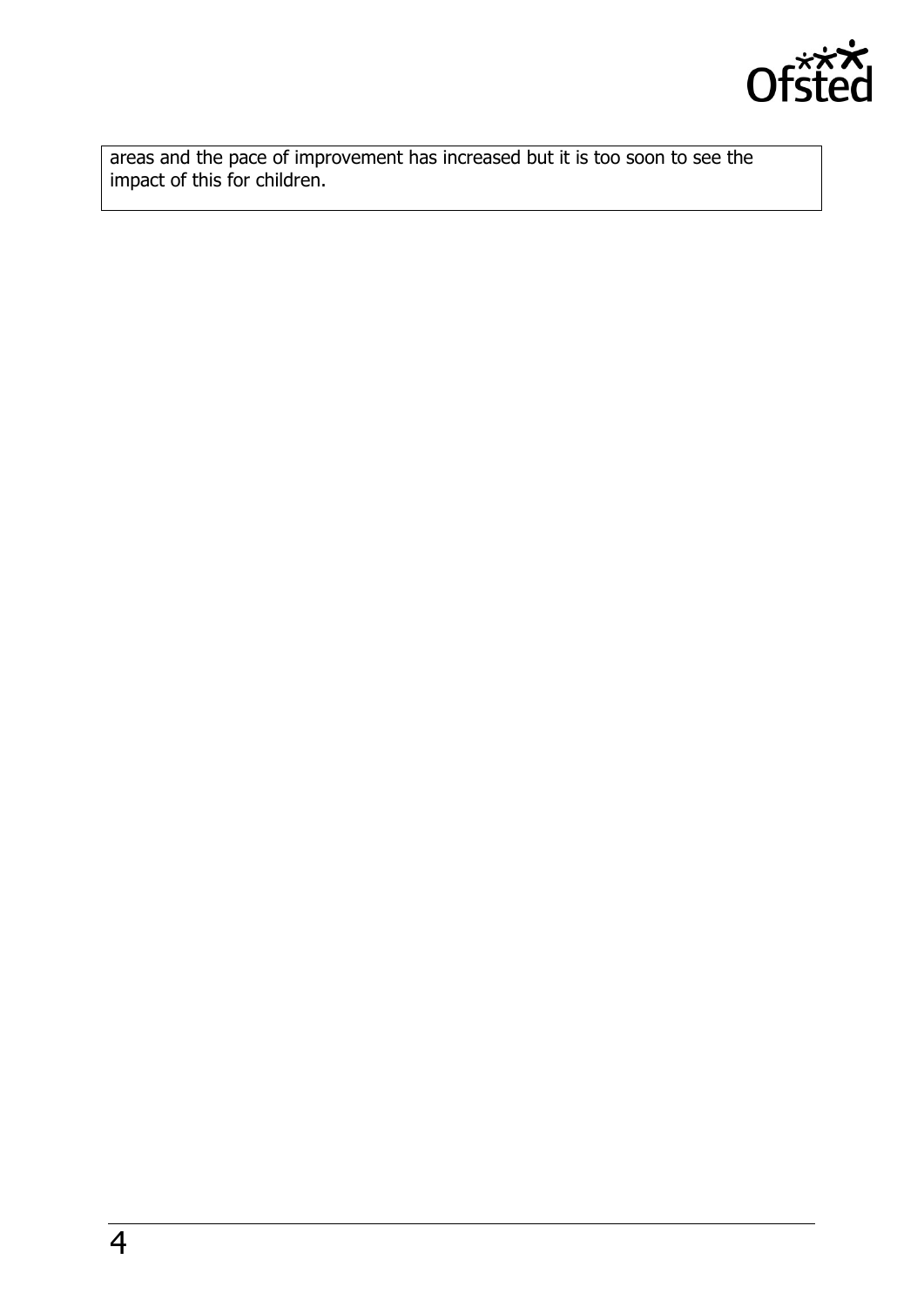

# **Contents**

| <b>Executive summary</b>                                                          | $\overline{2}$ |
|-----------------------------------------------------------------------------------|----------------|
| The local authority                                                               | 6              |
| Information about this local authority area                                       | 6              |
| Recommendations                                                                   | 9              |
| Summary for children and young people                                             | 11             |
| The experiences and progress of children who need help and<br>protection          | 12             |
| The experiences and progress of children looked after and achieving<br>permanence | 19             |
| Leadership, management and governance                                             | 32             |
| The Local Safeguarding Children Board (LSCB)                                      |                |
| <b>Executive summary</b>                                                          | 38             |
| Recommendations                                                                   | 39             |
| Inspection findings – the Local Safeguarding Children Board                       | 39             |
| <b>Information about this inspection</b>                                          | 44             |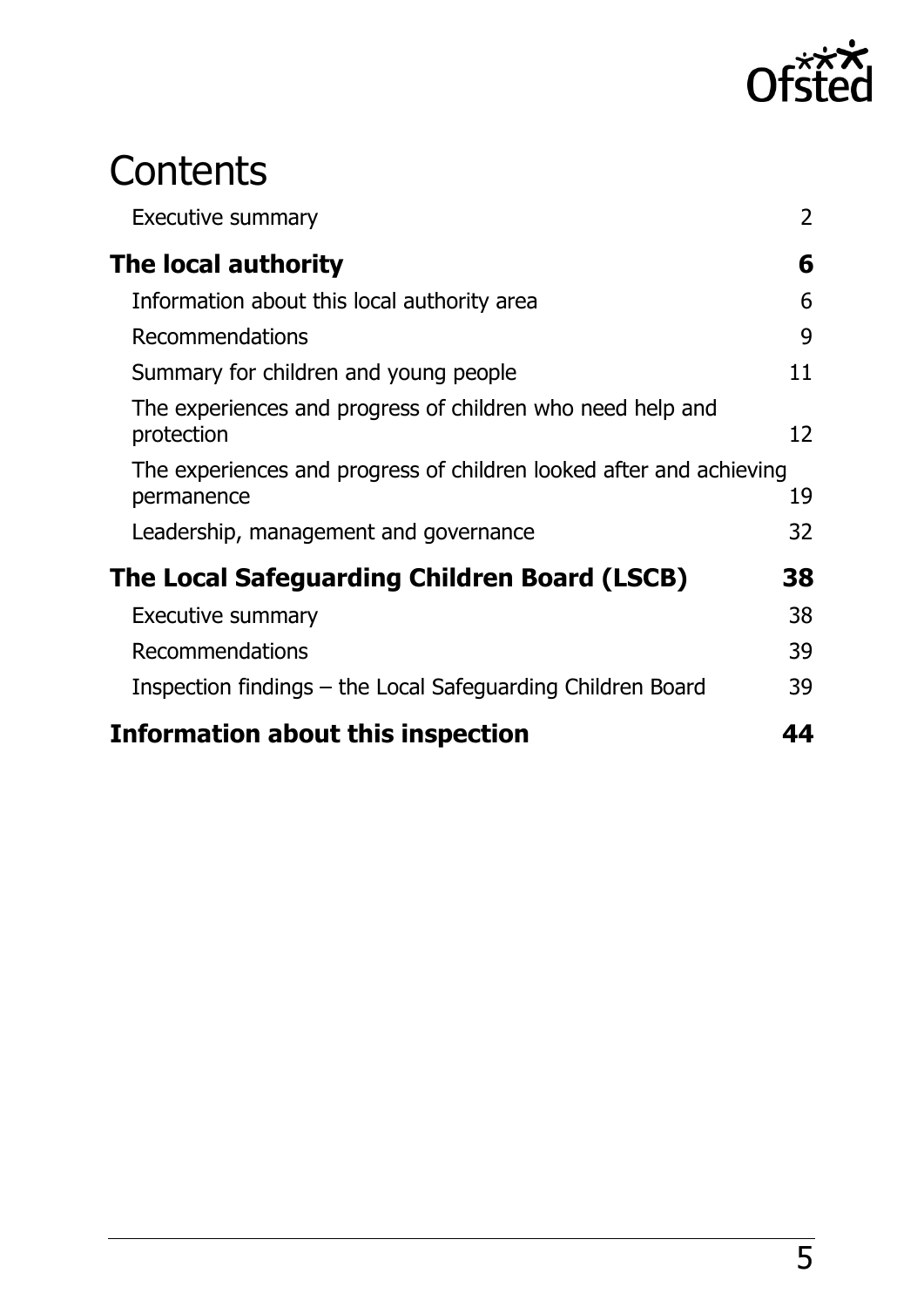

## <span id="page-5-0"></span>**The local authority**

## <span id="page-5-1"></span>**Information about this local authority area<sup>2</sup>**

#### **Previous Ofsted inspections**

- The previous inspection of the local authority's safeguarding arrangements was in November 2013. The local authority was judged to be inadequate.
- The previous inspection of the local authority's services for children looked after was in November 2013. The local authority was judged to be inadequate.
- The local authority's safeguarding arrangements and services for children looked after were also inspected in April 2011. The local authority was judged to be inadequate for its safeguarding arrangements and adequate for services for its services for children looked after.
- The local authority operates two children's homes. Both were judged to be good or outstanding in their most recent Ofsted inspection.

#### **Local leadership**

- The director of children's services (DCS) has been in post since January 2015 on an interim basis and is part time.
- The chair of the LSCB has been in post since November 2014.
- The Secretary of State issued a direction in October 2014 appointing a Commissioner to secure improvement in children's social care pending transfer, and requiring the local authority to cooperate with the Commissioner to establish a trust to deliver its children's social care services.
- The local authority was directed by the Secretary of State to establish a trust to run its social care services. The Slough Children's Services Trust was launched on 1 October 2015 and its responsibilities include early help and the virtual school.

#### **Children living in this area**

- Approximately 39,867 children and young people under the age of 18 years live in Slough. This is 27.6% of the total population in the area.
- Approximately 21.6% of the local authority's children are living in poverty.
- The proportion of children entitled to free school meals:
	- in primary schools is  $12.2\%$  (the national level is  $15.6\%$ )
	- in secondary schools is  $11.6\%$  (the national level is  $13.9\%$ ).

 $\overline{a}$ 

 $2$  The local authority was given the opportunity to review this section of the report and has updated it with local unvalidated data where this was available.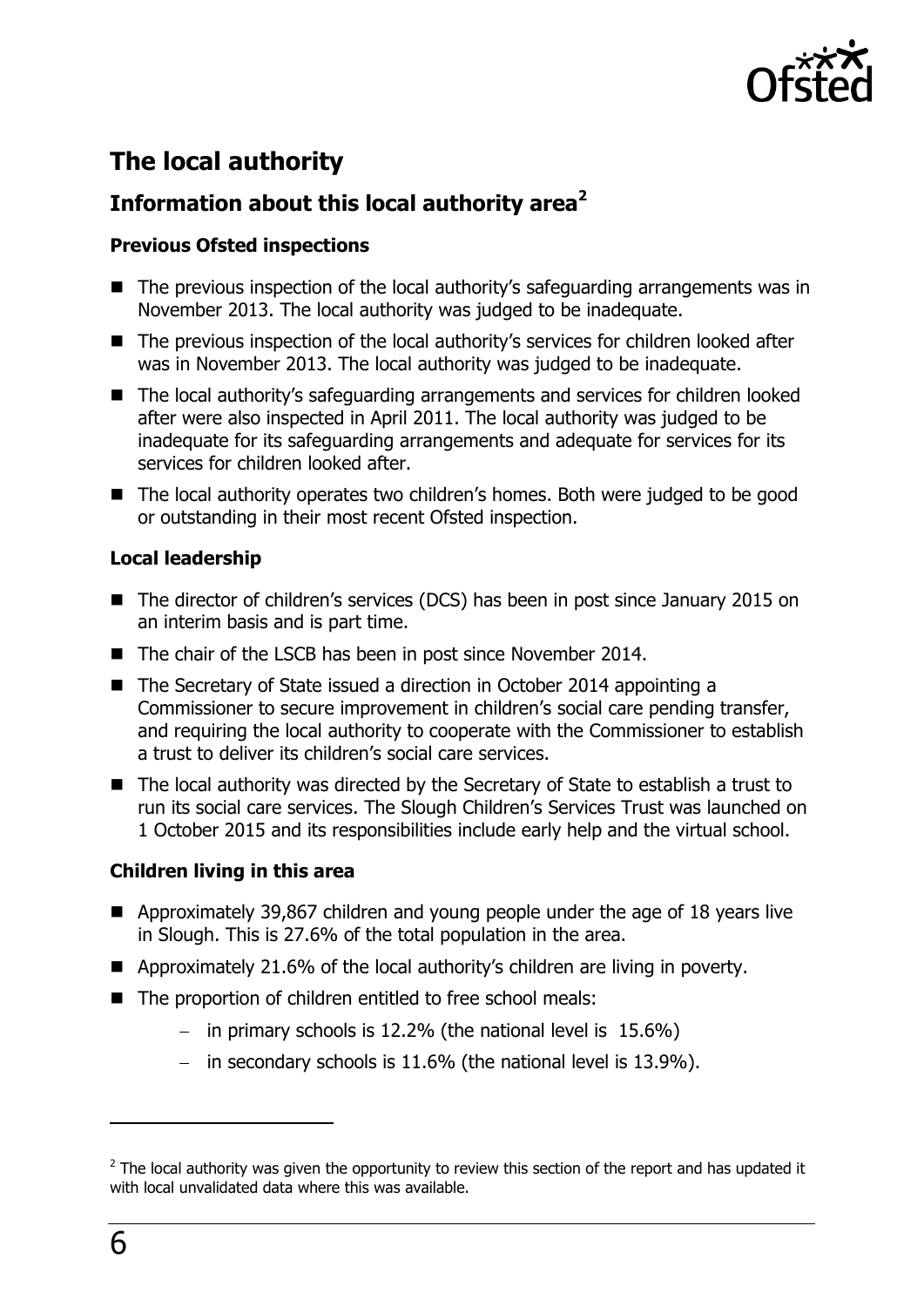

- Children and young people from minority ethnic groups account for 65.5% of all children living in the area, compared with 21.5% in the country as a whole.
- The largest minority ethnic groups of children and young people in the area are Asian and Asian British (44.1%) and Black and Black British (11.8%).
- The proportion of children and young people with English as an additional language:
	- $-$  in primary schools is 58.7% (the national level is 19%)
	- in secondary schools is  $44.9\%$  (the national level is  $15\%$ ).

#### **Additional contextual information**

- Population density is the 29th highest across England and Wales, at 43.1 people per hectare compared with just 4.1 across England.
- Official population projections predict further population growth in both the numbers of children and young people and the proportion of the total number of residents accounted for by this age group. This increase in numbers clearly has implications for future demands for all services required by this age group.
- About 20% of dwellings are social rented (13.1% from the council, 7.5% from other landlords). About 24% of dwellings are privately rented compared with just 16.3% across South East England.

#### **Child protection in this area**

 $\overline{a}$ 

- At 31 October 2015, 1,172 children had been identified through assessment as being formally in need of a specialist children's service. This is a reduction from 1,450 at 31 March 2015.
- At 31 October 2015, 150 children and young people were the subject of a child protection plan. This is a reduction from 234 at 31 March 2015. $^3$
- At 31 October 2015, three children lived in a privately arranged fostering placement. This is an increase from two at 31 March 2015.
- Since the last inspection, six serious incident notifications have been submitted to Ofsted; three of these were submitted since 1 October 2015. One serious case review was ongoing at the time of the inspection.

 $3$  This figure of 150 differs from published data from the Department for Education due to a data processing error in local authority submission to the annual children in need census.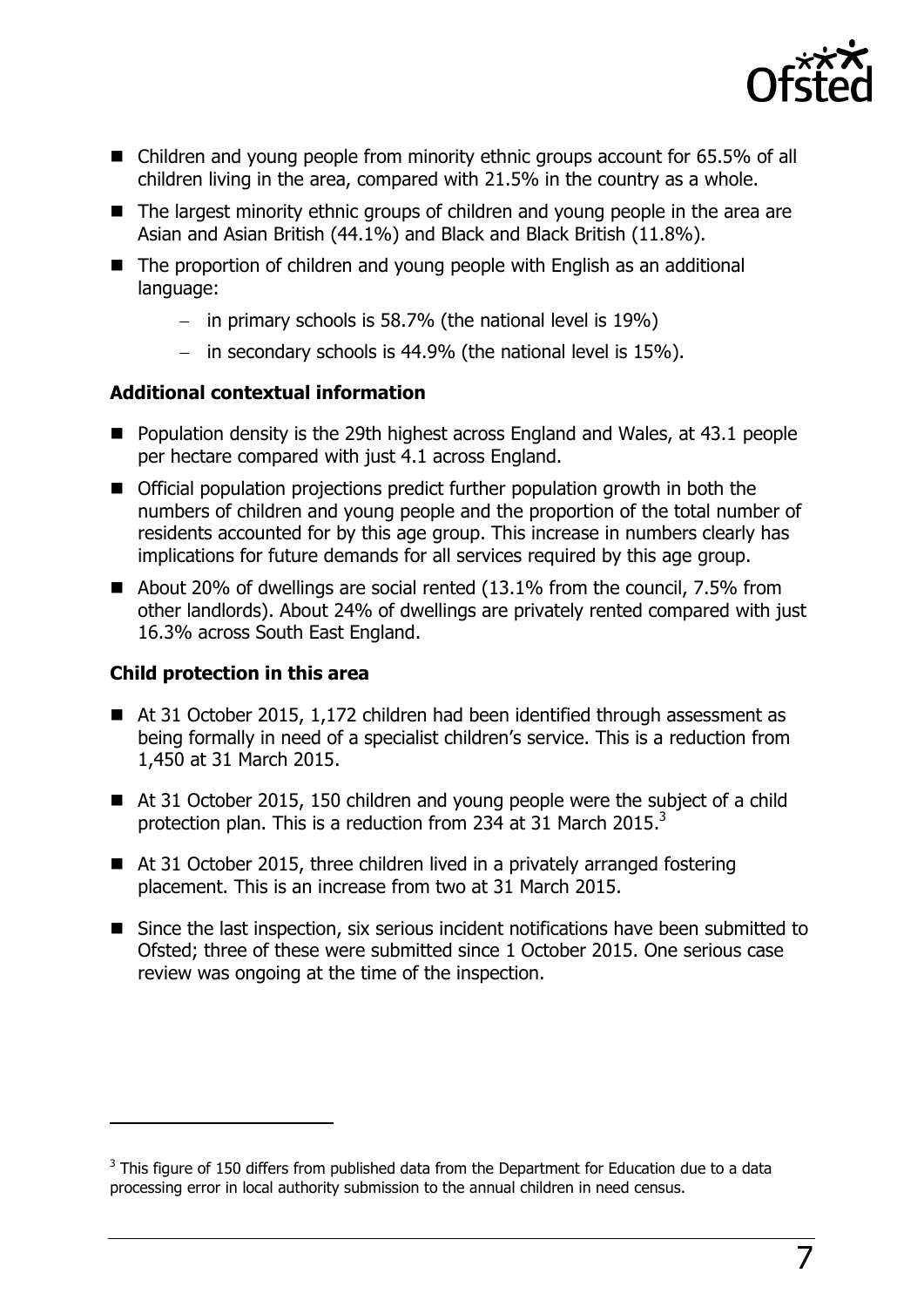

#### **Children looked after in this area**

- At 31 October 2015, 183 children were being looked after by the local authority (a rate of 45.9 per 10,000 children). This is a reduction from 196 (49.2 per 10,000 children) at 31 March 2015.
- Of this number:
	- 128 (73%) live outside the local authority area (excluding children placed for adoption)
	- $-$  eight live in residential children's homes, of whom six live out of the authority area
	- one lives in a residential special school; this child lives out of the authority area
	- $-$  132 live with foster families, of whom 100 (76%) live out of the authority area
	- $-$  three live with parents, of whom one lives out of the authority area
	- 10 children are unaccompanied asylum-seeking children.
- $\blacksquare$  In the last 12 months:
	- 20 children have been adopted
	- 25 children became subject of special guardianship orders
	- $-161$  children ceased to be looked after, of whom six (4%) subsequently returned to be looked after
	- 37 children and young people ceased to be looked after and moved on to independent living
	- 46 children and young people ceased to be looked after and are now living in houses of multiple occupation.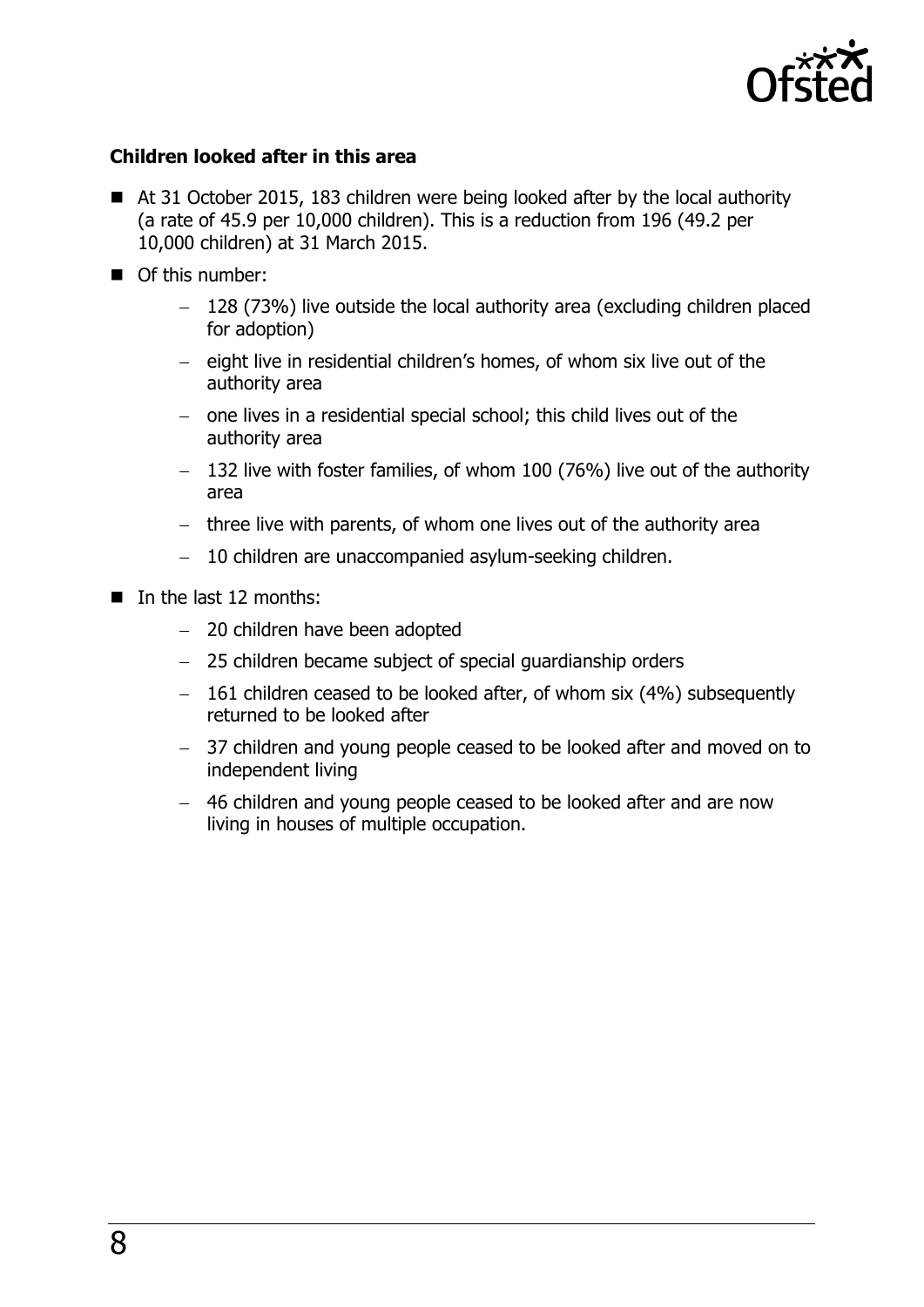

## <span id="page-8-0"></span>**Recommendations**

- 1. Quality and effectiveness of practice
	- In line with longstanding plans, develop and embed a genuinely multiagency response to concerns about children. This should be rooted in clear and up-to-date threshold guidance rolled out across the partnership and regularly reviewed in conjunction with the LSCB.
	- Ensure that contingency arrangements and escalation processes are reviewed, monitored and understood at all levels of need and concern. This should include thresholds for step up and step down arrangements.
	- Ensure that all children and young people at risk of significant harm benefit from strategy discussions and meetings that meet minimum statutory requirements.
	- Improve the coordination and quality of support offered to children and young people on the edge of care and returning home from care.
	- Ensure that assessments, care plans and pathway plans for children looked after and care leavers are up to date, relevant to the individual child or young person and based on a thorough analysis of children and young people's needs and aspirations so that consequent action planning is effective.
	- Significantly improve the quality and regularity of contact with and support for care leavers, ensuring that managers oversee the frequency, quality and impact of contact effectively.
	- Ensure that staff have the knowledge and capacity to complete good-quality and timely life story work and letters for later life.
- 2. Oversight and scrutiny by senior and political leaders
	- Through ambitious and innovative means, prioritise the establishment of a stable and skilled permanent workforce.
	- Evaluate the quality and effectiveness of early help processes and services to inform and improve future planning and service delivery.
	- $\blacksquare$  Revise the corporate parenting strategy to ensure that it sets out a clear vision and process for improving outcomes for children looked after and care leavers.
	- Review the terms of reference of the corporate parenting panel to ensure that it includes wider partner representation and provides rigorous scrutiny and challenge.
	- Broaden the range of children and young people who participate in the CiCC and create a care leavers' focus group. Embed consultation processes systematically across the service.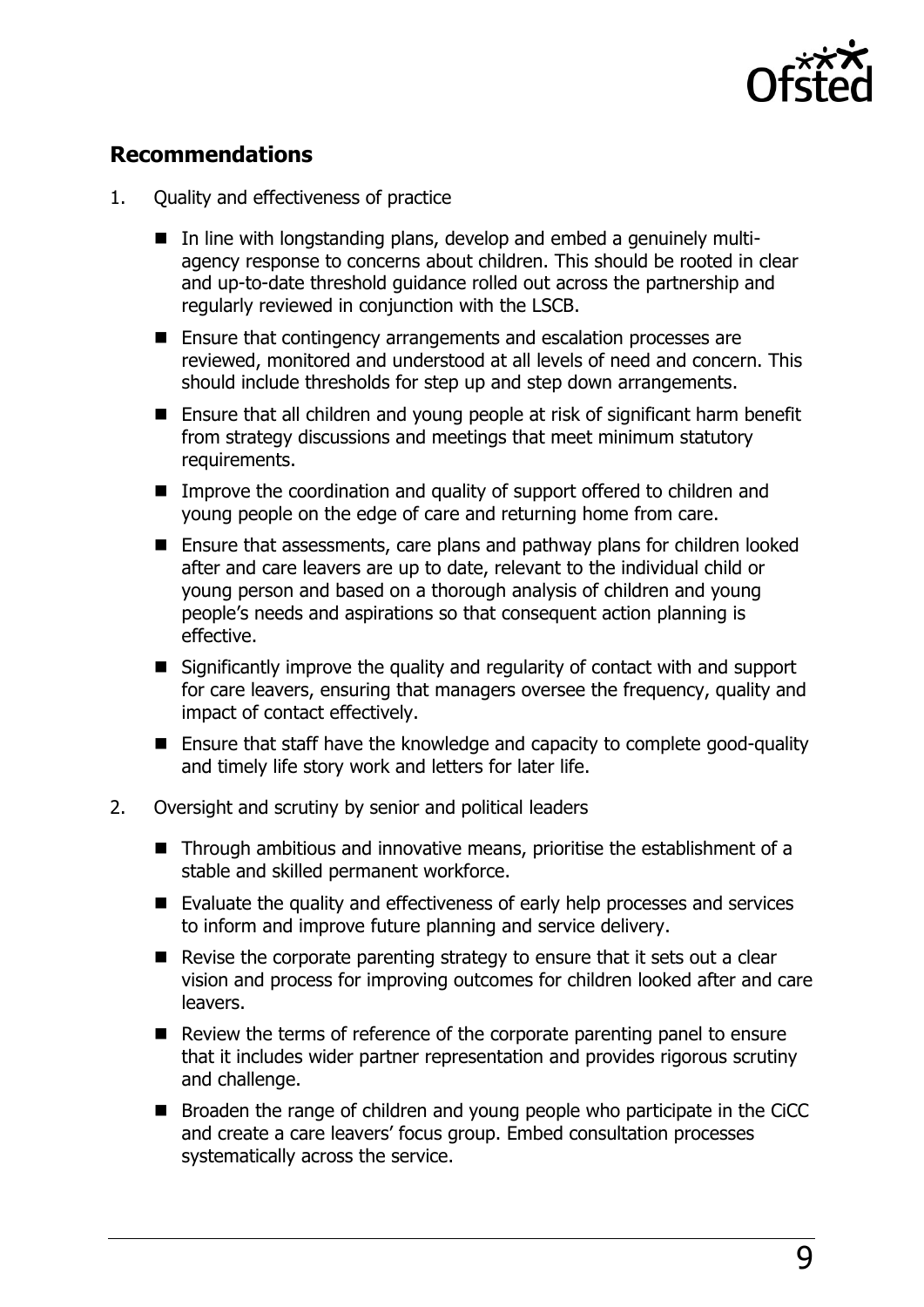

- Strengthen and monitor the effectiveness of the role of IROs in challenging and escalating concerns about children's plans.
- Ensure that learning from complaints, audits and other sources is used effectively to influence service development.
- 3. Children who go missing or who are at risk of child sexual exploitation
	- With key partners, take decisive action to ensure that the local extent of child sexual exploitation is known and understood and that intelligence information is used proactively to inform risk management and disruption activities.
	- Be tenacious about ensuring that all children who go missing from home or care are offered a timely return home interview that properly explores and addresses risk and need.
	- Take urgent steps to ensure that all children who are identified as being at risk of going missing or being sexually exploited are subject to a risk assessment and are offered responsive and appropriate help.
- <span id="page-9-0"></span>4. Provision and sufficiency of key services
	- $\blacksquare$  Finalise, as a matter of urgency, which body is responsible for commissioning individual functions and services.
	- Ensure that children and young people have access to an advocacy service that enables the children and young people to express their views, particularly in important meetings about them.
	- Review the range and quality of accommodation for children looked after and care leavers, including staying put arrangements.
	- Improve the educational support provided to children looked after and strengthen significantly all services offered by the virtual school.
	- Review the effectiveness and organisation of support to care leavers.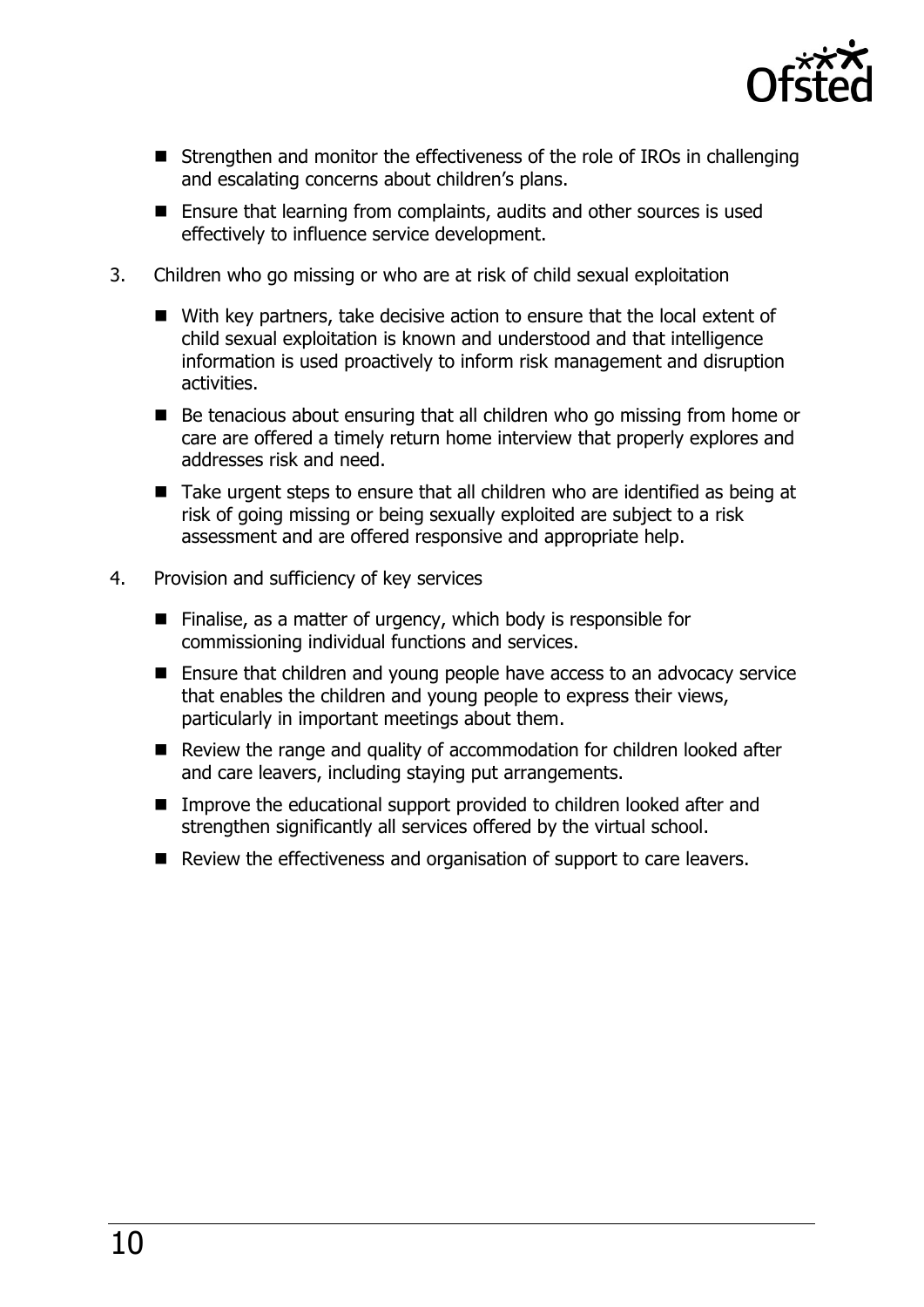

## **Summary for children and young people**

- Ofsted previously found that children in Slough do not get help that is good enough. Too many things have still not improved since the last inspection.
- As a result, a year ago, the government decided to find a different organisation to run services for children in Slough. It took too long to sort these arrangements out. The new organisation, Slough Children's Services Trust, took over on 1 October 2015. Most people who worked for the council now work for the trust.
- Social workers do not have as many children to work with, so they can now spend more time with children and get to know them better. Social workers care about the children they are helping and know them well.
- When social workers work with the court to make plans for children, this work is now completed in good time. Most children who need to be adopted move to their new families quickly. Young people's support workers do a good job helping young people with their problems and supporting them to make good choices.
- However, some very important things have not changed enough or at all. A great deal of money has been spent on social workers but too many do not stay in Slough for long enough. This means that children and families have too many different people to get to know. This has made it harder for managers to improve things. Too many children are not getting the right help and some are at risk of harm.
- Since the trust took over, managers have better and more up-to-date information. This is helping them to work out how well children and families are being helped. They are making good decisions about the things that need sorting out first.
- When children run away from home or care, more help is provided by the trust to support them when they return. Better decisions are being made by social workers and managers to protect children who have been neglected by their families. But there are many more things that need to improve before services for children are good enough.
- $\blacksquare$  It is very important that the trust, the council and partners, like the police, work together better. This will help them to understand how many children are being sexually exploited in Slough and to make sure these children are safe. There is a great deal to be done.
- Managers and political leaders need to be better corporate parents to the children and young people in their care. They need to listen to these children more closely and act more quickly to improve their lives. They also need to care more about how well they do at school. They need to find more local foster families so that children do not have to live too far from their families and friends.
- $\blacksquare$  It is good that so many care leavers are in education or have a job, but too many do not feel happy or safe where they live. Not enough personal advisers have good relationships with care leavers. Pathway plans are not helpful enough to care leavers in improving their lives.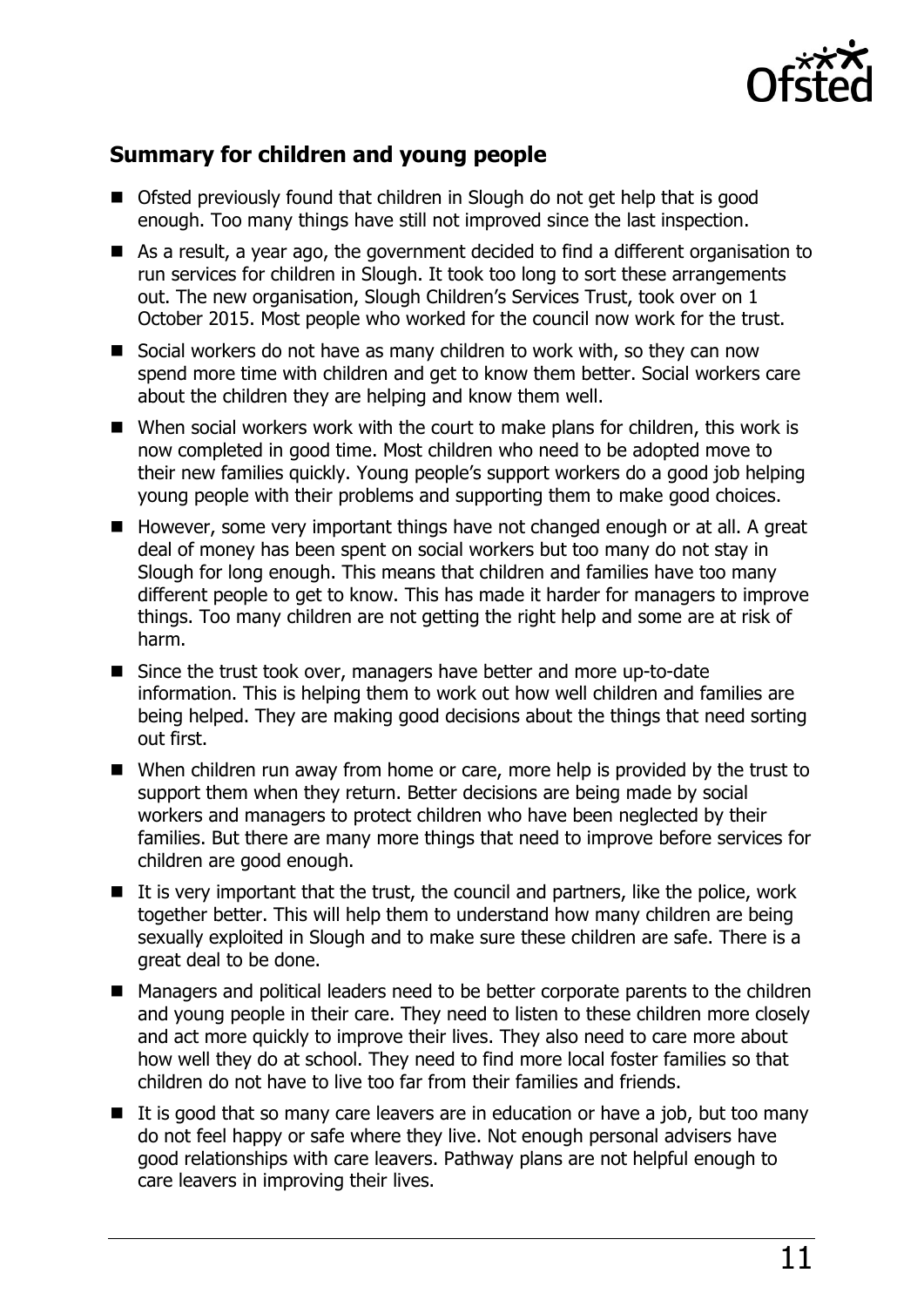

#### <span id="page-11-0"></span>**The experiences and progress of children who need help and protection Inadequate**

#### **Summary**

Services for children in need of help and protection continue to be inadequate overall, although inspectors found a more positive picture emerging over the past few months. The direction of travel is positive and accelerating. However, over the time period looked at during the inspection, too many cases were seen that had serious weaknesses. When children are at risk of significant harm, they do not always benefit from a strategy discussion. In addition, too many strategy discussions only include the police and children's social care. In some cases, agencies have delayed referring children, leaving them in potentially harmful situations for too long.

The multi-agency safeguarding hub is significantly underdeveloped; the first contact service consists solely of trust staff. Police are co-located but joint working is minimal. Overall, these relationships require improvement. Threshold guidance and referral and assessment pathways are partial and out of date. Understanding and application across the partnership is weak. The out-of-hours service has insufficient capacity to meet local demand.

Arrangements to protect children who go missing or who are at risk of child sexual exploitation are underdeveloped, with many improvements only being made in the few weeks prior to the inspection. Too many risk assessments relating to child sexual exploitation are weak and do not consider the most important risk factors.

The quality of social work assessments, plans, interventions and reviews are too variable, ranging from good to inadequate. Inspectors' findings largely mirror those of a recent audit commissioned by the trust, where half of the cases analysed were found to be inadequate. Where assessments are weak, plans and reviews are less effective and risks for these children do not reduce quickly enough. The quality of plans has improved over the past year, but there is more to do to ensure that they are clear and helpful documents for families. Not enough children are helped to share their views at important meetings, such as child protection conferences. The ethnicity and cultural heritage of children is not considered well enough in too many cases.

Step up and step down arrangements are not consistently robust. Inspectors found that children who should have been assessed by a social worker had been passed to early help services. Some of these children were at risk of potential harm. Some children are stepped down from a child protection plan prematurely. Too many early help assessments are poor and the impact of early help services overall is unclear.

Despite much awareness-raising, there is more to do to ensure that children at risk of female genital mutilation are identified given the diverse population. Such cases, when referred to children's social care, are assessed well.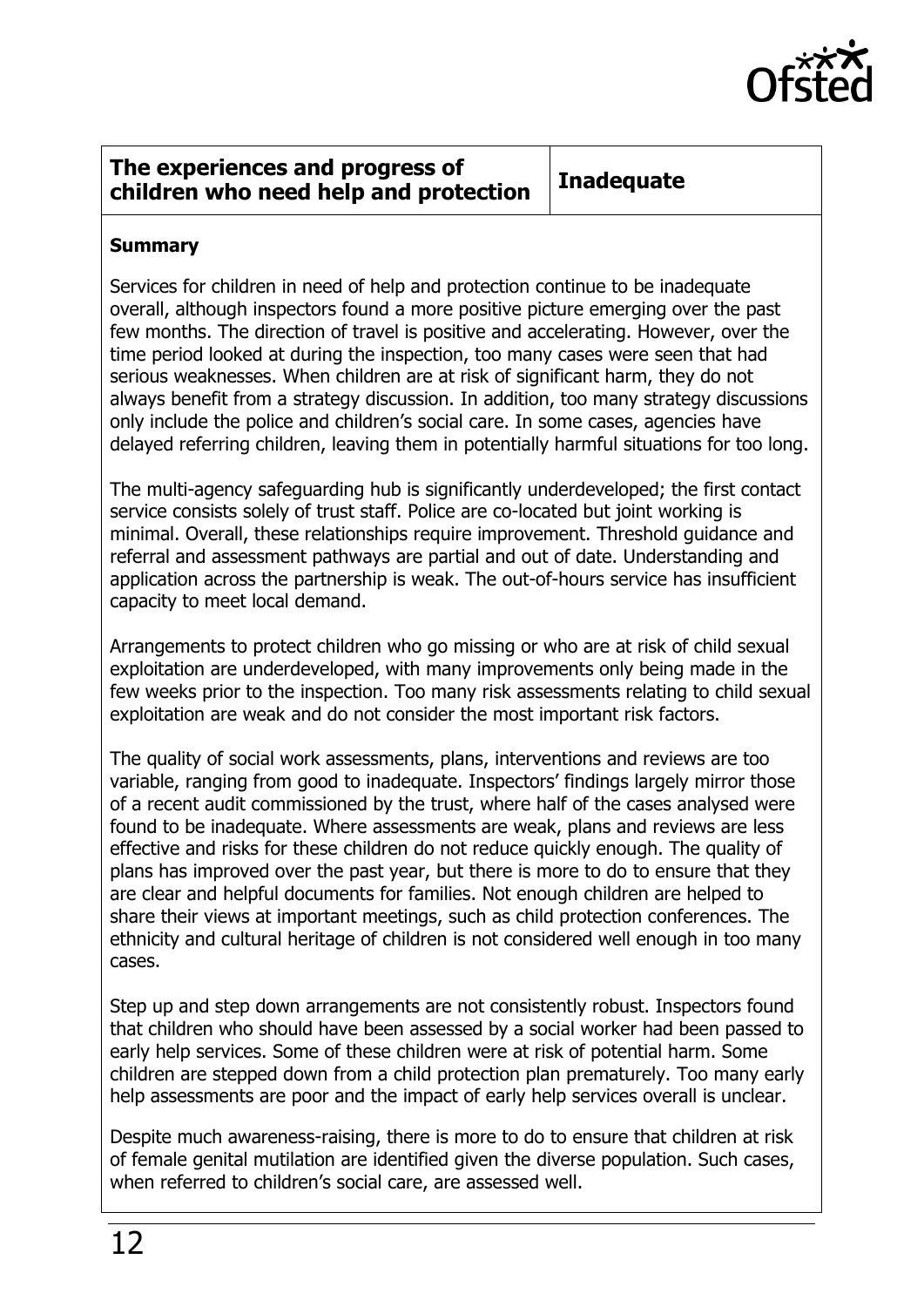

#### **Inspection findings**

- 5. Children, young people and families who need early help services do not always receive support quickly enough. Additional needs are not consistently identified or met by professionals. The quality and timeliness of referrals from some agencies, including the police, who refer most often, is poor. Too many referrals are hard to understand and miss key information. This means that much remedial action is required by the staff, who screen contacts in order to decide what to do next. This wastes staff time and delays a response in meeting children's needs.
- 6. Too many early help assessments are inadequate. In some, presenting risk factors warranted an intervention from statutory services; in others the recording of interventions was too poor to measure change. There were examples where the reason for an early help assessment being undertaken was unclear. Records of 'team around the family' meetings were poor overall. Although a range of services are on offer, the overall impact and effectiveness of early help is unknown. (Recommendation)
- 7. The first contact service has improved very recently. Six weeks before the inspection, there were multiple routes by which agencies could refer children, increasing the likelihood of referrals being overlooked. There is now a single inbox, which is better. The practice of using administrative staff to filter and prioritise new contacts was, quite correctly, ceased by the trust. Qualified social workers now carry out this task and oversee next steps. The timeliness of response to contacts has been poor, although has significantly improved in recent weeks.
- 8. Thresholds for statutory and early help services are not clear across the partnership, leading to some confusion about how children should be helped. Much work was undertaken by the LSCB in 2014 to launch the threshold guidance but it has not been updated in line with the most recent statutory framework (Working together to safeguard children, 2015). Threshold and single assessment guidance does not reflect current practice arrangements, which leads to further confusion within the partnership. (Recommendation)
- 9. Multi-agency arrangements to consider contacts and requests for services are significantly underdeveloped, limiting the effectiveness of initial decision making. The first contact service is staffed by agency social workers and managers and is co-located with, but not yet integrated with, the police. There are no other child welfare agencies participating in 'front door' screening arrangements, although for some time discussions have been taking place about how to achieve this. (Recommendation)
- 10. Joint working between agencies is not always effective, with examples of disagreements about what action should be taken, without evidence of resolution. Social workers do not reliably consult with the right professionals when deciding how to respond to concerns about children, even when parents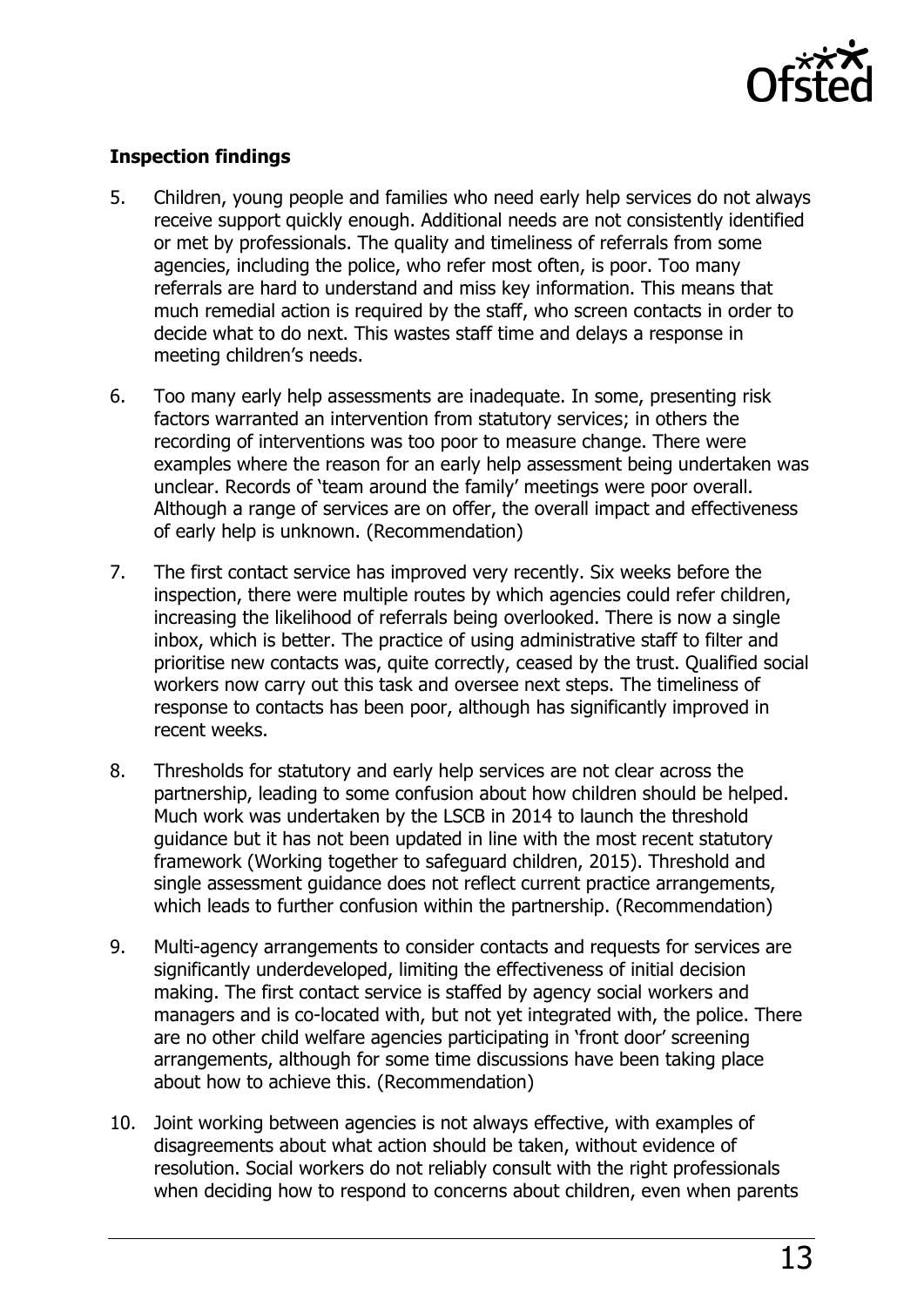

have given their consent for information to be shared. This means that decisions about how to help children are not always informed by all the available information. In contrast, in some child protection and 'team around the family' meetings, information sharing between agencies is of better quality. (Recommendation)

- 11. Children, young people and their families do not get a good enough service outside office hours. This service, jointly commissioned for six neighbouring boroughs, is not always able to meet demand in Slough, particularly at weekends. Cases were seen where the service was unable to undertake important actions, such as checking the whereabouts of a looked after child. There are increasing difficulties in reaching agreement with the police about undertaking welfare checks on vulnerable children out of hours, reducing partners' ability to be assured of children's safety during these times. Children and young people who require urgent accommodation have very little choice, particularly those who are at risk of homelessness. Information sharing between daytime and out-of-hours services is good, with actions being recorded promptly.
- 12. Too many assessments take too long to complete and this leads to delays in children's needs being met promptly. For the year ending 31 March 2015 few assessments took longer than 45 days, but 21% were completed between days 41 and 45. This is double the rate for comparable local authorities. More recent data are still concerning. Managers do not routinely give clear enough guidance to social workers about how long an assessment should take based on risk and need, although a few good examples were seen. Managers receive regular performance information on assessment timescales but this does not include whether children have been seen and assessed in the right timescale for them.
- 13. Assessments of children, young people and their families are not routinely good enough. Too many do not consider risk factors, such as those relating to adult mental ill health or significant adults, including non-resident fathers. Historical concerns are not consistently taken into account and, overall, there is insufficient attention to children's ethnicity. Too few chronologies summarise the child's journey well enough to inform decisions and plans; many are not up to date or miss key information. Some assessments lack chronologies altogether. Inspectors saw some good assessments, with detailed and careful analysis and clear recommendations. (Recommendation)
- 14. Not all children who require a strategy meeting to protect them have one; cases were seen where children had been harmed but strategy discussions had not been held. The majority of strategy meetings are telephone conversations between team managers and the police. This does not meet minimum statutory requirements and means that background information from other agencies is not considered. A minority of strategy meetings are held face to face and, those observed, promoted good information sharing. Strategy meetings are recorded but too many lack timescales for actions. (Recommendation)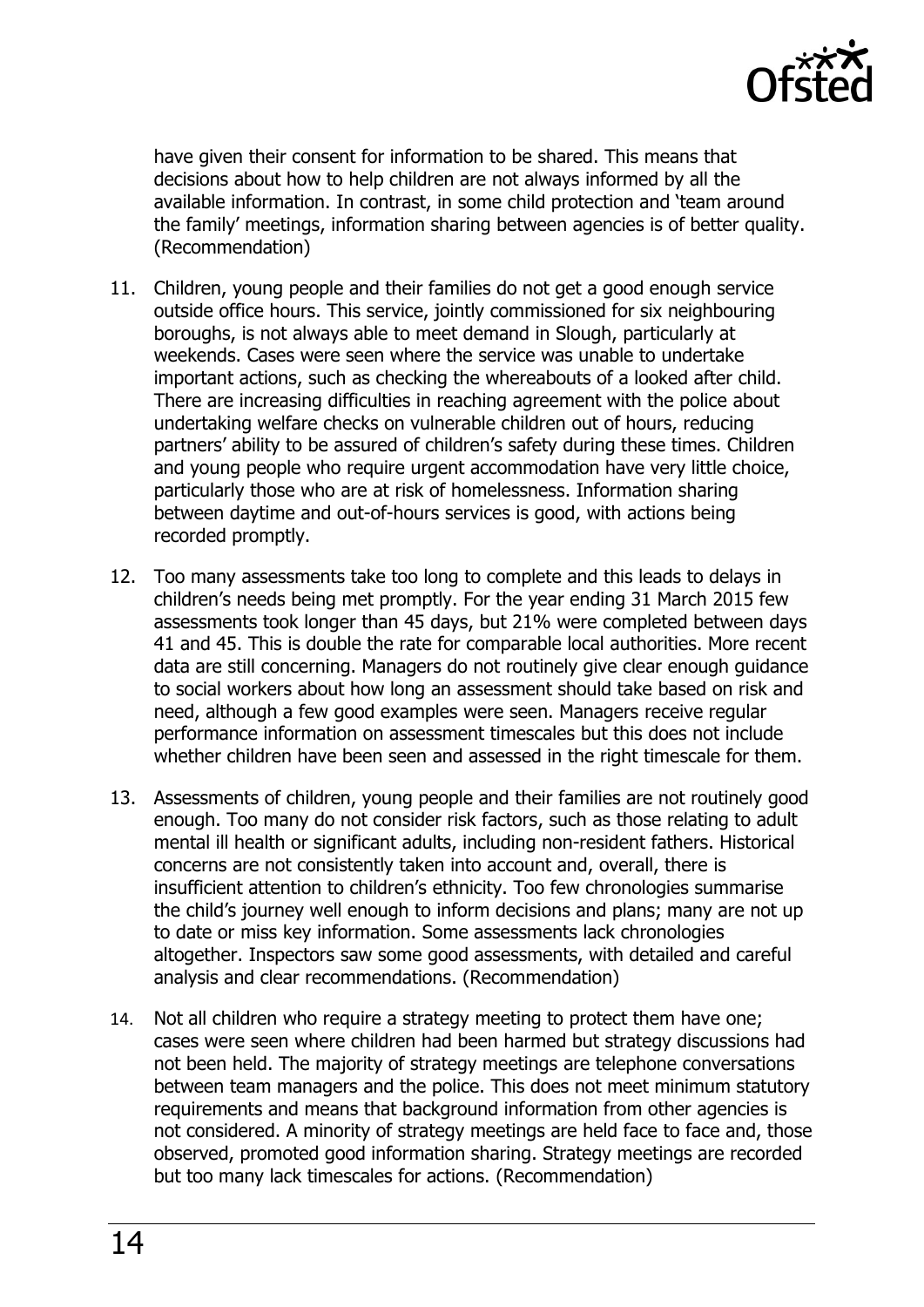

- 15. Inspectors identified inconsistencies in practice and decision making at all levels of the child protection process, including the threshold for convening a child protection conference. Some child protection assessments are good, but overall the quality is too variable. Fewer child protection assessments were started in the past 12 months than during the previous year, and a lower proportion led to a child protection conference. As at 31 October 2015, 150 children were subject to a child protection plan. This is 84 fewer than at 31 March 2015. Senior managers have not sufficiently explored the reasons for this reduction in child protection work. The trust's initial analysis is that it is likely be a consequence of inconsistent application of child protection thresholds, as well as plans ending too early.
- 16. A minority of children have been subject to a child protection plan repeatedly without any evidence of their outcomes improving or of changes being sustained. In other cases, child protection plans are not sufficiently clear about necessary changes and lack contingencies. Risks and concerns about some children have not been responded to early enough, or have not been escalated through legal processes. This is most evident in cases of long-term child neglect, although in recent weeks managers have taken increasingly decisive action to safeguard these children. According to the local authority's own data, neglect was a feature in 43% of child protection plans, emotional abuse in 34%, physical abuse in 10% and sexual abuse in 3%.
- 17. Some agencies and staff, such as GPs, child and adolescent mental health services (CAMHS) staff, youth offending team workers and the adult community mental health team, do not routinely attend child protection conferences. This reduces the effectiveness of the conference in understanding and addressing risk and need within families. Not all agencies provide reports or share reports with family members before the conference. This makes it difficult to plan for the conference or to prepare family members properly.
- 18. Child protection plans vary from inadequate to good. Until recently, most plans lacked specificity and were not sufficiently clear about actions or timescales. They did not consistently follow up incomplete actions from previous plans. The introduction of a new plan format in May 2015 has improved this. However, most plans do not set out in plain language what will happen if risks do not reduce or the child's situation does not improve.
- 19. Minutes of core groups and child protection conferences do not always reflect the voice of the child and children are not routinely supported to attend. Conference chairpersons report that social workers and other professionals do not use creative ways to present children's wishes and feelings often enough. Social workers can purchase advocacy support for children on a case by case basis but this is yet to be embedded across the service. Some good cases were seen where children's wishes and feelings were at the core of meetings and plans because of sensitive practice by individual social workers, but this is not true for the majority of cases. (Recommendation)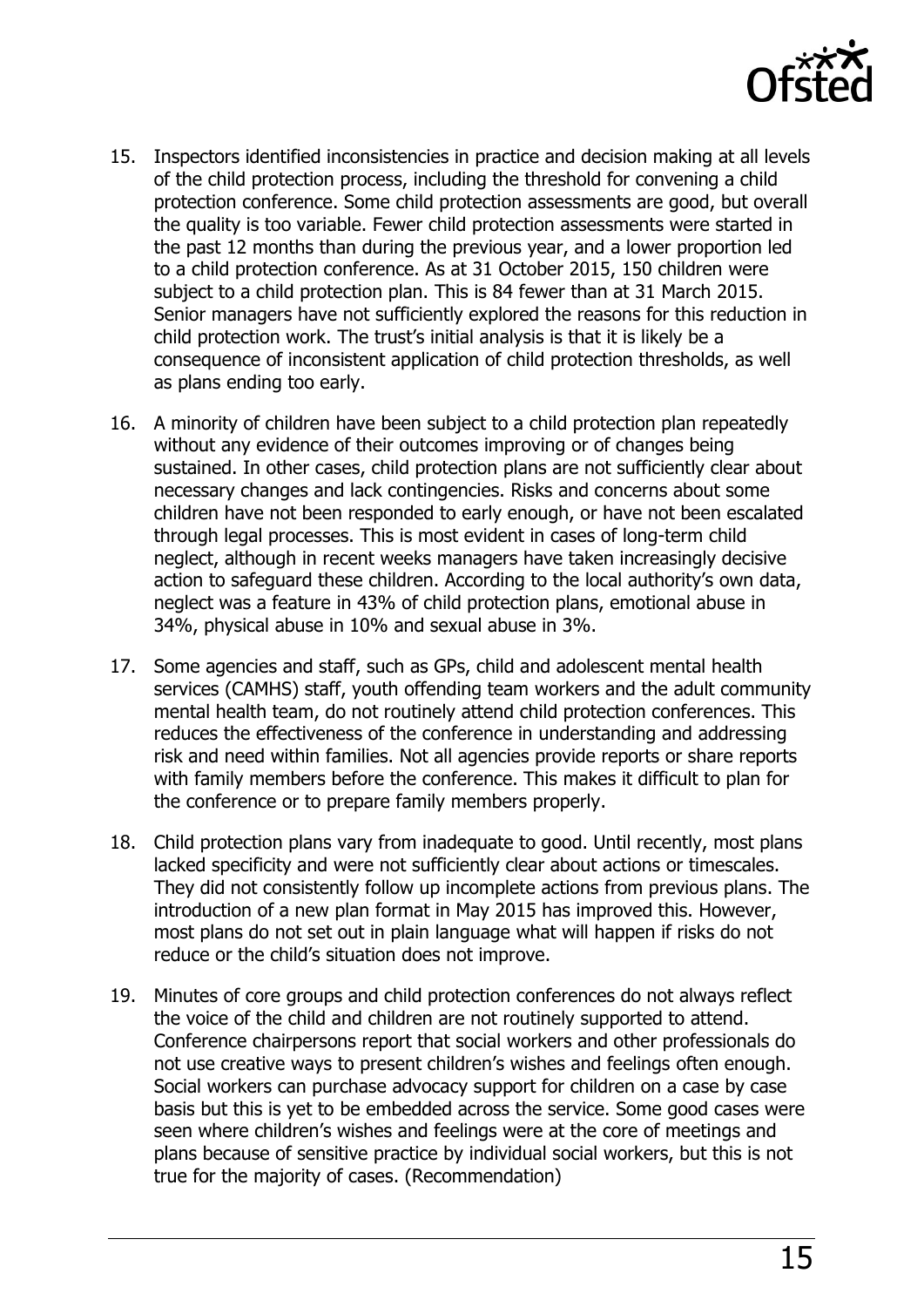

- 20. Children benefit from increasingly timely statutory visits from social workers. The brevity of recording means that it is not always clear whether children have been spoken to and seen on their own when visited by social workers. Inspectors saw good examples of social workers and early help staff being tenacious and creative in developing meaningful relationships with children and families. However, too often children have experienced multiple changes of social worker, reducing the impact of work to help and protect them. This is attributed to the turnover of permanent and agency staff and to children transferring between teams when they need different levels of support.
- 21. On occasion, decisions have been made to step children down from child protection plans to child in need plans before required changes have been achieved or sustained. The quality of ongoing help provided to them and their families is too variable. Managers are not assured that all children and families receive the right support for long enough once risks and needs are judged to have reduced sufficiently.
- 22. Children at risk of child sexual exploitation are not effectively identified or protected. Over the past year 'Engage' workers within the Young People's Service have undertaken individual and group work with 75 children at risk of child sexual exploitation. However, this work has not been coordinated well enough, and too many children have not been assessed by social workers using the local risk assessment tool. The service has not received any referrals for boys or young men. The majority of risk assessments include shortcomings such as language that blames children for being in risky situations or do not sufficiently consider risks to boys. Potential risks associated with gang involvement are not sufficiently explored. Currently, there are no specialist post-abuse therapeutic services or parental support groups available to children and families. The role of the child sexual exploitation coordinator has been disjointed and ineffective due to frequent changes of personnel and periods where the post was vacant. Not all post holders have had responsibility for missing children, meaning that these two issues were not consistently crossreferenced. This is now being addressed, but the new coordinator has only been in place for three weeks. Until recently, most children who went missing did not receive a return home interview. Having swiftly identified this important weakness, the trust is now ensuring these interviews take place. Work to map links between children has begun but is overdue. (Recommendation)
- 23. Links are now being made between the trust and the commissioned provider of education services to consolidate information about children missing education with information about children going missing from other settings. Arrangements to share information with the council team responsible for young people who are not in education, employment or training (NEET) temporarily lapsed during the transition to the new trust arrangements.
- 24. Arrangements to track children missing from education are effective. The high rate of referrals, approximately 400 per annum, reflects the high mobility of children in and out of the borough. Notifications to the children missing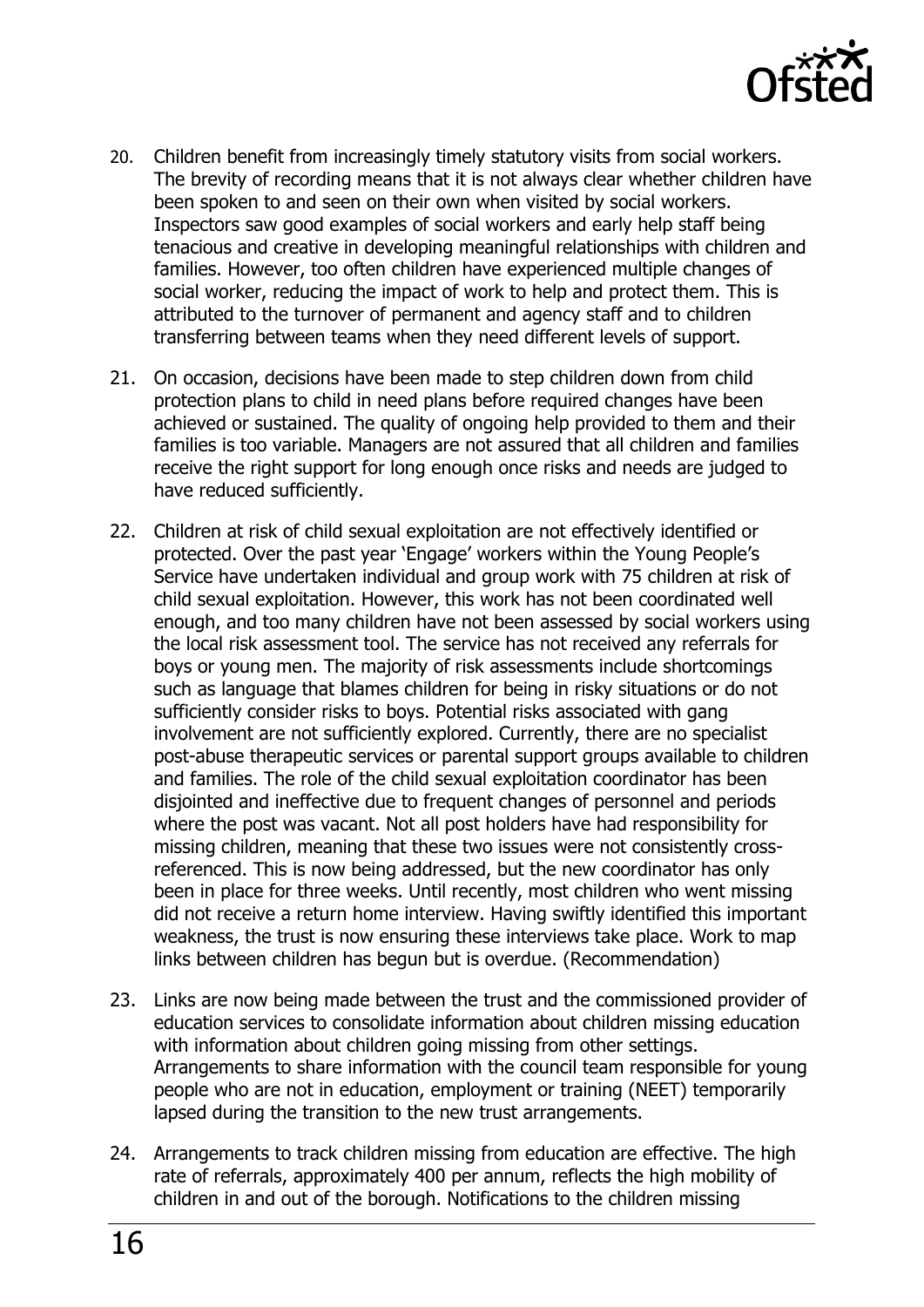

education coordinator are prompt and appropriate, as are the subsequent actions. The whereabouts of these children are comprehensively recorded and communication with other local authorities is efficient. In the few cases where children are taken abroad, this is investigated in depth.

- 25. Around 80 children and young people are electively home educated in Slough. Appropriate steps are taken to build positive relationships with educators, although some families choose not to accept this support. Where there are concerns about children's welfare, they are referred to children's social care.
- 26. Arrangements are developing well to address concerns about female genital mutilation. The NHS acute trust identifies approximately six women per month through the mandatory antenatal reporting system. This route has also identified three children subjected to female genital mutilation before entering the UK, with appropriate use of child protection procedures and good social work assessments. Prevalence mapping has identified the geographical area with the highest risk. Awareness-raising activities have encouraged community engagement. However, no cases have been identified by means other than the antenatal reporting system, suggesting limited impact so far.
- 27. Appropriate agencies attend regular multi-agency risk assessment conferences (MARACs) where plans to protect children, young people and parents who are at risk from serious domestic violence are considered. In all cases sampled appropriate action had been taken. However, meetings do not benefit from consistent engagement from children's social care, and inspectors were unable to assure themselves of the overall effectiveness of these arrangements as no data or annual reports were provided.
- 28. The overall impact of services to reduce domestic abuse and to protect vulnerable victims and children has not been sufficiently analysed or understood by partners. Victims and perpetrators have access to a range of local services although there are insufficient perpetrator programmes for the culturally diverse local population. The trust acknowledges that it does not yet have a clear picture of what support is available and how effective this is.
- 29. Attendance by children's social care at multi-agency public protection (MAPPA) level two meetings has improved in the last 18 months. However, no one children's social care representative attends consistently, leading to delays in some actions being carried out. The MAPPA chair has had to follow these actions up on occasion.
- 30. In September 2014, the council established a Prevent Partnership. Key staff are in place to meet Slough Council's duty to address the risk of radicalisation in response to its designation as a Tier 2 'Prevent' priority area. Partnership arrangements are developing well and have been strengthened through the appointment of a local 'Prevent' coordinator. Community cohesion work and awareness-raising is ongoing, with two community conferences in 2015. The support of council members has been instrumental in ensuring the need for a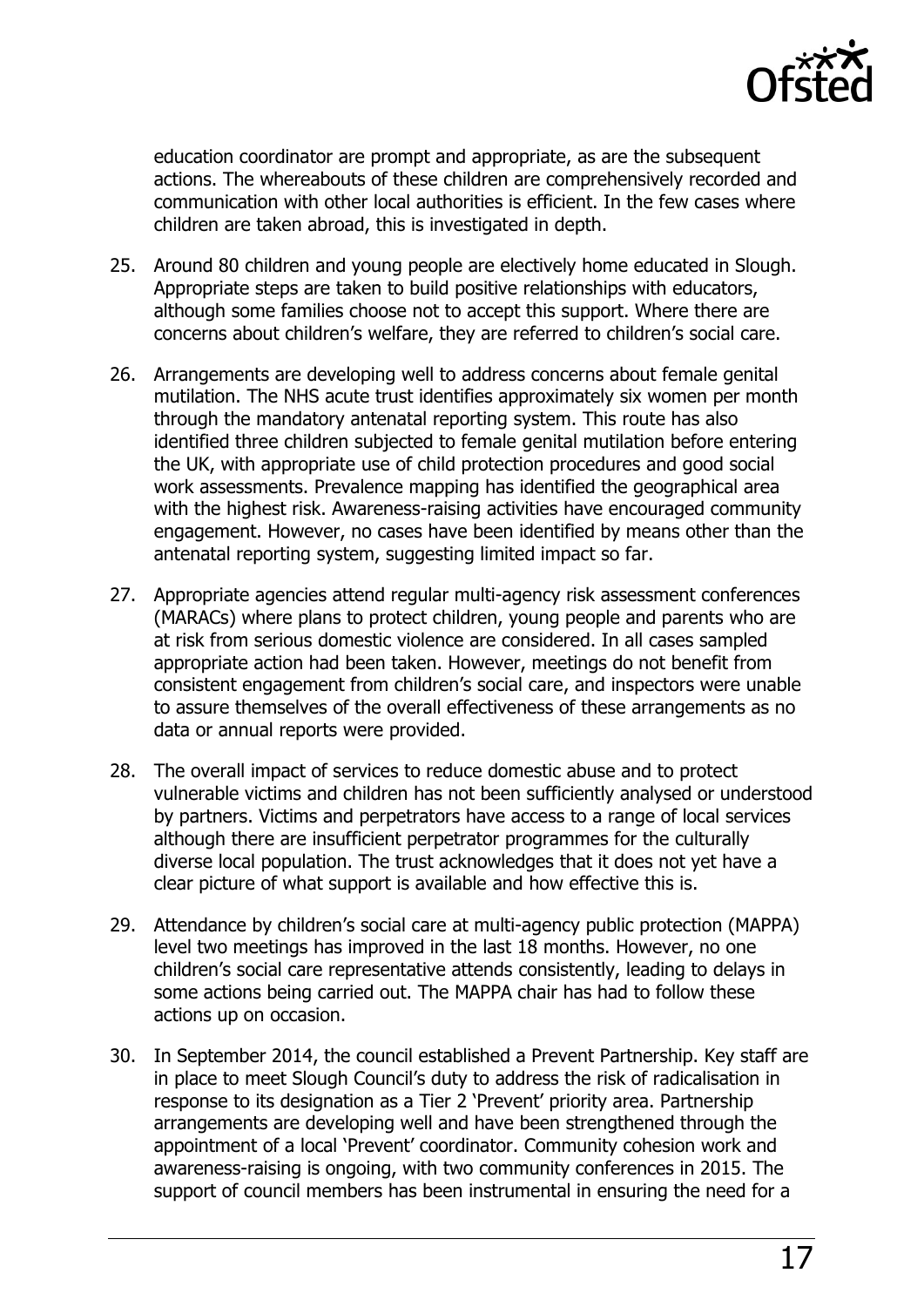

cohesive community is understood. Appropriate training is provided, although to date approximately half of the relevant staff have yet to attend. Appropriate systems and processes are in place and risk assessments are informed by local profiles, but high-level police security considerations mean that assessments are not always complete. During the past year, one young person has been considered through the Channel process, the multi-agency approach used to identify and provide support to individuals who are at risk of becoming involved in terrorism. Since March 2015 there have been nine referrals, none of which required further escalation.

- 31. Staff within housing and children's services know how to respond to young people aged 16 or 17 who are homeless or imminently homeless. The joint protocol between children's social care and housing has been in place for 18 months and is clear and helpful. However, managers acknowledge that young people are not always supported to understand what being 'looked after' means in terms of where they can choose to live. Managers have not sufficiently analysed or quality assured the level and quality of help and accommodation provided to these young people.
- 32. Children with disabilities benefit from appropriate early help packages of support or specialist multidisciplinary support from a specialist team. These children receive a consistent service because the team undertakes the full range of social work tasks relating to need, risk and permanence. In cases seen, assessments were analytical, with timely multi-agency strategy meetings leading to appropriate plans including child protection plans. Use of short breaks is appropriate, using a variety of providers.
- 33. Across frontline services, understanding about the role of the designated officer who oversees referrals about adults working in a position of trust with children needs to be strengthened, although recent work with schools has helped to raise awareness. The police assess all referrals to the designated officer to determine whether a strategy meeting is needed, but this is a solo decision, which should be multi-agency. In the cases sampled, arrangements were operating effectively, with timely responses and appropriate action taken to protect children. Records would benefit from greater clarity about the rationale for some decisions.
- 34. Efforts to raise awareness about private fostering have not been effective. Currently, the number of privately fostered children remains low, at three. Assessments and DBS checks are not consistently undertaken quickly enough to assure these children are properly safeguarded.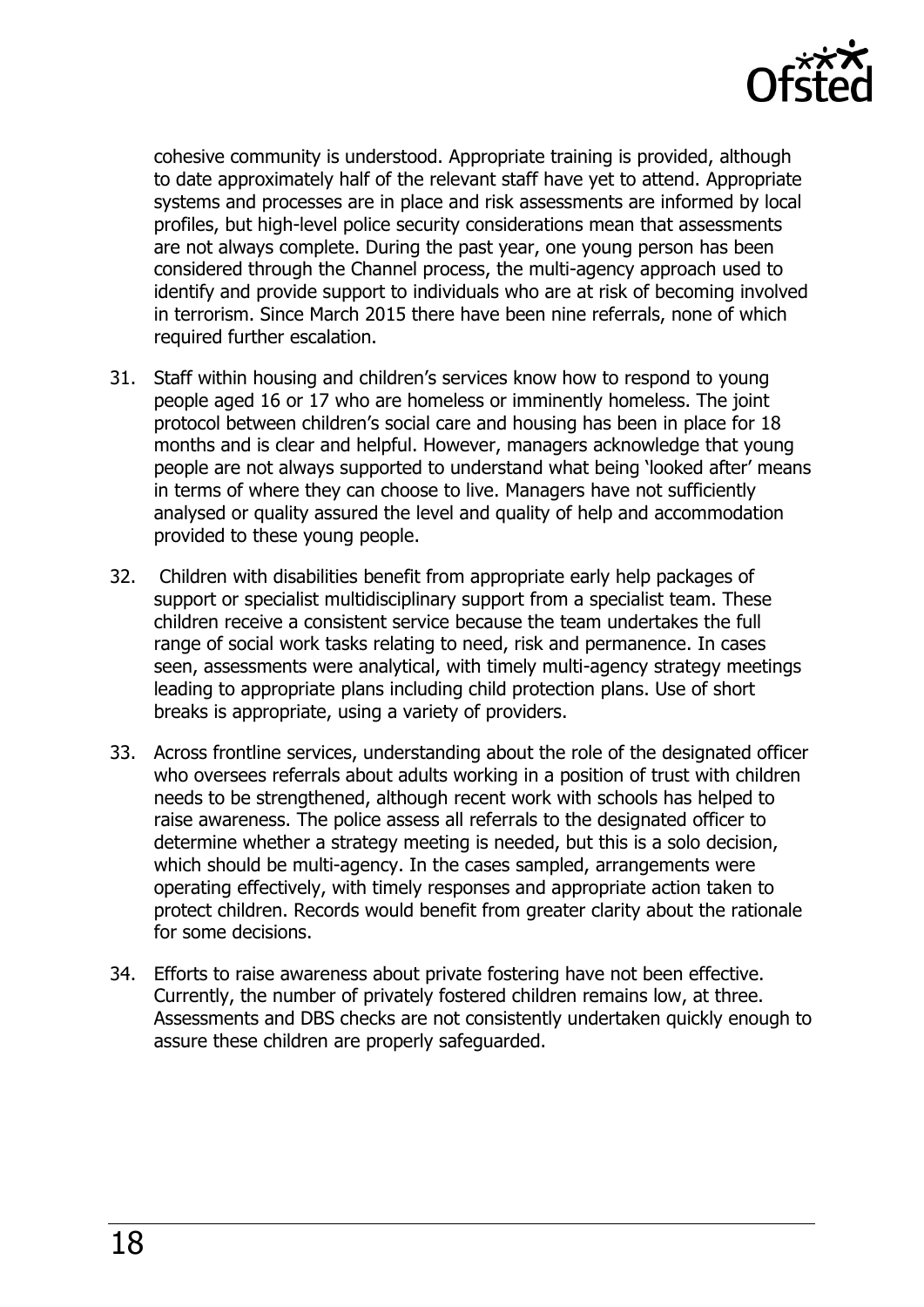

#### <span id="page-18-0"></span>**The experiences and progress of children looked after and achieving permanence**

**Inadequate**

#### **Summary**

Often, decisions to look after children are not timely or well assessed. Too many children who are now looked after have been left in situations where their needs have not been met or where they have experienced further harm. Decisions to start legal proceedings are often delayed, although once proceedings commence they progress quickly. Very recently, social workers and managers have taken decisive action to protect children who have experienced long-term neglect.

In Slough, there is a lack of targeted multi-agency edge-of-care support to enable children to remain at home or to return home. Where the plan is for a child to return home, the support provided is not consistently robust.

Social workers do not always know children well enough to be able to ensure their needs are met and that their lives improve. Assessments and care plans are often not up to date or do not sufficiently reflect children's individual needs. When children go missing from care or are at risk of being sexually exploited, risks are not comprehensively known, tracked or followed up, leaving these children and young people at risk of further harm.

The virtual school is ineffective and has been for at least a year. The council has not afforded the role of head of the virtual school sufficient status or priority. Children looked after do not receive the support and guidance they need to do well in school.

Statutory reviews are regular and detailed, but involvement of children is poor. Independent Reviewing Officers (IROs) are not influential enough in challenging or changing plans for children. Leaders have not helped the Children in Care Council to be as effective as it could be. The views of children looked after are not systematically heard or acted upon and commissioning arrangements for advocacy and the independent visitor service are weak. Local placement choice is very limited and too many children live too far from home.

Although most children move to their adoptive families quickly, some children who are older, have complex needs or who need families together with their brothers and sisters wait too long. Not all child permanence reports are good enough. Some children do not receive life story books at the right time. Letters for later life are detailed but not all are written well. Post-adoption support is a strength.

Support for care leavers is not sufficiently comprehensive or integrated. Too many care leavers do not feel safe, and do not receive the help, advice and guidance they need and are entitled to. This means that they are not consistently safeguarded or empowered to achieve all they are capable of. Pathway planning is weak overall. Care leavers are effectively helped to access employment, education or training.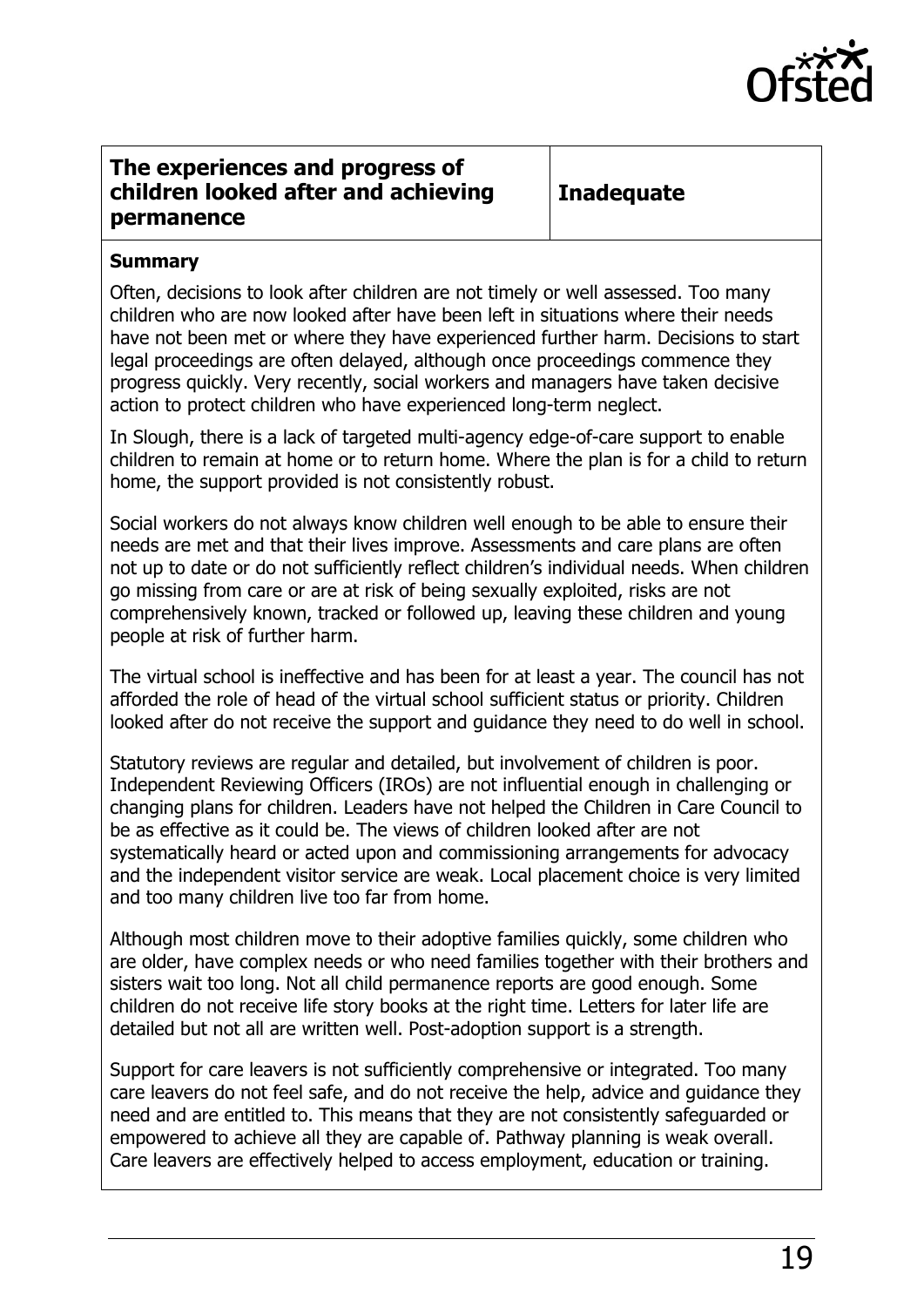

#### **Inspection findings**

- 35. In the large majority of cases seen by inspectors where children had recently become looked after or legal action had commenced, social workers and managers had waited too long to make these decisions. Although the vast majority of these children are now safeguarded, they had been left in situations where their needs had not been met and risks had not reduced. For too many children facing significant issues, such as chronic neglect, unexplained physical injuries and lack of parental engagement had not been responded to quickly enough. Inspectors found a significant change in response in recent weeks, with legal surgeries agreeing decisive action to safeguard children, particularly those who have experienced long-term neglect. In a small minority of the cases seen by inspectors where children had recently become looked after, good practice was identified. For example, appropriate and valuable respite care was being provided under short break regulations.
- 36. Outcomes for children looked after are too variable. For the very large majority inspectors found significant shortcomings in assessment and care planning, and delays in achieving permanence. This has impacted negatively on children's lives and experiences. The minority, once placed with longer-term carers, become settled and begin to make progress at school and in other areas of their lives.
- 37. A small proportion of those children who return home from care subsequently return to care (4%). Inspectors found that where the plan is for a child to return home, the support provided through a child in need plan or subsequent child protection plan is not robust enough. There is a lack of targeted, wraparound and flexible support for children and their families to enable children to stay at home or return home from care. Family group conferences are used effectively in some cases but commissioning arrangements are not robust. Leaders acknowledge that edge of care family support needs to improve and plans are in place to develop and coordinate these services from January 2016. (Recommendation)
- 38. The effectiveness of the use of the Public Law Outline (PLO), the framework which includes all parts of the pre-proceedings and proceedings process, is too variable. Inspectors saw significant delays in the seeking of legal advice about whether the care threshold had been met. This means that children are not always safeguarded as quickly as they should be. The PLO tracker is a useful tool for managers to oversee plans for children once legal advice has been sought. It is beginning to have a positive impact, leading to appropriate permanence plans for a number of children, and since April 2015, 11 adoption orders and 25 special guardianship orders have been granted. However, for almost third of children whose plans are overseen via the PLO tracker there is still significant delay. There are a range of reasons for this, many of which are preventable, such as delays in making applications to court.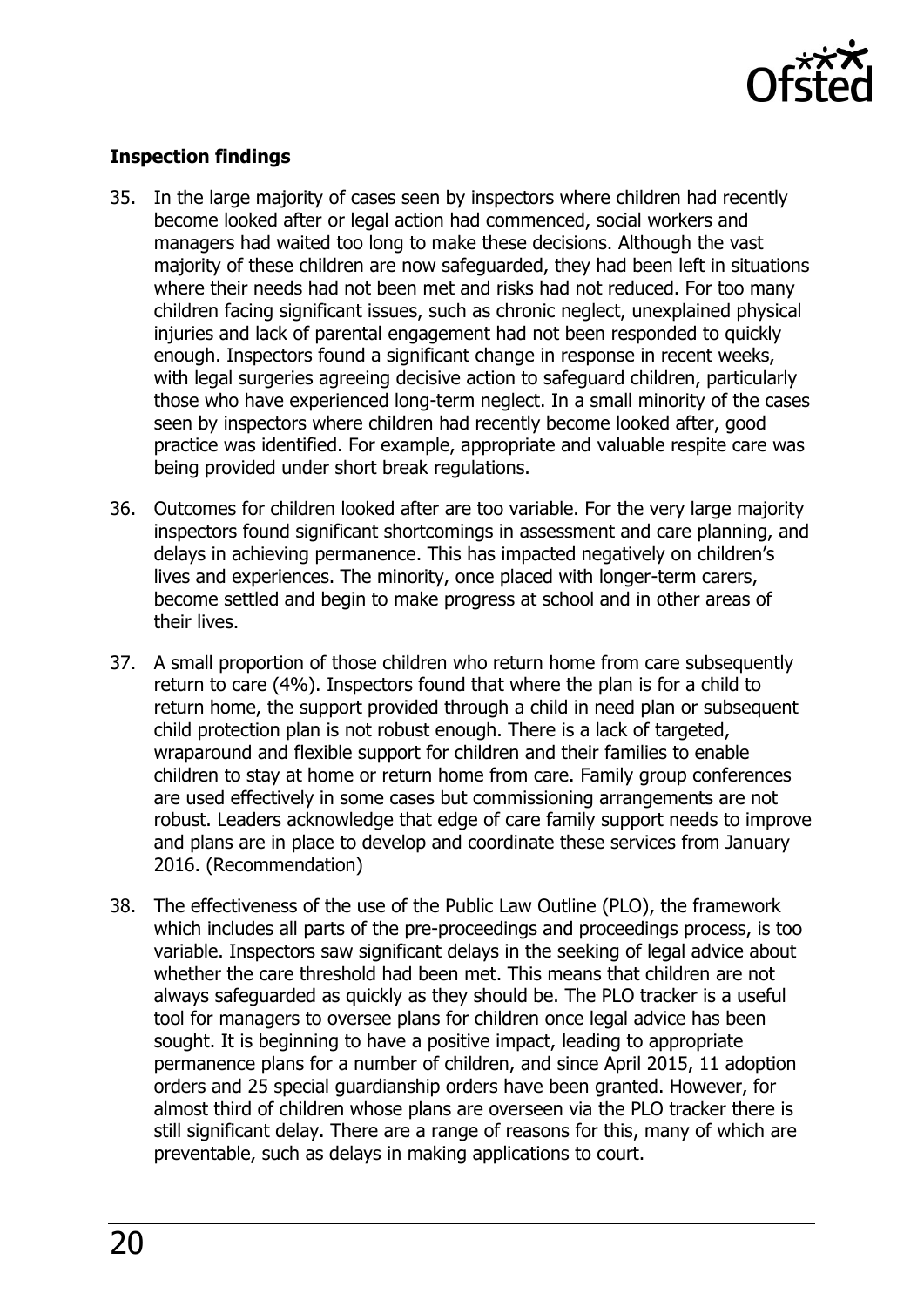

- 39. When care proceedings commence, they are well managed, with the vast majority accepted by the courts. Unnecessary delay is avoided. In the last 18 months, a case supervising manager has proactively tracked and monitored all children in pre-proceedings and care proceedings. A pre-proceedings protocol, introduced in September 2015, is helping to embed better practice.
- 40. Social work statements are of good quality. This has contributed to improved timeliness of legal proceedings in 2014–15, where on average this process took 31 weeks to conclude. So far in 2015–16, average timescales have risen to 34 weeks. Once adoption is considered as an option for a child, parallel planning begins, but social workers and managers do not consider adoption early enough for all children. In the majority of cases seen by inspectors, social workers had not waited for one assessment to be completed before starting another. This helps to ensure that plans are progressed in good time. Viability assessments of family and friends carers are undertaken appropriately to minimise delay for children.
- 41. Children are routinely visited and seen alone by social workers. However, in too many cases, social workers' understanding of children's needs and their relationships with children and young people are not strong enough. For these children, plans are too often not progressed well. Children looked after told inspectors that frequent changes of worker had prevented them from building or sustaining meaningful relationships with them. They said that their views were not always heard and agreed actions were not always carried out. These children and young people were, however, more positive about their carers, saying that they were supportive and helpful to them; some said this had made up for inconsistent social worker relationships. For some children and young people, other professionals are providing good support, and one young person described her youth worker as 'brilliant'.
- 42. Advocacy services for children and the independent visitor service have not been effectively commissioned. This is now being appropriately addressed by senior managers. Managers and children looked after created a complaints leaflet two weeks before the start of the inspection, but young people told inspectors that they did not know how to complain. Managers have not collated information about complaints from children looked after, so any learning has been lost. (Recommendation)
- 43. In the majority of cases, assessments of children's needs are either not in place or are not comprehensive, current or of sufficient quality. They do not always include the contributions of children and their families to ensure that the support provided is appropriate for their needs. Most care plans do not comprehensively address the needs of children and young people. This means that carers are unable to check that actions are completed and progress cannot be effectively measured. (Recommendation)
- 44. Up-to-date case recording and case summaries were seen on the majority of files, accurately reflecting the work being undertaken with children and young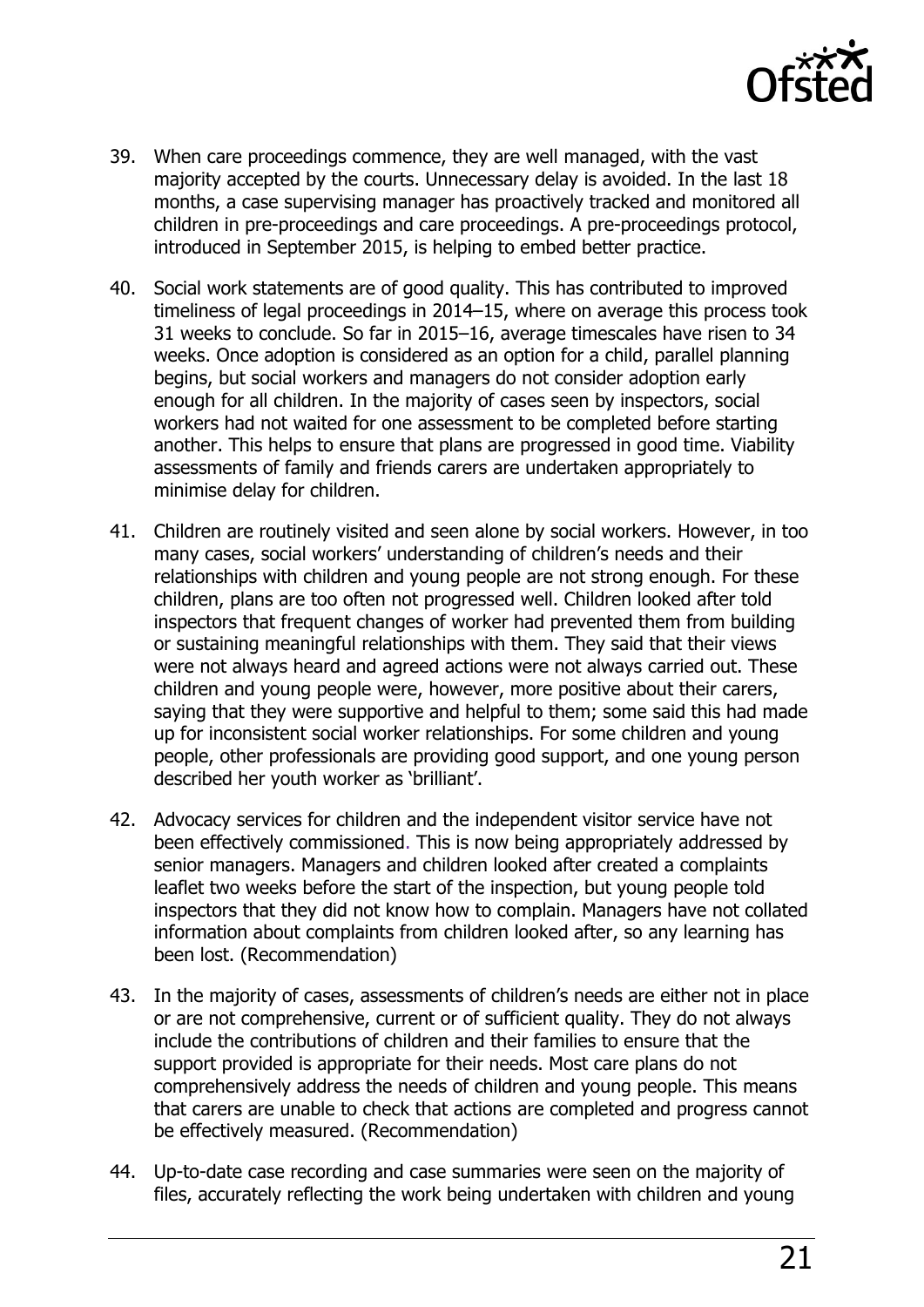

people. Some of these records were warm and thoughtful accounts of the time social workers spend with children looked after. These will be helpful to children who decide to view their files as they seek to understand their care experience in later life.

- 45. During 2014–15, 92% of statutory reviews for children looked after were held on time. Reviews are comprehensive overall, covering the important aspects of care plans and the key details of children's daily lives. However, approximately half of children looked after do not see their IRO before their review, reducing the likelihood that trusting relationships will be formed. IROs' understanding of children's views and feelings is significantly hampered by the very low rate (15%) of reviews where children and young people's views are formally shared through the consultation booklet designed for this purpose. Too often reports for reviews are not provided in a timely way. When IROs challenge or escalate their concerns about care plans, the resolution of issues is weak leading to little or no change for children. (Recommendation)
- 46. Risks associated with children who go missing from care or who are at risk of being sexually exploited are not comprehensively known, tracked or followed up, leaving these children and young people at risk of further harm. In the vast majority of cases where children looked after have gone missing, return home interviews have either not been undertaken at all, taken place too long after the young person returned, not included a useful description of what has happened or have not sufficiently analysed risk. This is a serious weakness. Trust managers have recognised the significance of this gap and have very recently put more robust arrangements in place. However, there is still a considerable amount of work to be done before these risks are properly understood and children looked after are effectively safeguarded. (Recommendation)
- 47. In the past four years the youth offending service has worked with 31 Slough children looked after who have been convicted of or cautioned for an offence. Managers have not sufficiently collated or analysed information about children looked after who may be putting themselves at risk through drugs or alcohol abuse. This limits managers' ability to ensure that these children and young people are effectively helped. Services to support young people with these difficulties lack coordination.
- 48. Nurses for children looked after provide positive, sensitive and proactive work to ensure that all young people, regardless of their placement address, have their health assessments on time and that actions are progressed in between health reviews. As a result, the vast majority of children looked after benefit from comprehensive and tailor-made health plans, which address their physical, emotional and mental health needs alongside issues relating to relationships and sexual health. Children's emotional needs are understood and responded to through the provision of appropriate services.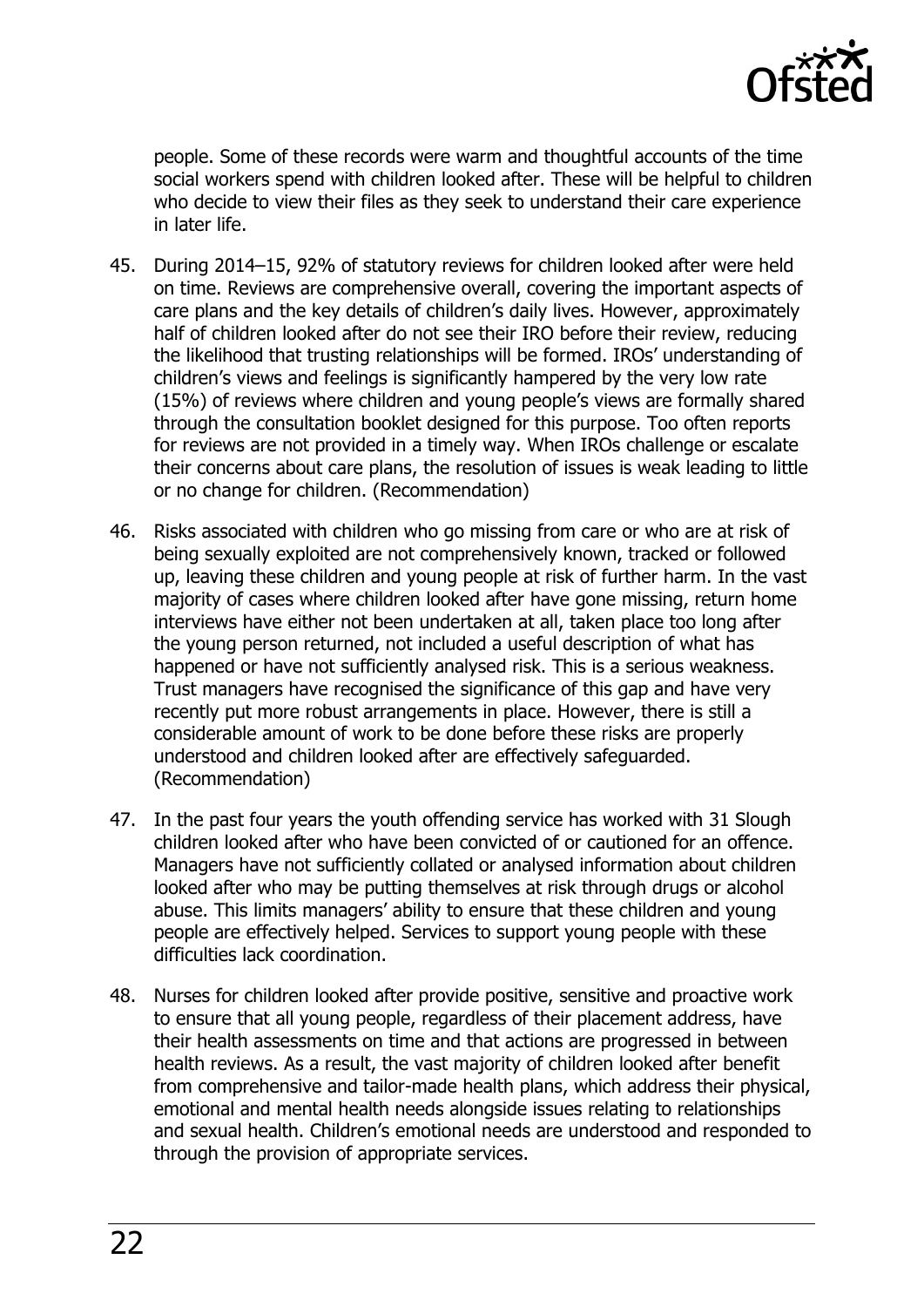

- 49. The virtual school for children looked after has been ineffective for at least a year. The role of the head of the virtual school has not been given sufficient status or priority by the council. Wide-ranging improvement actions identified over a year ago to improve fundamental aspects of the virtual school have not been implemented. The trust has taken some very recent action to deal with the many deficiencies of the virtual school; specifically, appointing a new interim head of the virtual school in November 2015. The newly appointed headteacher has quickly produced a new, well-structured and very specific improvement action plan, but it is too soon for it to have had any impact. (Recommendation)
- 50. Personal education planning is poor. The majority of personal education plans are sparse in detail; they lack well-defined actions relating specifically to the child's educational development needs, aspirations or skills. They either do not involve the child at all or do not involve them directly, and most have not been reviewed in a timely fashion. A new online system for personal education planning is not used well. (Recommendation)
- 51. The educational support for the 70% of children looked after who are educated out of borough is poor and lacks coordination, despite some initiatives to address this. While the vast majority of children looked after who are educated in Slough attend good schools, only around two thirds of children looked after who are educated out of borough are attending good or better schools.
- 52. The virtual school has no comprehensive data with which to monitor and track the educational performance of children looked after in and out of the borough. This includes data on their attainment at all key stages including GCSE results, their incremental progress, attendance and any interventions offered in support. A narrow dataset on the performance of children looked after in Slough at GCSE shows very poor performance. During 2014, none of the 13 children looked after achieved five A\* to C grades. Of these 13 children, 10 achieved at least one pass at grade D to G. In 2015, one of the 10 entered achieved five A\* to C grades at GCSE, including in English and mathematics and a further eight children achieved at least one pass at grade D to G. (Recommendation)
- 53. The virtual school's administration of the pupil premium, used to fund specific support and initiatives for children looked after, has been slow and too many schools have received only half their full entitlement. The remainder of the funding has been retained for training and awareness-raising sessions; the frequency of such sessions has been limited. (Recommendation)
- 54. Arrangements for the 139 children and young people in alternative education are good, including for the seven children looked after who have achieved well in their vocational courses and made progress in their personal development, behaviour and well-being. The Children Missing Education service does not track any children looked after, on the assumption that this cohort is dealt with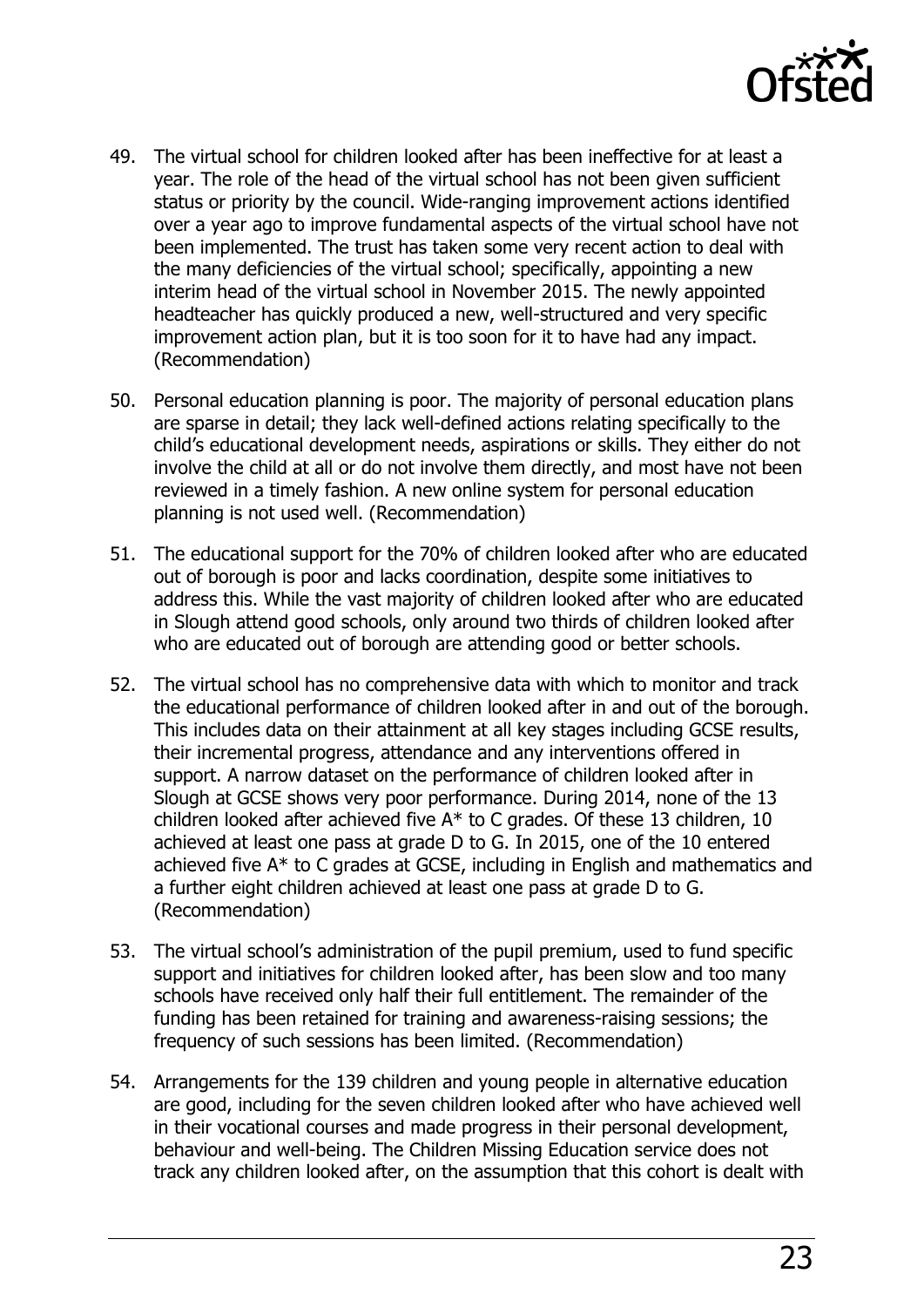

by social workers or the virtual school, and this is a deficiency. (Recommendation)

- 55. Within the general curriculum, schools and colleges provide protection and support for children looked after who are being bullied or discriminated against, or who are at risk of being so. Schools report that the virtual school has not been sufficiently involved in this work to promote the needs of children looked after. (Recommendation)
- 56. Leisure activities are appropriately promoted by IROs and by foster carers, although delegated authority for arrangements for individual children are not always evident on foster carer files. Arrangements for children looked after to spend time with their families are run and managed well by a specific contact service. Sensitive work is undertaken with children and their families, endorsed by positive feedback from foster carers, social workers and children's guardians.
- 57. There is an inadequate choice of placements for children looked after in Slough and there are no in-house specialist fostering schemes. The supported lodgings scheme provides just one placement and is significantly underdeveloped. Three quarters of all children looked after live outside Slough and over 29% live more than 20 miles away from their home address. Too many children are living away from their families, friends, schools and communities. (Recommendation)
- 58. The number of in-house foster carers has decreased to 34, which managers acknowledge is far too few. The council and the trust have identified foster carer recruitment as a key priority and the recently written sufficiency strategy has set ambitious targets to rectify this deficit. Support services for Slough foster carers, such as a support line, have previously been cut back and as a result foster carers feel insufficiently supported. Developments since June 2015 are beginning to address this and foster carer payments have been reviewed.
- 59. In most cases seen by inspectors, there has been an appropriate focus on diversity when matching children with placements, with consideration of children's ethnic, linguistic and religious needs. Where these placements are trans-racial, social workers and managers have carefully thought about how carers should be supported to meet children's diverse needs. However, because local placement choice is very limited, many children are not initially wellmatched. First placements are often emergency arrangements and in these cases, a further placement move is usually needed. Managers acknowledge this is not good enough, but they are restricted by poor placement choice.
- 60. A dedicated family finder seeks families for children requiring long-term fostering, and for these children appropriate and thorough matching by foster panel is in place.
- 61. Within the current cohort of children looked after, placement stability has declined in recent months. As at 31 March 2015, 10% had experienced more than three placement moves within a year. This is in line with England figures.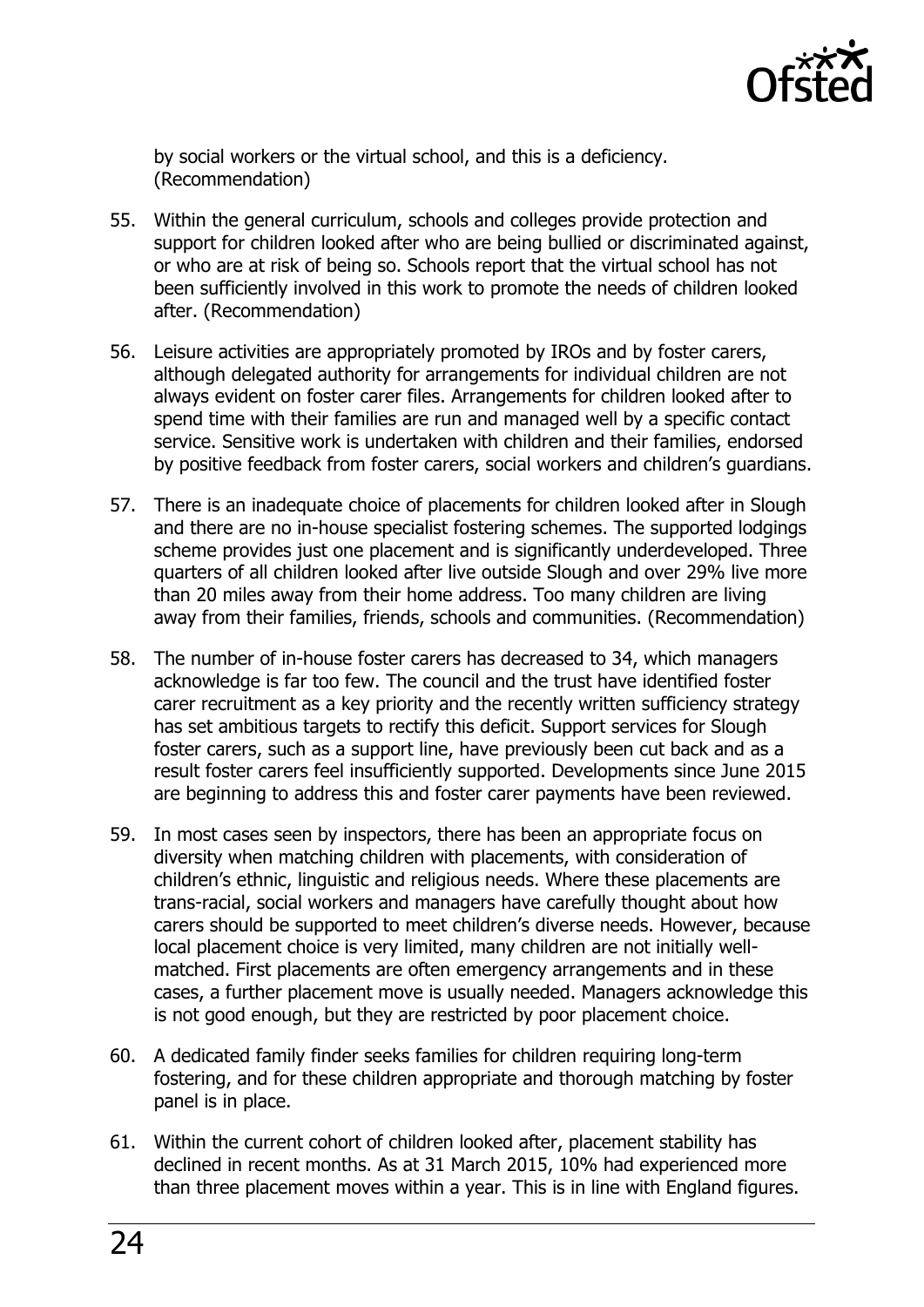

According to the trust's data, in October 2015 this figure had increased to 15%. Longer-term placements for children are stable; in October 2015, 67% had been in placement for more than two years, an improvement from 58% in 2014. Children placed with independent fostering agencies (IFAs) and in residential placements are monitored and RAG-rated monthly for signs of instability and pressures, enabling managers to increase oversight and support where needed. Where providers are found by Ofsted to be inadequate, there is an appropriate process in place to review placements, but inspectors saw examples where this process had not been applied rigorously enough.

- 62. There is no accurate data to understand unplanned endings of placements or for the separation of siblings, and this requires further work in order to improve future support and matching for children looked after.
- 63. Fostering practice is not compliant with statutory regulations in all areas. There are delays in completing annual reviews and some records in foster carer files such as placement plans or delegated authority are missing or blank. Foster carer records highlight lapses in the regulatory process for viability and family and friends assessments.
- 64. The participation of children looked after and opportunities for them to contribute their views to service development are underdeveloped. Insufficient resources and staff are in place to support this. The CiCC is not representative of all children looked after; for example, there is currently no care leavers group or juniors group. Despite this, these young people have worked hard to make a difference. They made an important contribution to the recent successful celebration of achievement and have renamed and rebranded the group.
- 65. Managers have failed to ensure that the CiCC are empowered to take forward issues that are important for them and in some cases senior and political leaders have been slow to take action. For example, it took a year for funding to be agreed for the CiCC to have a tablet to use in the group; since one has been provided the young people have made very good and creative use of it. The trust has very recently written an action plan outlining how they plan to work with the CiCC to increase their effectiveness. (Recommendation)

#### **The graded judgement for adoption performance is that it requires improvement**

- 66. When children cannot live with their birth families, appropriate consideration is given to other forms of permanence including adoption. However, adoption is not always considered at an early enough stage, where plans for permanence through other options are being explored.
- 67. The number of children placed for adoption has increased each year over the last three years. In 2015, 23 children were adopted in comparison with 17 in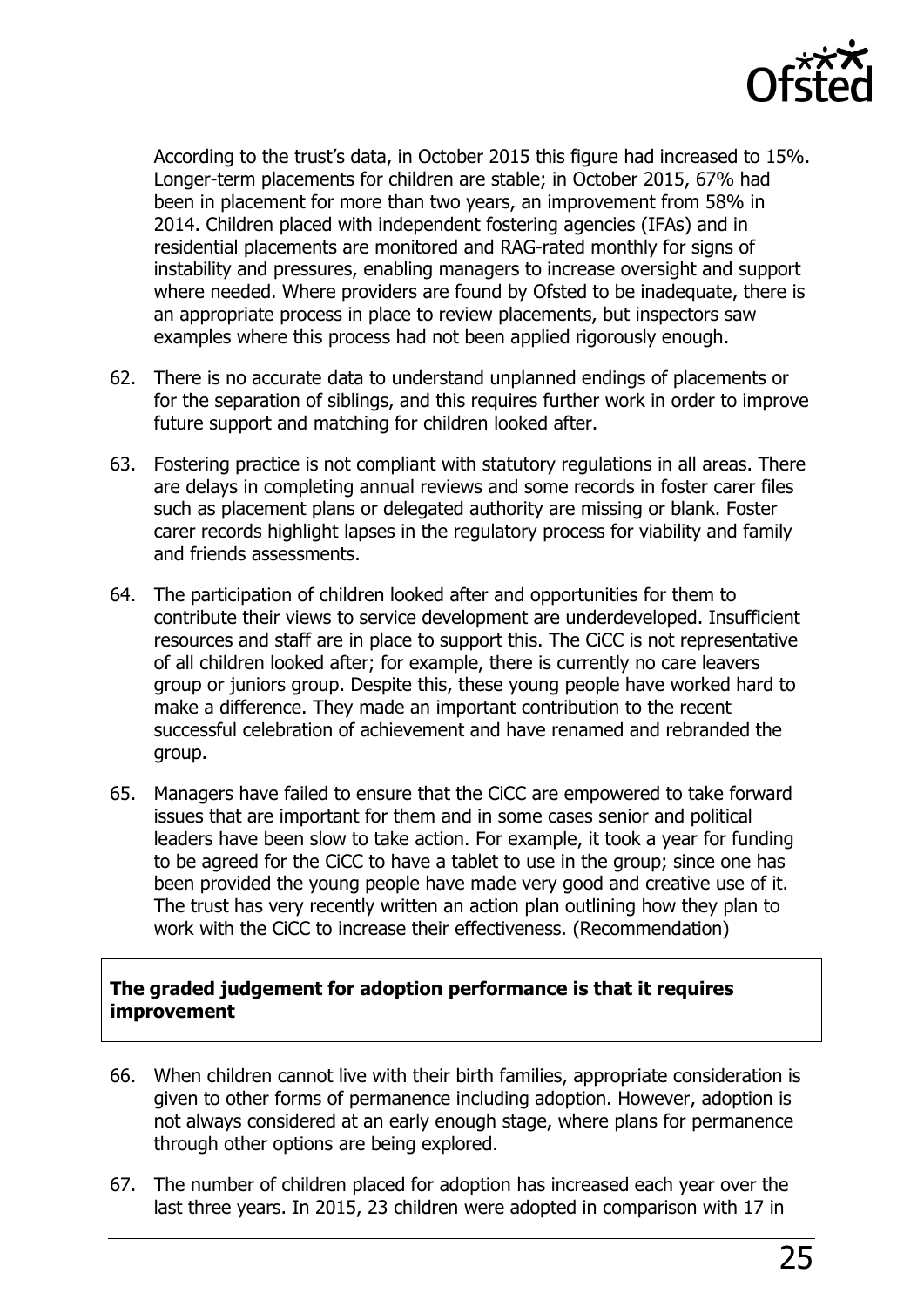

2014 and nine in 2013. In the year to date, 12 adoption orders have been made and 10 children placed with their prospective adoptive families. Two children have been placed with fostering to adopt carers. At the time of the inspection no children were waiting for an adoptive family.

- 68. In the three-year period 2011 to 2014, children waited an average of 573 days between entering care and being placed for adoption. Although this does not meet the national threshold of 547 days, it is better than both the England average of 628 days and that of Slough's neighbours at 647 days.
- 69. In the same period children waited an average of 203 days between the council receiving court authority to place a child and a suitable match being made. This is a better performance than the average for England of 217 days and in line with performance of statistical neighbours, but does not meet the national threshold of 152 days.
- 70. Too many children with complex needs, who are older or who are part of sibling groups wait too long for adoption. Fewer children, 37%, were placed for adoption within 18 months of coming into care than the average for England of 51% or statistical neighbours at 45%. Seven of this group of children were brothers and sisters with plans to be placed together, which were changed as a result of their complex needs. This indicates that insufficient attention was given to whether these children's needs could be met through adoption if placed together.
- 71. A small number of children experience delay in applications for an adoption order being made once they have moved to their adoptive families. This is attributed to a lack of social work capacity in the protection and care teams.
- 72. Since March 2015, the council and trust have taken action to address the number of children whose plans have changed away from adoption but whose placement orders had not been revoked. Twelve children have had their plans changed from adoption, the vast majority having waited for some years, being older or having complex needs. At the time of this inspection, eight children have had their placement orders revoked; three remain with their foster carers under special guardianship orders and five remain in long-term foster care with the carers they have lived with for some time. Plans are in place to revoke orders for the remaining four children. Decisions to change plans are given appropriate consideration by senior managers and confirmed at children's reviews.
- 73. Nine adopters were approved in 2014–15 and six have been approved so far this year. The timeliness of the approval process of adopters has been significantly hampered by delays in the return of Disclosure and Barring Service (DBS) checks. Inspectors saw examples of delays of up to six months. This means that the target of two months for the completion of stage one of the assessment cannot be met. Adopters and staff told inspectors of the frustration this causes. Once stage one is completed, or where adopters are being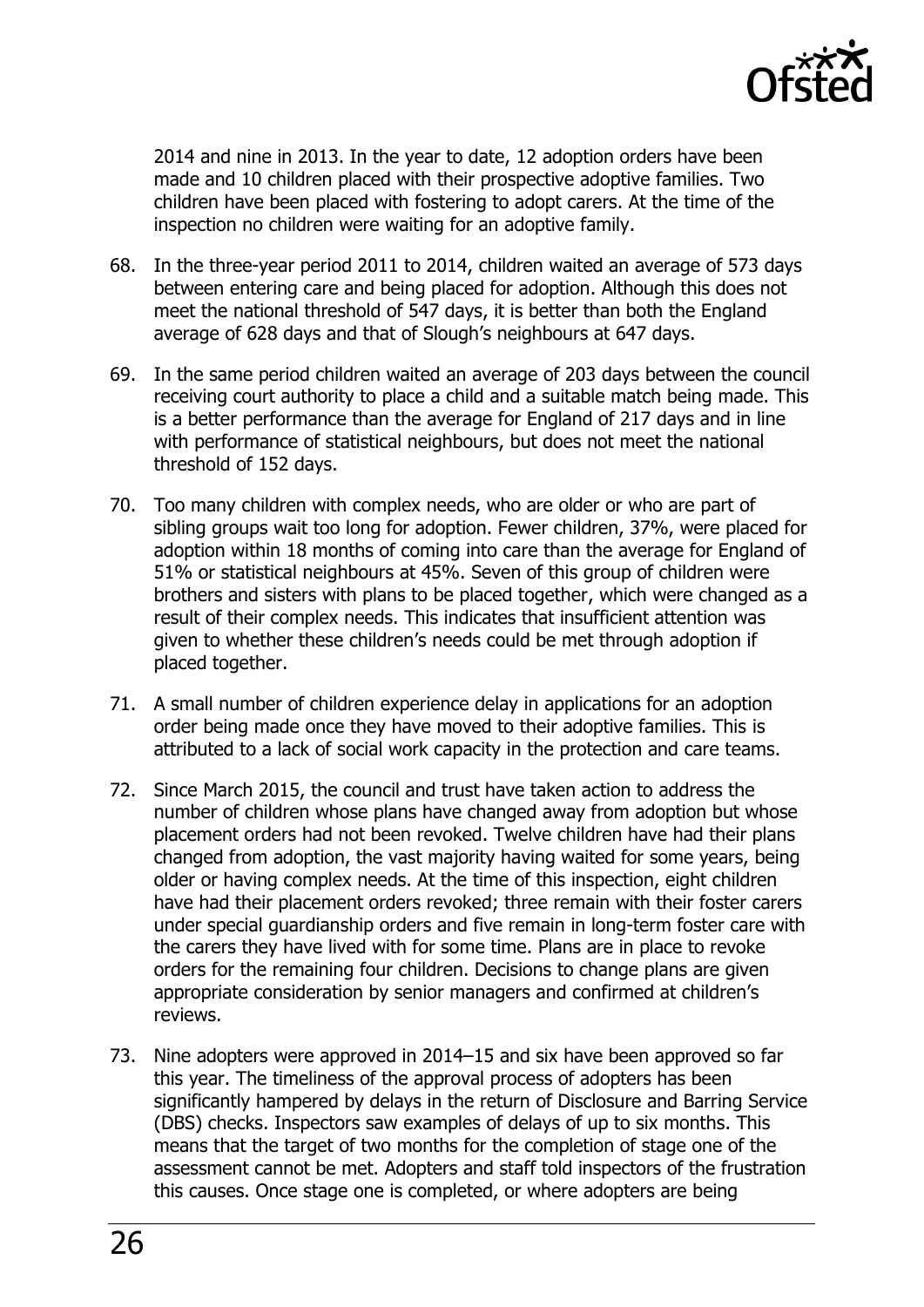

assessed for a second time, assessments are completed promptly. Adopters are appropriately referred to the national Adoption Register and adopters spoken to are positive about the support they receive from social workers while seeking suitable matches with children.

- 74. Ambitious recruitment targets are in place, which include a focus on recruiting adopters for older children and sibling groups and increasing the number of fostering to adopt carers. A recruitment initiative, including the development of a recruitment microsite, is due to start in January 2016.
- 75. Berkshire Adoption Advisory Service (BAAS) administers the adoption panel. It serves six local authorities across the county and has appropriate membership. The panel chair is independent and appropriately qualified. The panel meets twice monthly and provides effective scrutiny and feedback on the quality of reports received.
- 76. Child permanence reports are thorough and contain sufficient detail. Some examples seen by inspectors contained typographical errors and would have been improved by being more engaging and by using less professional jargon. Better examples seen were detailed, used clear language and were balanced in describing birth family circumstances.
- 77. Prospective adopters' reports seen by inspectors were of a good quality. They are suitably detailed, with all relevant references and checks completed. In one example, good use was made of a family and friends meeting to observe the adopters' interaction with children, discuss the impact of adoption with the wider family and assess the couple's support network. The quality of reports presented to the adoption panel means that the panel has sufficient information to make robust recommendations and there is no delay caused by requests for further information.
- 78. Agency decision-making has been insufficiently rigorous or prompt. In one example seen by inspectors, there was a delay of almost four weeks between the decision being made and the adopters being informed. Since the establishment of the trust, changes have been made to strengthen the rigour and timeliness of the decision-making processes. Although this is very recent, panel minutes show an increase in detail of assurance given by the agency decision maker before a decision is made.
- 79. Not all children receive their life story books at the right time to help them understand and support them in moving to their new family. The quality of life story books seen by inspectors was variable. Those produced in the adoption team are more detailed and professionally produced. While some children in long-term foster placements or in special guardianship arrangements have life story books, this is inconsistent and in some cases special guardians are inappropriately expected to produce these books themselves. Children moving to their adoptive home benefit from a 'We wish you well' DVD produced by their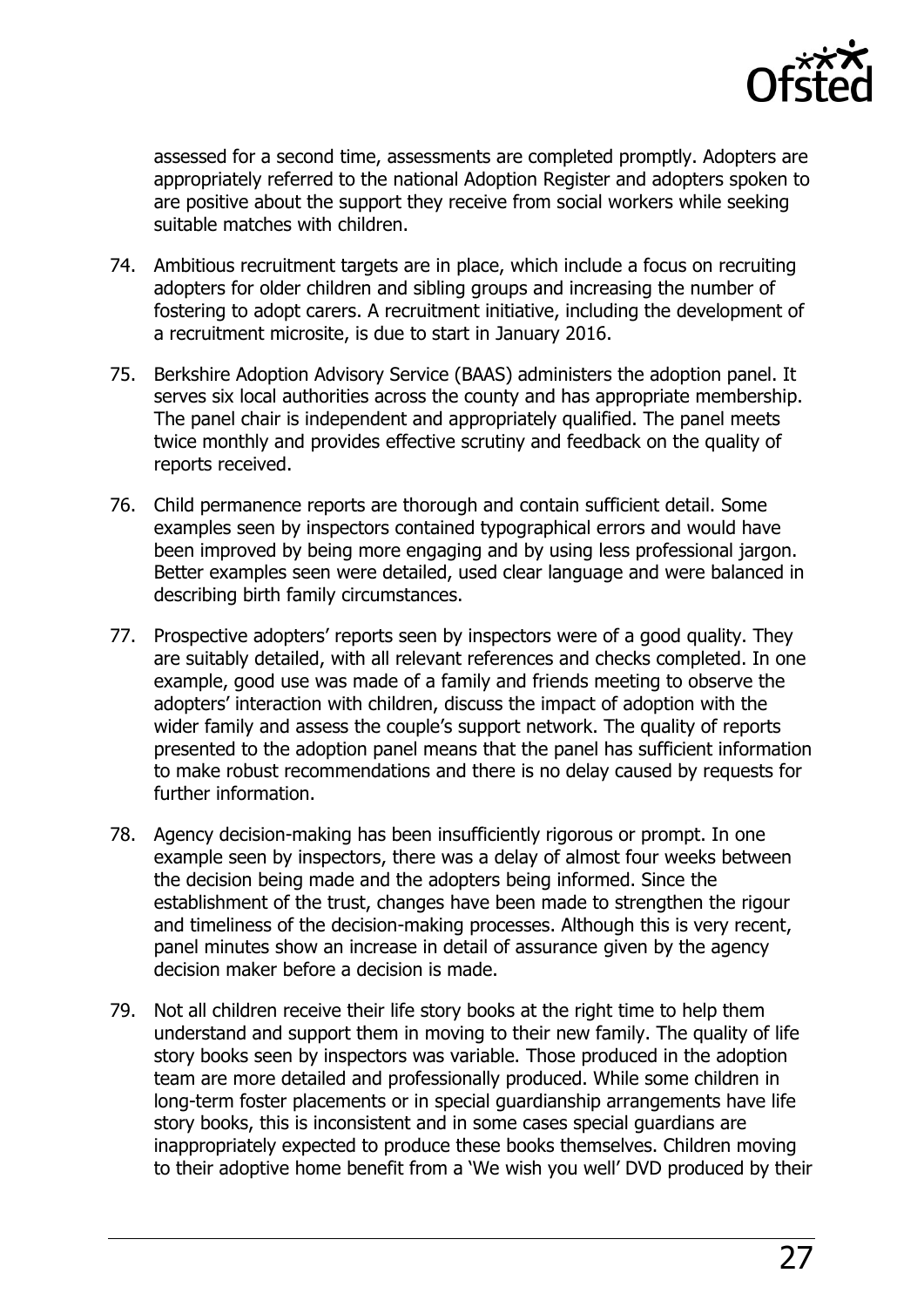

foster carers, which supports their move to their new homes. (Recommendation)

- 80. Letters for children in their later life are detailed but vary in quality. Language used is not always suitable; some examples were seen where letters were overly sentimental and in others professional jargon was used. Better examples avoided jargon and used simple, clear language that is likely to be understood by a child reading it in the future. (Recommendation)
- 81. Nearly all adoptive parents spoken to during this inspection were positive about their social workers, who are available and supportive. Post-adoption support is a strength. Children and families benefit from a range of financial, therapeutic and practical post-adoption support. Currently, 14 children are receiving therapeutic help and there have been three successful applications to the adoption support fund. Adopters welcome a new initiative, provided by a social enterprise company sponsored by the Department for Education, which offers a range of pre- and post-approval support. This includes specialist individual support, therapeutic parenting and group training. No children or families are waiting to receive support. Few adoptions break down; there has been only one this year and none in the previous two years.
- 82. BAAS supports letterbox arrangements between adopted children and their birth families. Thirteen new letterbox arrangements began in 2014–15, with a total of 153 arrangements in place.
- 83. BAAS is also commissioned to provide support to birth families. The number of birth family members referred increased from nine in 2012–13 to 18 in 2014– 15. Support groups are available for birth mothers and there is a separate group for birth fathers.

#### **The graded judgement about the experience and progress of care leavers is that it is inadequate**

- 84. The effectiveness of support for care leavers by social workers and personal advisers is inconsistent and too often poor; this accords with the trust's own audits. It is due, in part, to high turnover among the staff supporting these young people. Managers do not always know whether care leavers' welfare is safeguarded because the frequency and quality of each social worker or personal adviser's contact with young people is not routinely monitored. (Recommendation)
- 85. Inspectors saw a number of cases where care leavers had not had any meaningful contact with a personal adviser or social worker for lengthy periods of up to 10 months, with significant events in their lives going unnoticed. One care leaver had recently been visited by a new personal adviser after a long gap. Inspectors spoke to care leavers in semi-independent accommodation who said that they relied heavily on guidance and emotional support from their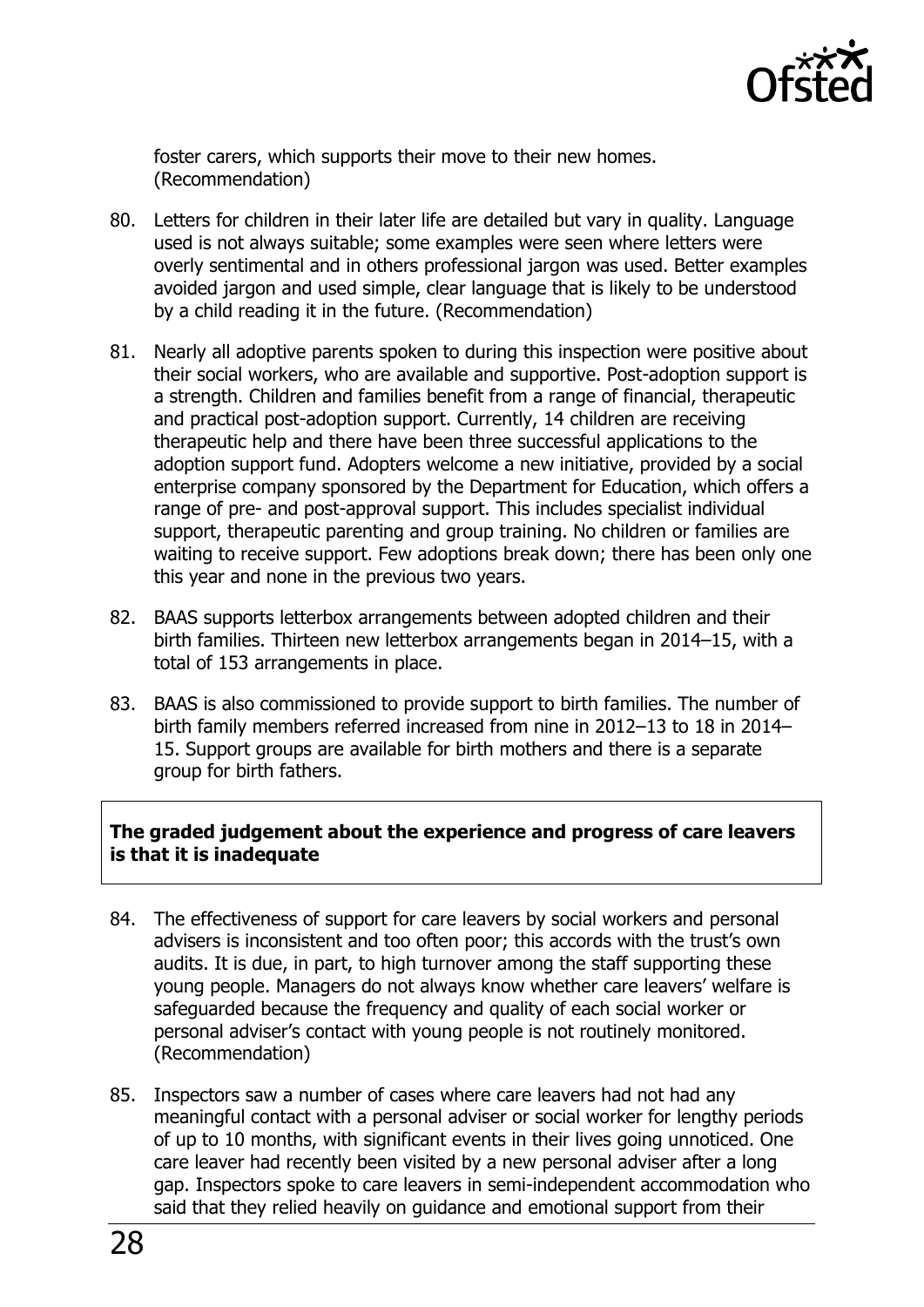

onsite key workers. These young people depend on their keyworkers and on the unmoderated advice of friends for help with life choices, budgeting, staying safe, independence skills and offending. Key workers in semi-independent accommodation, social workers and personal advisers do not routinely share historical or current information about each care leaver and this reduces their ability to work together effectively to meet young people's needs. However, where relationships between young people and their personal advisors are enduring and meaningful these are helpful to care leavers. One young person said, 'I know she's busy but she always makes me feel as if I am her only young person. She has helped me through some really difficult times. She always gets back to me when she says she will. I really need her – she does the stuff that other people's parents do'. (Recommendation)

- 86. The information, advice and guidance received by care leavers in Slough are too often incomplete and not coordinated well enough. Care leavers are allocated to a personal adviser or social worker in one of the two looked after children's teams. Staff acknowledge that the absence of a dedicated multiagency service for care leavers is significantly reducing their ability to provide a seamless offer of guidance, advice and support on aspects including housing, careers, finance, employment, education and training. Social workers and personal advisors also say that it is difficult for their teams to prioritise care leavers' needs when they are so busy with the other children on their caseloads.
- 87. The quality and impact of too many of the old and new-style pathway plans evaluated by inspectors are poor. The summary analysis and action plan do not provide a specific, action-oriented or time-bound evaluation of need, direction or support to care leavers. They do not sufficiently address young people's diverse needs or sufficiently outline how young people will be helped in their journey towards independence. A new system and format for pathway planning has been introduced in recent months; the plans are comprehensive but most care leavers are unimpressed by them. Young people say that they take far too long to finish them and some young people are unwilling to attempt to complete them at all. One care leaver commented that the pathway plans seemed to be based on a presumption of failure rather than aspiration. Inspectors did see examples where pathway plan workbooks were being used interactively, with evidence that this was proving to be helpful to care leavers. The underlying pathway planning software does not support the process well. (Recommendation)
- 88. The provision of targeted support to prepare care leavers for independence has historically been weak. A 10-week life skills course was piloted in October 2015, with plans to roll this out from February 2016. Although this is a positive step, it is too early to judge the impact of this support.
- 89. In recent months managers have introduced some new arrangements and initiatives for care leavers, with some positive impact. However, there is still a very long way to go before these arrangements are applied consistently in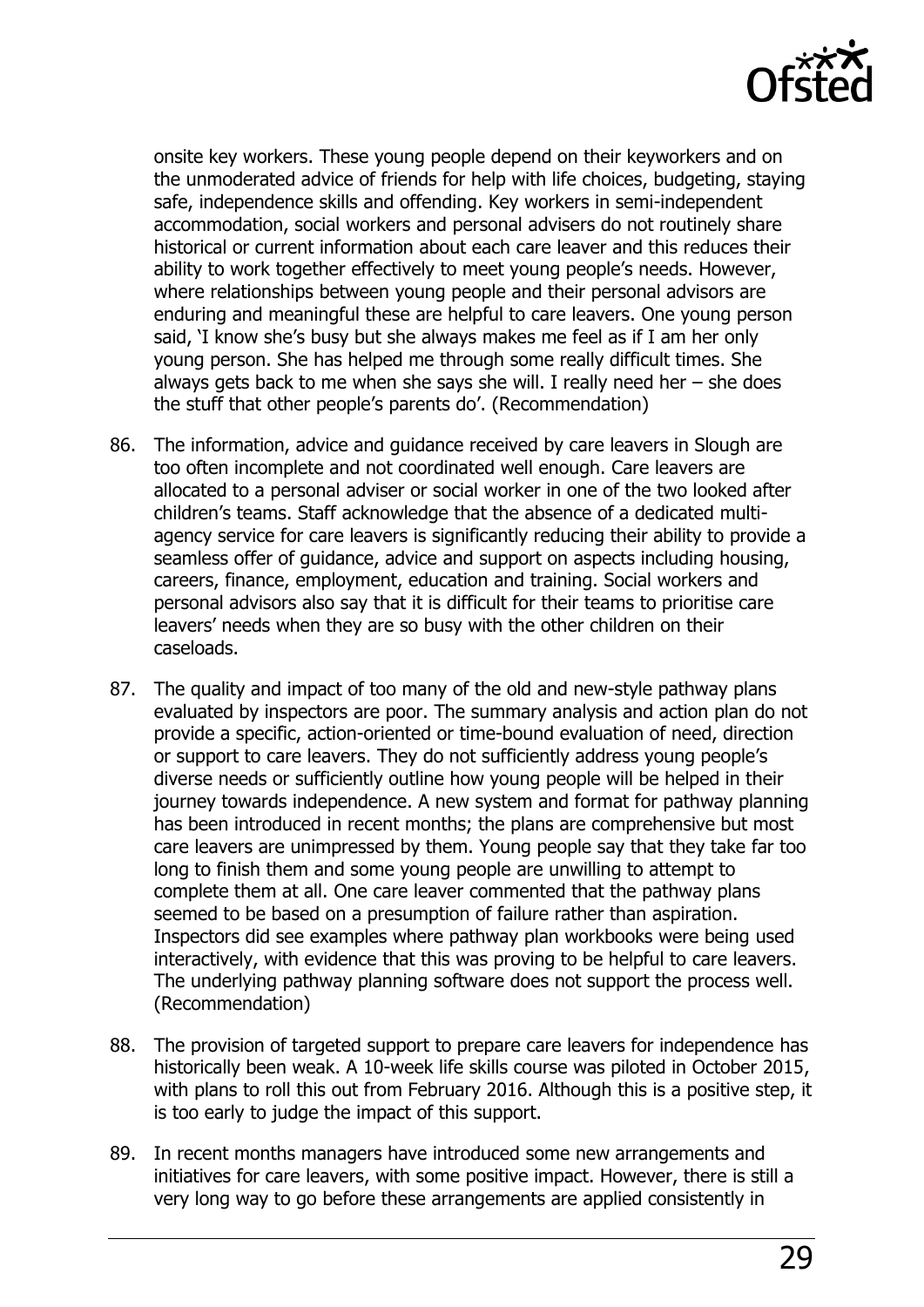

practice or are fully effective. For example, a useful new booklet was produced a few weeks prior to the inspection to provide a single source of comprehensive information about care leavers' various entitlements for use by care leavers, social workers, personal advisers and IROs.

- 90. Support to help care leavers enter and sustain attendance at further and higher education and vocational training programmes is on a case-by-case basis rather than through a planned system of contact. Care leavers receive appropriate financial help to attend university and at the time of the inspection nine of these young people age 18–21 were in higher education, which is in line with comparable local authorities. Only three are in apprenticeships. Care leavers told inspectors that their enrolment onto a course or gaining employment was largely due to their own initiatives rather than as a result of the help they had received from their social worker or personal adviser.
- 91. Until July 2015, the destinations of care leavers aged 16–25 into education, employment or training (EET), or not (NEET), were not recorded or monitored accurately enough. Since July, the Slough young people's service (YPS) has played an increasingly effective role in ensuring that information about care leavers in and out of the borough is up to date and that care leavers are better informed about the education, training and employment options available to them. Each NEET care leaver has access to a support worker from the YPS who helps them to achieve their goals. These workers provide counselling and support with issues such as relationships with family members and sexuality as well as practical support to enter and sustain work, training or education.
- 92. However, data and information are not shared routinely or formally between the YPS, social workers and personal advisers. In some cases, the YPS information is better informed and more up to date than social workers' and personal advisers' case notes, and in other cases the reverse is true. There is no common database or formal means of liaison between these professionals to ensure that all relevant information on each individual is aligned and fully current. (Recommendation)
- 93. According to the most recent YPS data to November 2015, nearly 70% of 16– 21-year-old care leavers are recorded as being in EET, predominantly education, including 60% of 19–21 year olds. The proportion of 16–18-year-old care leavers in some form of EET is also high, at over 80%.
- 94. Some of the care leavers who spoke with inspectors said that they did not feel safe living in Slough or in their accommodation, particularly at night-time. Care leavers are keen to avoid placements in certain semi-independent accommodation. These young people were not confident that the social workers, personal advisers or managers recognised or understood their concerns.
- 95. The quality and range of supported accommodation for care leavers in Slough are significantly underdeveloped. There is only one supported lodgings carer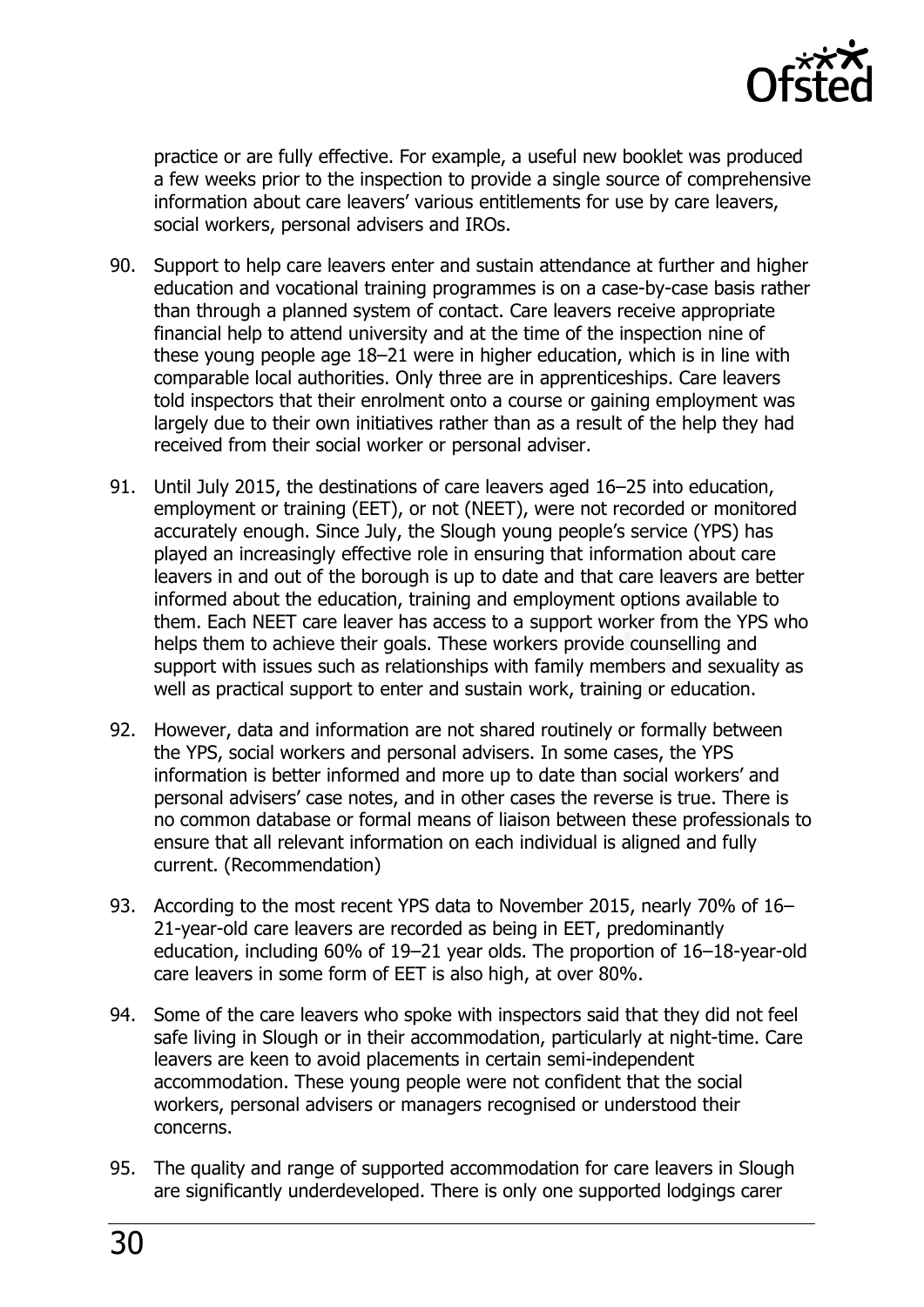

within the trust's fostering service and as at November 2015 there were 21 young people who the trust believed would benefit from such provision. The trust recognises the need to urgently recruit at least 20 supported lodgings carers in 2015–16, and 10 each year thereafter. The trust identifies that 88% of care leavers aged 19–21 are considered to be in suitable accommodation including in and out of borough semi-independent, independent council and private accommodation.

- 96. The trust understands that no care leavers have been accommodated in bed and breakfast accommodation for over a year. A practice manager from the care leavers' team has visited each of the few houses of multiple occupation used and assessed that they are fit for purpose. However, during the inspection, inspectors raised concerns about the location and risks associated with one of the local providers of supported accommodation. The trust agreed to review this provision.
- 97. Care leavers register on the council housing list at 16 years of age but are, on occasion, allowed only one offer at a time in their life when many are making daunting long-term decisions; the council's housing department is not consistently flexible enough in its dealings with care leavers.
- 98. The trust recognises that staying put arrangements are significantly underdeveloped, with only three staying on in foster care after their  $18<sup>th</sup>$ birthday. This is an in-year priority for the trust. (Recommendation)
- 99. The health history process for care leavers is comprehensive. Each care leaver's health history pack is assessed by the children looked after's nurse and is completed and shared in depth with them before they reach 18 years of age. Pathways into adult mental health are progressed by CAMHS and, where feasible, by the children looked after's nurse. There is no specific transition team in place for disabled young people aged between 18 and 25 or those with complex needs. However, the nurse for children looked after does some followup with these young people locally and is available to support the social work team, if needed, for young people placed out of borough.
- 100. There is no care leavers' focus group in Slough. An action plan to develop the children in care council service was written during the inspection. The vast majority of care leavers that inspectors spoke with reported that their views on the quality of service they had received had not been sought.
- 101. This year's annual celebration event for children looked after and care leavers was the eleventh of its kind. Children and young people consider it to have been a great success.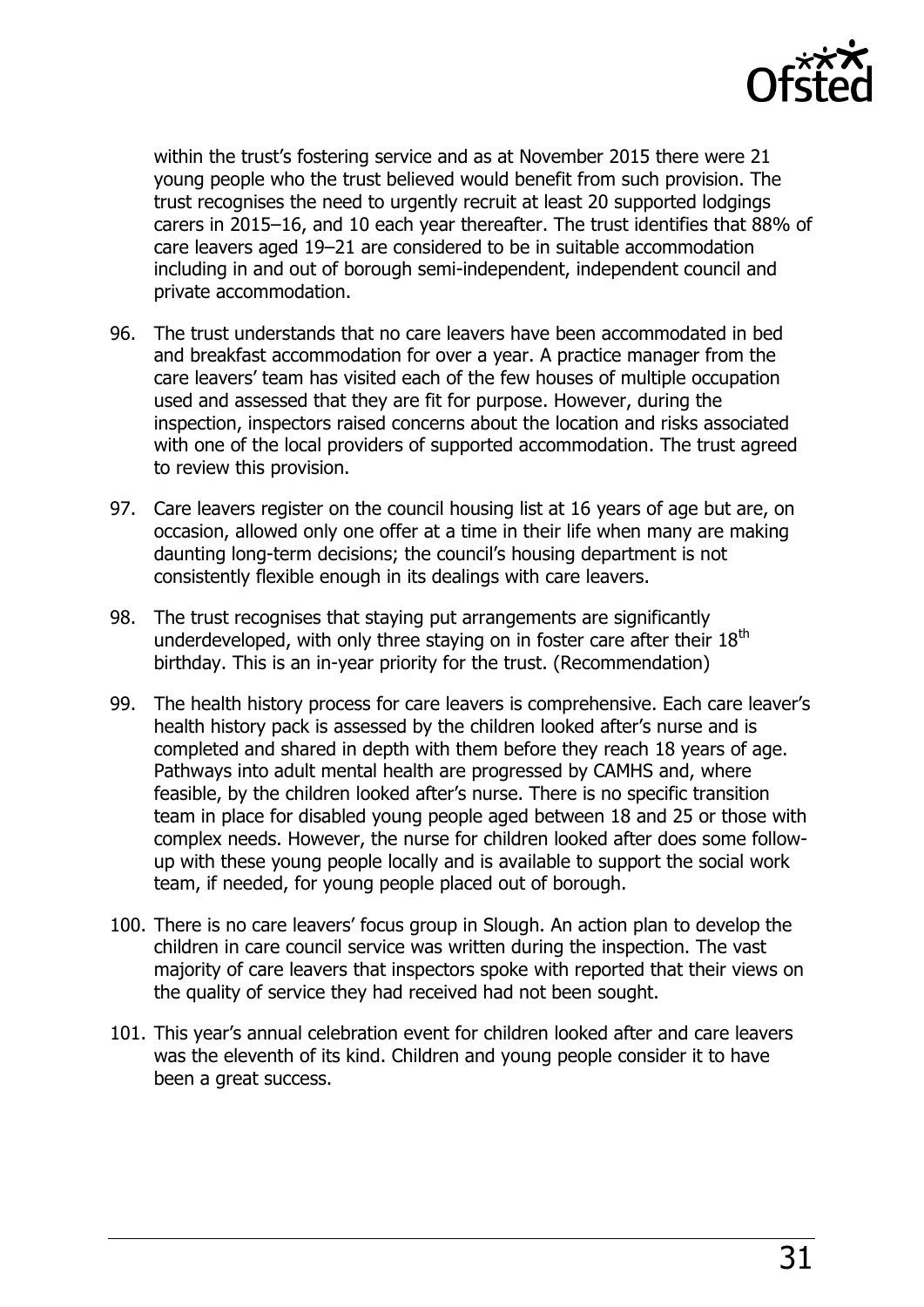

#### <span id="page-31-0"></span>**Leadership, management and governance Inadequate**

#### **Summary**

Leaders have not improved services enough since the last inspection in 2013. Key aspects of children's social care services are still inadequate. The Secretary of State directed the council to enter into a formal agreement with an independent body for the delivery of children's social care. It took a long time for the council and the Department for Education to reach agreement about the precise nature of the arrangements and to implement the changes. Responsibility transferred to the new body, Slough Children's Services Trust, on 1 October 2015. Although plans are in place to resolve the remaining details, some arrangements, such as how commissioning will be done, are still to be agreed.

The intervening period saw some improvement in the quality of provision under the council, particularly in cases involving legal proceedings. However, the pace of change was insufficient overall and not enough children received good enough help. The council acknowledges that it channelled leadership resources into the transition to the trust at the expense of a focus on the necessary practice improvements. A lack of rigour in the use of performance information, and differing internal and external messages about the quality of services for children, meant that the council lacked a clear picture of service quality.

The council has not been a good corporate parent. The Corporate Parenting Strategy lacks ambition and rigour, and the Corporate Parenting Panel has not received and scrutinised comprehensive performance information. Some key aspects of support for children looked after, including the virtual school, have been weak. The views of children looked after and care leavers have not been sought and analysed actively enough, and so they have not influenced the shape and quality of services.

The pace of improvement has accelerated in the short period since the trust began operations. The response to new referrals is now better than at the time of the last inspection. The trust has consolidated and extended the improvements in management oversight of cases that started under the council. Most records show clear management decisions. The trust has a coherent plan to develop a well-trained stable workforce and to reduce its legacy dependence on agency staff. It is establishing a more rigorous approach to performance monitoring and management. It is too early for the trust to have made enough improvement in all areas that need it. However, there are clear signs that it knows what needs to change and early emerging evidence that it can deliver improvements for Slough's children.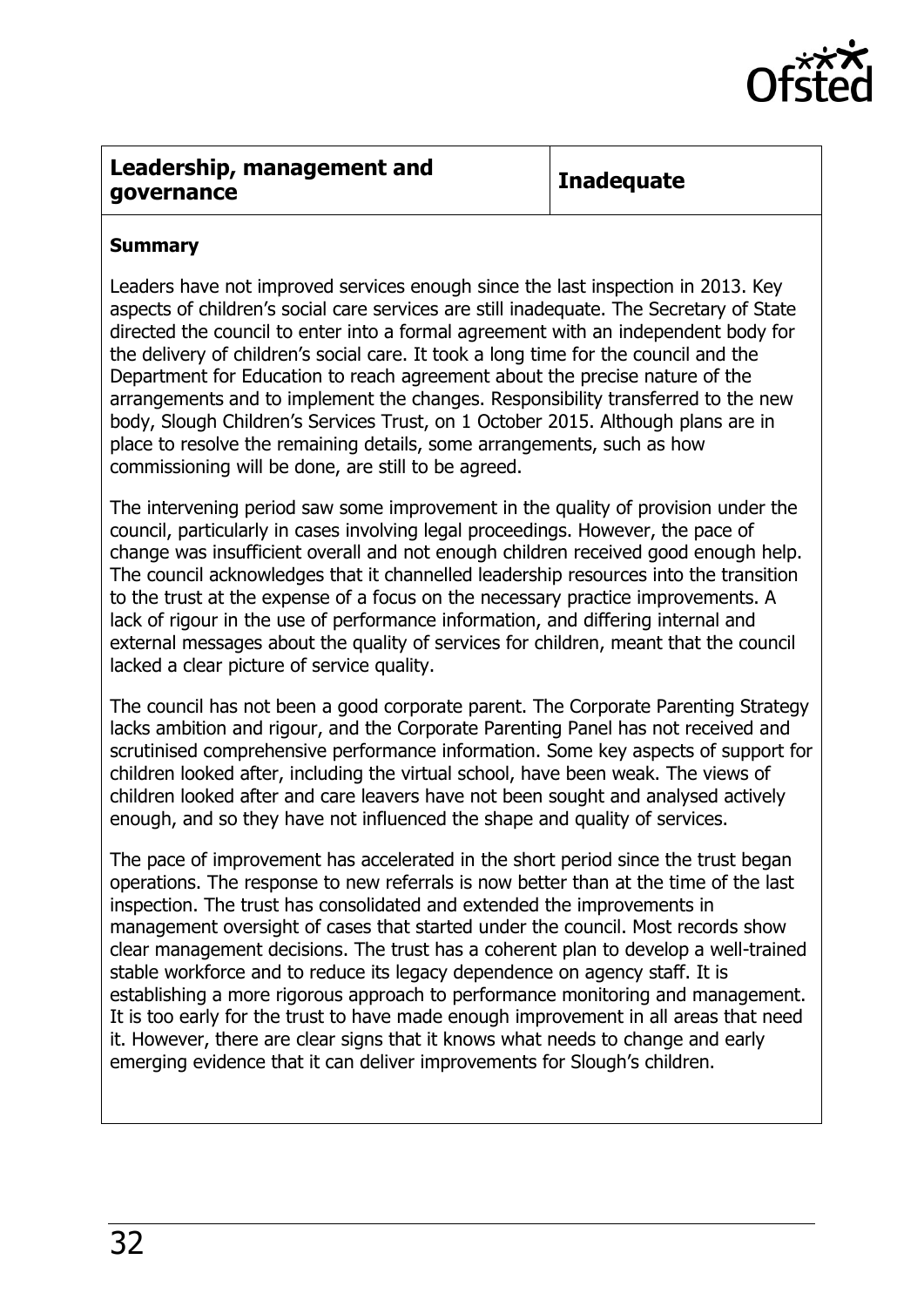

#### **Inspection findings**

- 102. Following the 2013 inspection, the Department for Education commissioned an independent review, published in July 2014, to advise on how best to deliver children's social care services in Slough. In October 2014, the Secretary of State intervened under s497A of the Education Act 1996 and directed that an independent trust should be appointed to deliver children's services in Slough.
- 103. There followed protracted discussions about the precise nature of the trust arrangement, with the council at first proposing a model which the Secretary of State concluded would not put the services in question sufficiently out of council control to secure the necessary improvements. However, the timeframe set by the Secretary of State was achieved, and, on 1 October 2015 an independent children's trust, Slough Children's Services Trust, took over all council-run children's social care services under a contract with the council. This was almost two years after the most recent inspection. Among the functions transferred are the fostering and adoption agencies. These have been established as a registered independent fostering agency (IFA) and voluntary adoption agency (VAA) respectively.
- 104. The transition to the trust has not been smooth. Improvements did not happen quickly enough. Agreement between the council, the Commissioner and the Department for Education about the shape of the new structures and governance arrangements took a long time to achieve. This was due, in part, to the multiple parties and complexity of the arrangements. Governance is now largely clear, although there are important areas such as commissioning where partners have yet to resolve the detail.
- 105. The picture since the last inspection is of inconsistent and insufficient improvement on the very low baseline found in the 2013 inspection. There has been progress, both under the council and now under the trust, but the trajectory has been too shallow and the pace too slow. The lengthy discussions about the future of services created uncertainty and impeded progress. The council acknowledges that the need to manage the transition to the trust distracted it from making necessary improvements. In particular, the part-time interim DCS understandably became increasingly involved in the transition project. This left a capacity and capability gap in senior leadership that the council chose not to fill at a time when the transfer to the trust was imminent. This meant that improvements were slight and piecemeal.
- 106. For example, historical inconsistencies in tackling child sexual exploitation means that there is no profile or mapping of the scale and type of child sexual exploitation in Slough. Effective awareness-raising has been undertaken, and some helpful direct work with young people. However, gaps in coordination and a lack of a coherent strategic approach have significantly hampered progress. (Recommendation)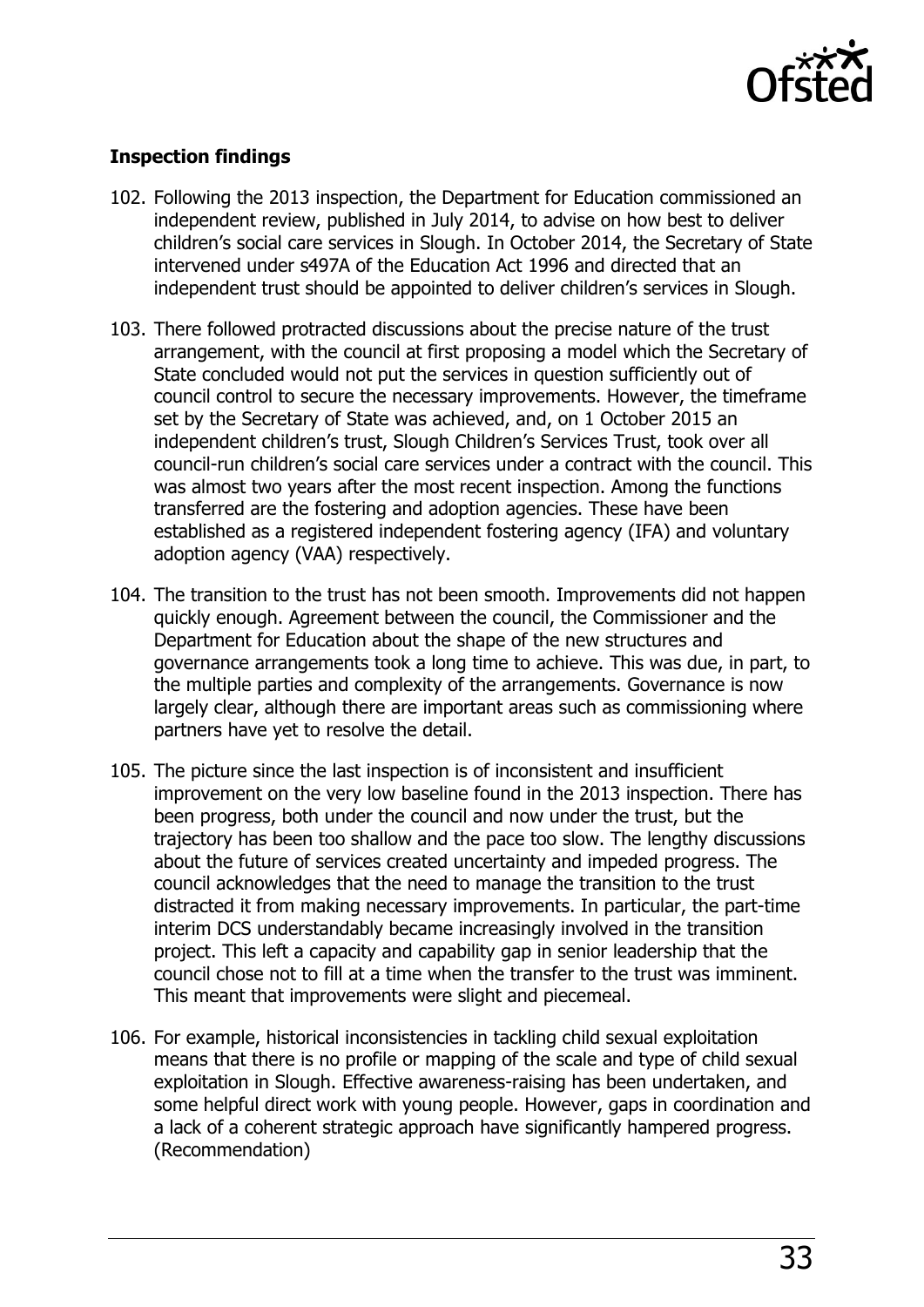

- 107. At the same time political leadership, including scrutiny, has not focused enough on the detail of performance and so has been ineffective in driving up standards. The council has not fully discharged its responsibilities for improving services and quality remains too low.
- 108. The relationship between the DCS and the chief executive of the trust is developing positively. This is aiding the transition and beginning to resolve some of the inevitable uncertainties about boundaries, roles and responsibilities. However, the DCS is interim. The council is considering succession arrangements, but continued uncertainty risks undermining confidence in the new partnership.
- 109. Some aspects of provision for children in need of help and protection derive from a firm understanding of the local population. For example, there is a broad range of early help provision, though there are delays in accessing it for some children and families, impact has not been sufficiently analysed and provision lacks coordination. However, other areas of work do not reflect an understanding of the levels and range of need. For example, there are not enough in-house foster carers to meet need, and there is no formal structure for the reliable and cost-effective procurement of foster placements in the independent sector. (Recommendation)
- 110. Trust leaders have sought to understand and shape what is happening at the front line. They are actively overseeing work, identifying strengths and weaknesses and taking action to improve. A baseline audit conducted shortly after the transfer of provision indicated that services were in a worse shape than had previously been understood. In the year prior to transfer, the council commissioned two reviews of services, including a Local Government Association diagnostic. Each of these reported significant progress. It is unclear whether they presented an accurate picture formed at times when quality was at a temporary peak, or whether they were overoptimistic. It is clear, though, that the council did not have a comprehensive and realistic view about quality and consistency.
- 111. Key partnerships and strategies, such as the joint well-being strategy, Slough five-year plan, Slough Story, children and young people's needs assessment and plan and the clinical commissioning group (CCG) five-year plan, share some priorities. However, other than the children and young people's plan they have little focus on children's social care issues, despite the very high level of concerns from the last inspection. The joint strategic needs analysis (JSNA) uses old data and does not reflect the 2013 inspection. It does address safeguarding and children looked after but is largely narrative, with no comparative or trended data. It is difficult to see how it could inform projections and planning.
- 112. Slough's children looked after and care leavers do not regard the council as a good corporate parent. Inspectors agree with them. The corporate parenting strategy is a superficial document that uses old data and priorities, and includes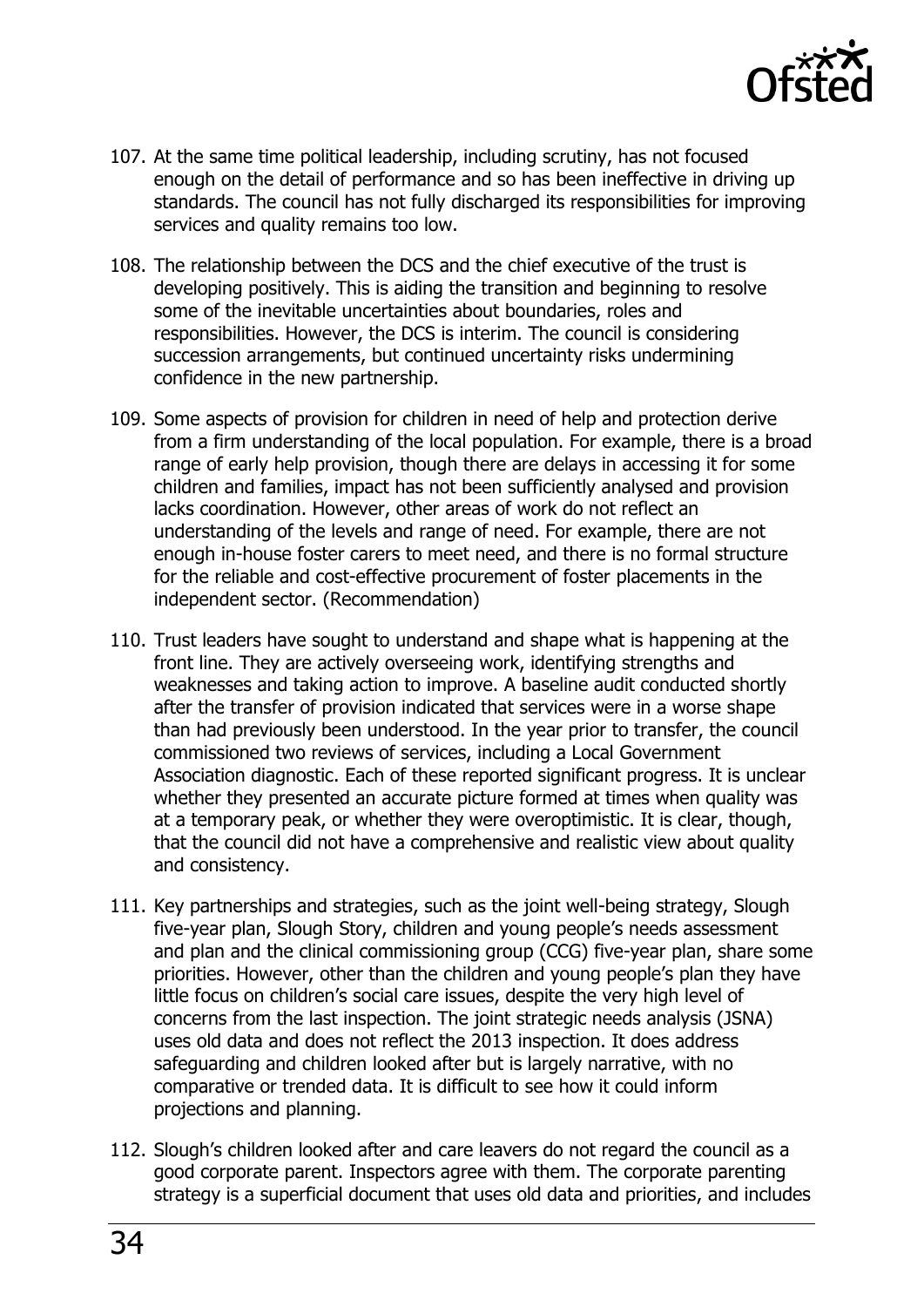

no action plan. The corporate parenting panel has not received comprehensive performance information. This has limited its ability to provide scrutiny and challenge. IROs have not monitored the council's performance as a corporate parent effectively. The council has not provided the CiCC with enough support to be as representative and influential as it should be. Since taking over, the trust has recognised these shortcomings and is taking action with the council to remedy them. (Recommendation)

- 113. The chief executive of the council meets quarterly with the independent chair of the Local Safeguarding Children Board (LSCB). Until recently there has been no formal written record of these meetings, so it is not clear to what extent the Chief Executive has used them to hold the chair to account for the conduct and activity of the LSCB. There are also quarterly meetings between the Chief Executive, the DCS and the independent chair to discuss the LSCB's work. The chief executive of Slough Children's Services Trust now joins these meetings. Again, there have until recently been no formal minutes, but there is evidence of challenge to the council over a number of issues, including the strategic response to female genital mutilation.
- 114. The council has not made enough use of feedback from children, young people and families. There has been no detailed analysis of findings from complaints to learn lessons and make improvements. Nor has there been routine collation or analysis of children's views to inform service development, planning and commissioning. It is too early to tell if the trust will be more of a learning organisation, but initial signs are hopeful. Its leaders intend to move to an evidence-based, systemic model of service delivery, and it is already analysing and using performance information. (Recommendation)
- 115. Under the council, performance information was collated and analysed by the corporate performance team. There was a lack of rigour in the gathering and analysis of this information. Managers and staff below head of service level did not receive regular performance reports. This meant that they did not develop a full comparative picture of organisational performance and their own role in it. The trust has appointed its own Head of Performance, and is revising and refining data collection. It has established clear expectations of staff and managers for accurate, timely and comprehensive data recording. It uses performance information to identify anomalies, trends and patterns and enable corrective action and learning. There are helpful links between performance data and workforce development initiatives such as the new staff recognition scheme.
- 116. The pace of improvement has accelerated since the trust launched on 1 October 2015. In particular, the initial response to new referrals is now more secure than at the time of the last inspection. Overall, the quality of practice at the time of this inspection was mixed, with some good work but too much that was poor.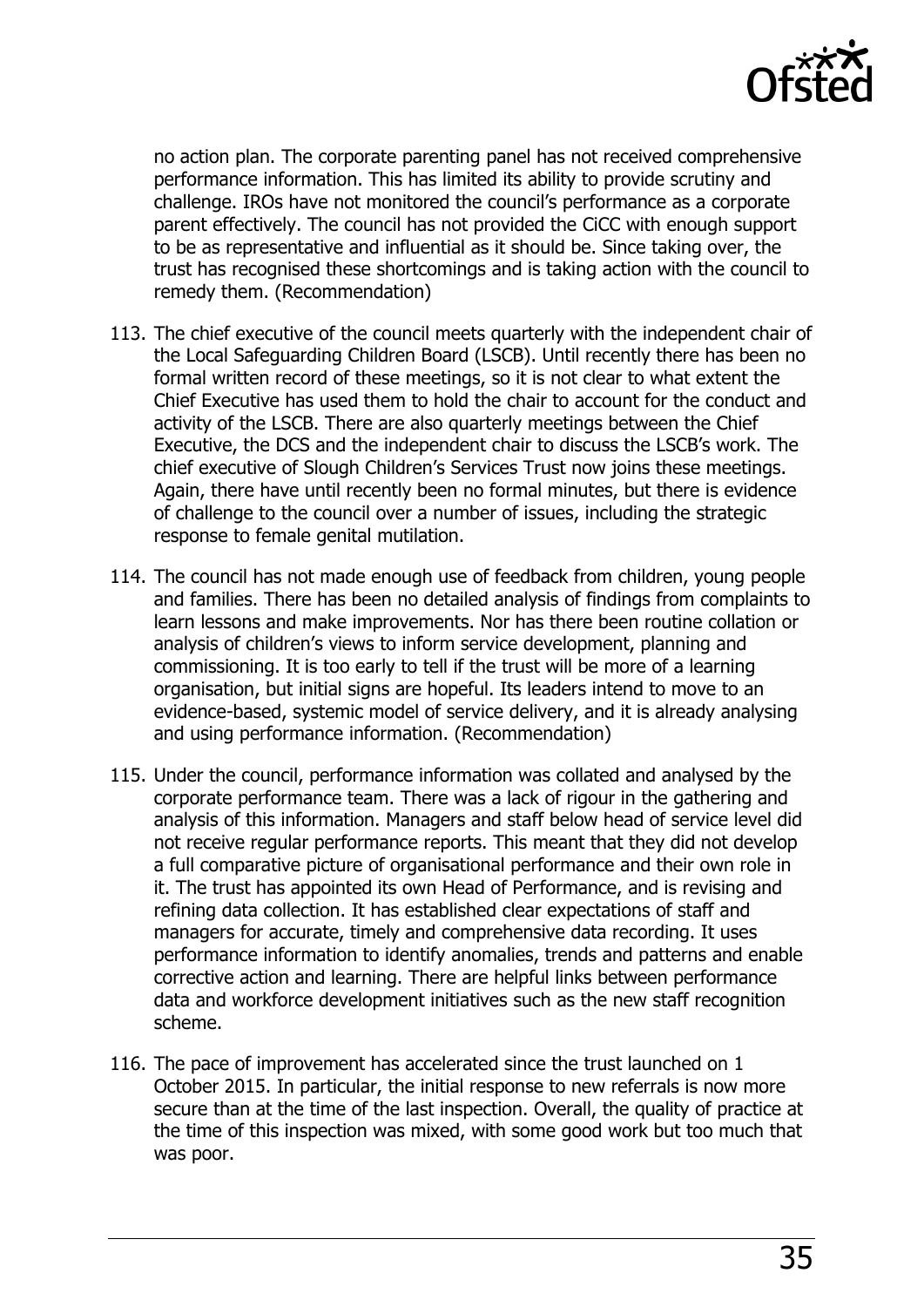

- 117. Very high and costly use of agency social workers and managers compromised the council's ability to recruit a stable workforce. The council recognised that improving recruitment and retention was central to improvement. Senior managers, including the Council DCS, took steps to address this, including the appointment of a workforce lead who ran three national campaigns to attract staff to what was soon to be the trust. Despite these efforts, agency rates remain worryingly high. The trust has an assertive and coherent plan for recruitment and retention. It is revising its relationship with recruitment agencies and is actively seeking to persuade good temporary staff to apply for permanent roles, with a small number of early successes. Its offer to staff includes comprehensive induction and continuing professional development frameworks. Training is available to agency staff, which is a strength. Most staff have caseloads that are manageable, though a small number were too large. There are arrangements in place with universities and independent organisations to help attract staff. Some staff told inspectors that their move to Slough or decision to stay was because of the trust arrangements. Although it is too early to know how successful the trust will be in establishing good-quality provision, it has made a solid start, prioritising workforce, performance management and the management oversight of practice. Inspectors are in broad agreement with the trust about the areas it should prioritise for improvement. (Recommendation)
- 118. Most existing staff and managers transferred to the trust, although there have been some significant changes in more senior roles. The trust has developed a clear offer to staff and managers that sets out both expectations and professional development opportunities and pathways. Senior trust leaders have invested time in keeping staff informed and there is extensive consultation about the future shape of the organisation. Social workers say that they are excited by the opportunity to work in the new organisation and that senior leaders in the trust listen to their views. Morale is good, which is crucial at this stage, and there is a clear sense of momentum.
- 119. The trust has opted to have a large number of heads of service initially to enable it to apply a high level of management oversight at senior levels. Case files now show clear evidence of first-line managers making decisions and there are in many cases clear rationales for them. This improvement has clearly accelerated since the trust took over services. Prior to that, while case files did show decisions, the reason for them was not made clear and they were not always acted upon. For example, in one case the failure to follow a management decision led to a seven-month delay in initiating the Public Law Outline.
- 120. In April 2015, the council introduced a new supervision policy. This established clear expectations and entitlements as well as links with performance frameworks and quality assurance. All social workers asked about supervision by inspectors report that it has been regular and of good quality, with improvements pre-dating the operational launch of the trust. However, supervision files seen do not reflect this. None of the supervision files that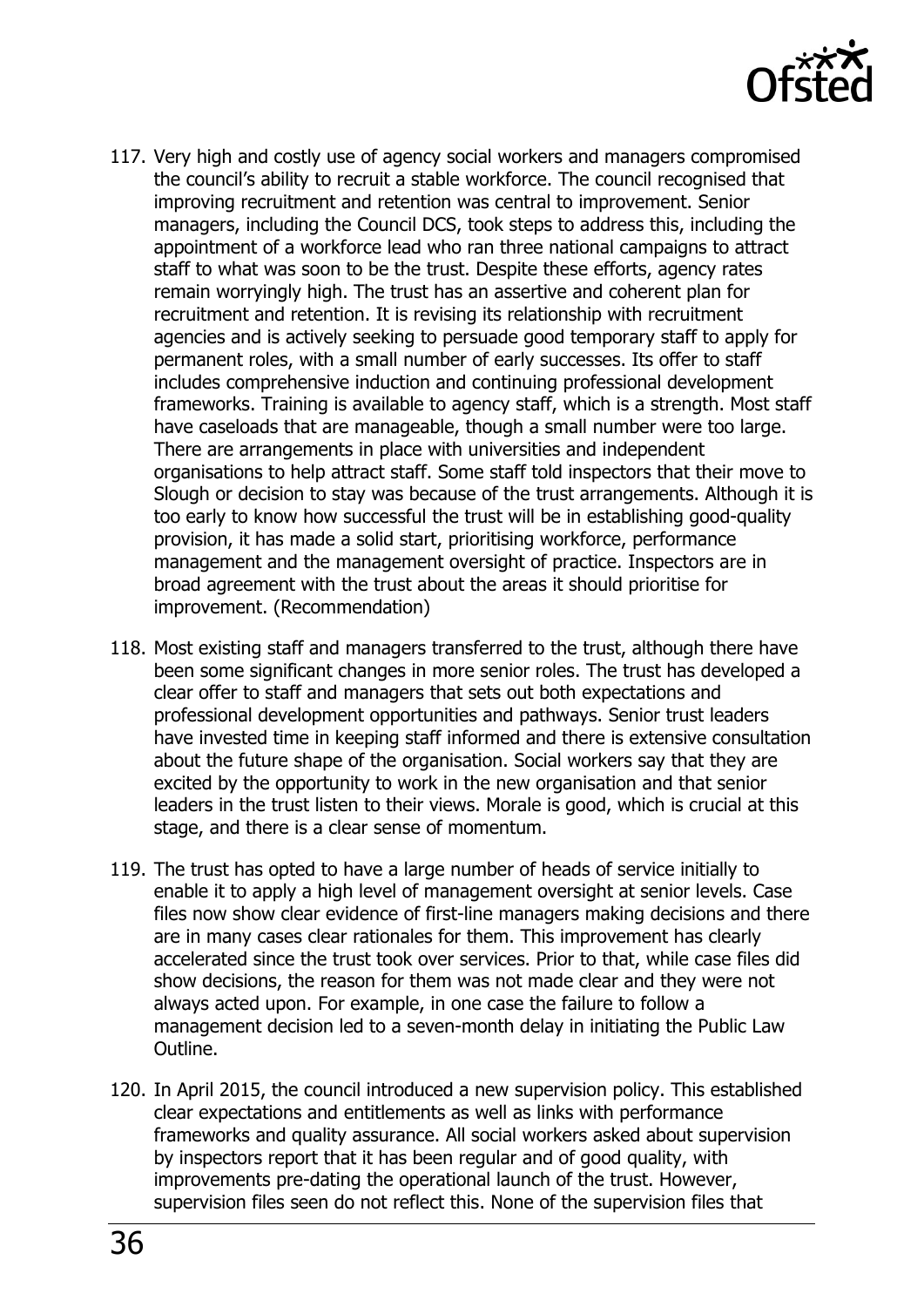

inspectors saw reflected sustained good practice. There were long gaps between staff supervision meetings, actions identified in one meeting were not followed up in the next and there was little evidence of critical reflection and challenge. It is too early to say how effective the trust will be in improving and sustaining this but there are early signs of progress.

- 121. Trust leaders are consulting staff about possible new models of service delivery. They have a clear intention to move to a systemic model and are currently examining models in successful local authorities.
- <span id="page-36-0"></span>122. There are effective relationships with the family courts and the local Family Justice Board. The Designated Judge for Berkshire reports improvement in the quality of court work since the last inspection, with good social work statements and no undue delay. The local Children and Family Court Advisory and Support Service (Cafcass) manager describes working relationships between children's guardians and Slough staff as good. This includes the periods before and after the transition to the trust.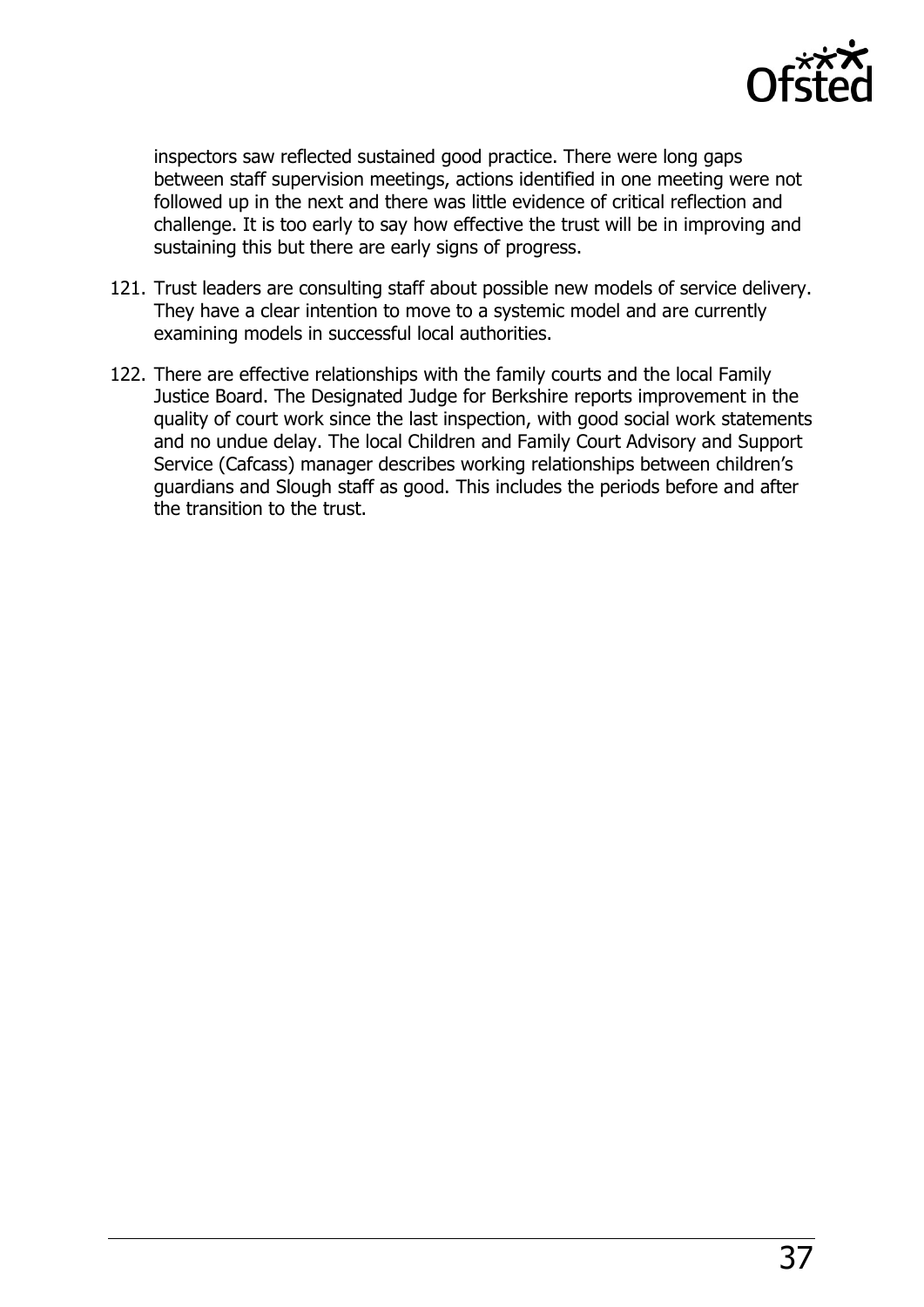

## **The Local Safeguarding Children Board (LSCB)**

## **The Local Safeguarding Children Board is inadequate**

### <span id="page-37-0"></span>**Executive summary**

The LSCB has not made sufficient progress against the recommendations from the previous inspection in 2013. The independent chair has brought increased focus and challenge to work of the Board. However, the LSCB has not been sufficiently effective in scrutinising or challenging the significant weaknesses in the delivery of front-line services to children in need of help, protection and care. The poor engagement of some partners has been a barrier to progress. The LSCB has failed to strengthen the review of practice through case audits, has not ensured that thresholds are regularly reviewed and has not developed arrangements to evaluate and report on the experiences of children missing from care, home and education.

The threshold document is no longer compliant with statutory guidance and, significantly, does not reflect the current arrangements in place across the partnership. The Board has not reviewed the quality or effectiveness of threshold decision making.

Although some progress has been made by the LSCB in recent months in developing more effective arrangements to oversee and scrutinise data and audit front-line practice, it is yet to provide rigorous evaluation and analysis of local practice and performance.

The strategic child sexual exploitation subgroup has overseen some proactive work such as awareness raising with local businesses. However, overall, the Board has not been effective in reviewing front-line practice in response to children missing and those at risk of sexual exploitation. As a result, it has not assured itself that these children are effectively safeguarded.

The female genital mutilation task and finish subgroup has made good progress, for example in understanding prevalence, developing a draft strategy and pathways and undertaking an audit of cases.

The Board's training programme has not been formulated based on a needs analysis. Although there is good take-up of training, the Board has not evaluated impact or assured itself that training leads to improvements in practice and service delivery. There are no lay members on the LSCB currently and therefore it is not duly constituted.

The chair is actively seeking a sufficient multi-agency funding arrangement for the work of the Board, but to date a funding formula has not been agreed. This is required in order to ensure that the Board is able to deliver its core functions.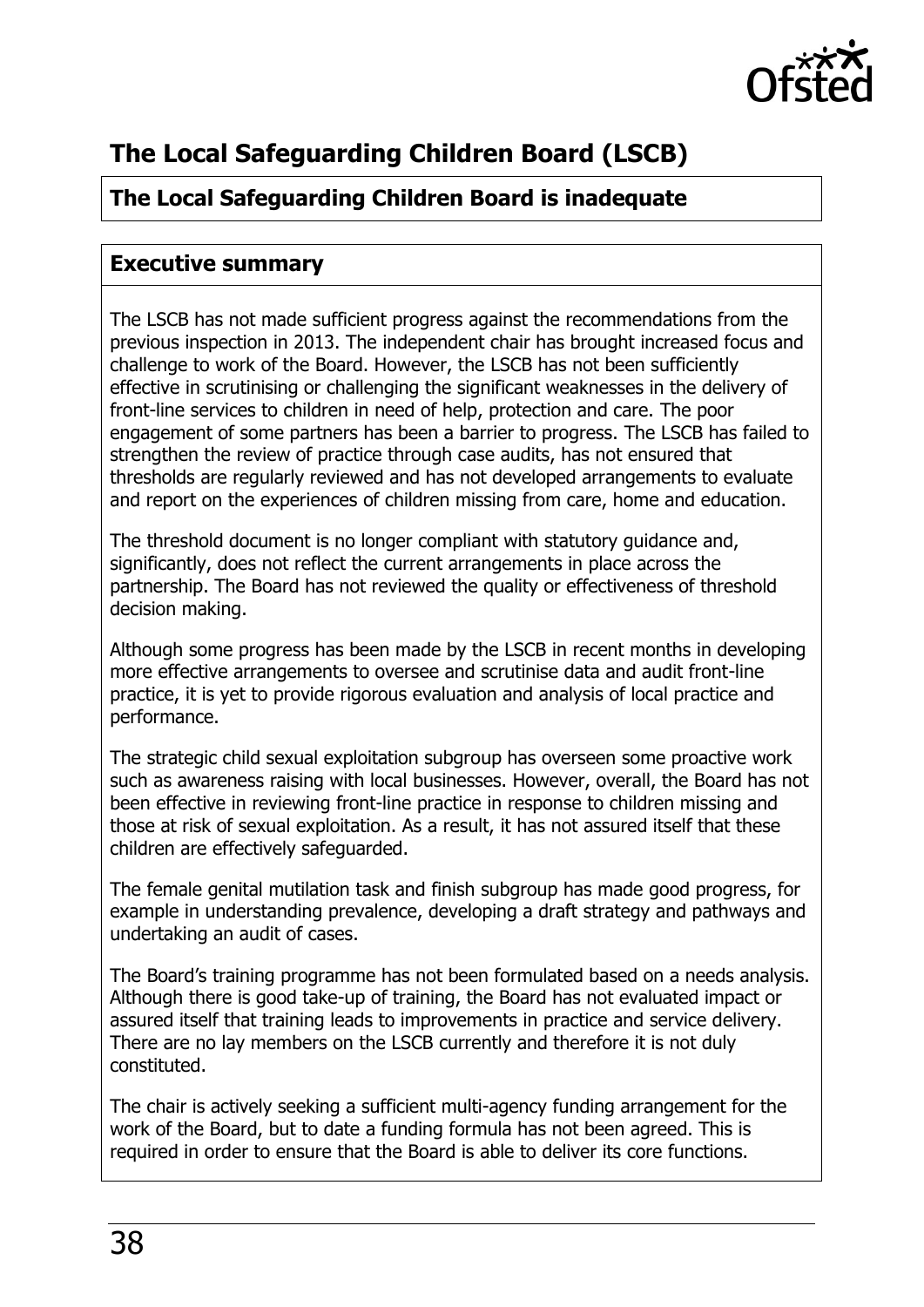

#### <span id="page-38-0"></span>**Recommendations**

- 123. Revise and implement multi-agency threshold guidance and scrutinise the application of thresholds at all levels.
- 124. Establish a programme of effective monitoring and quality assurance of multiagency safeguarding practice. This should include analysis of performance information, section 11 audits and internal partner agency audits, as well as multi-agency auditing led by the LSCB.
- 125. Take action to strengthen the LSCB's oversight and scrutiny of the effectiveness of the local multi-agency response to children at risk of sexual exploitation and children who go missing.
- 126. Develop and implement a funding agreement to ensure that the LSCB has sufficient resources to undertake its core business.
- 127. Undertake a training needs analysis and regularly evaluate the quality and impact of training (including e-learning).
- 128. Engage the wider community in the work of the LSCB by ensuring that the Board has lay member representation and thorough engagement with local faith groups.

#### <span id="page-38-1"></span>**Inspection findings – the Local Safeguarding Children Board**

- 129. Appropriate governance arrangements are in place. Links between the LSCB, the Children and Young People's Partnership Board and the Health and Wellbeing Board are well established. The independent chair is a member of the Children and Young People's Partnership Board. The lead member for children's services is also chair of the Children and Young People's Partnership Board, as well as being a participating observer of the LSCB, which helps to ensure that safeguarding themes are aligned and key strategies communicated. The independent chair of the LSCB meets regularly with the DCS and the council's chief executive. These meetings have included the chief executive of the trust since its launch in October 2015.
- 130. Despite the appropriateness of the current governance arrangements, partnership working is undeveloped and has not been effective in ensuring sufficient scrutiny and oversight of safeguarding arrangements. The appointment of the independent chair in November 2014 was positive for the Board. However, overall, instability and change in staffing arrangements during 2014 had an adverse effect on the Board's ability to drive progress. This was exacerbated by frequent changes in key appointments across the partnership, particularly the DCS, the council's quality assurance manager and child sexual exploitation coordinator. Consequently, several subgroups have been unable to progress work, contributing to the difficulties the LSCB has experienced in establishing an understanding and analysis of local performance.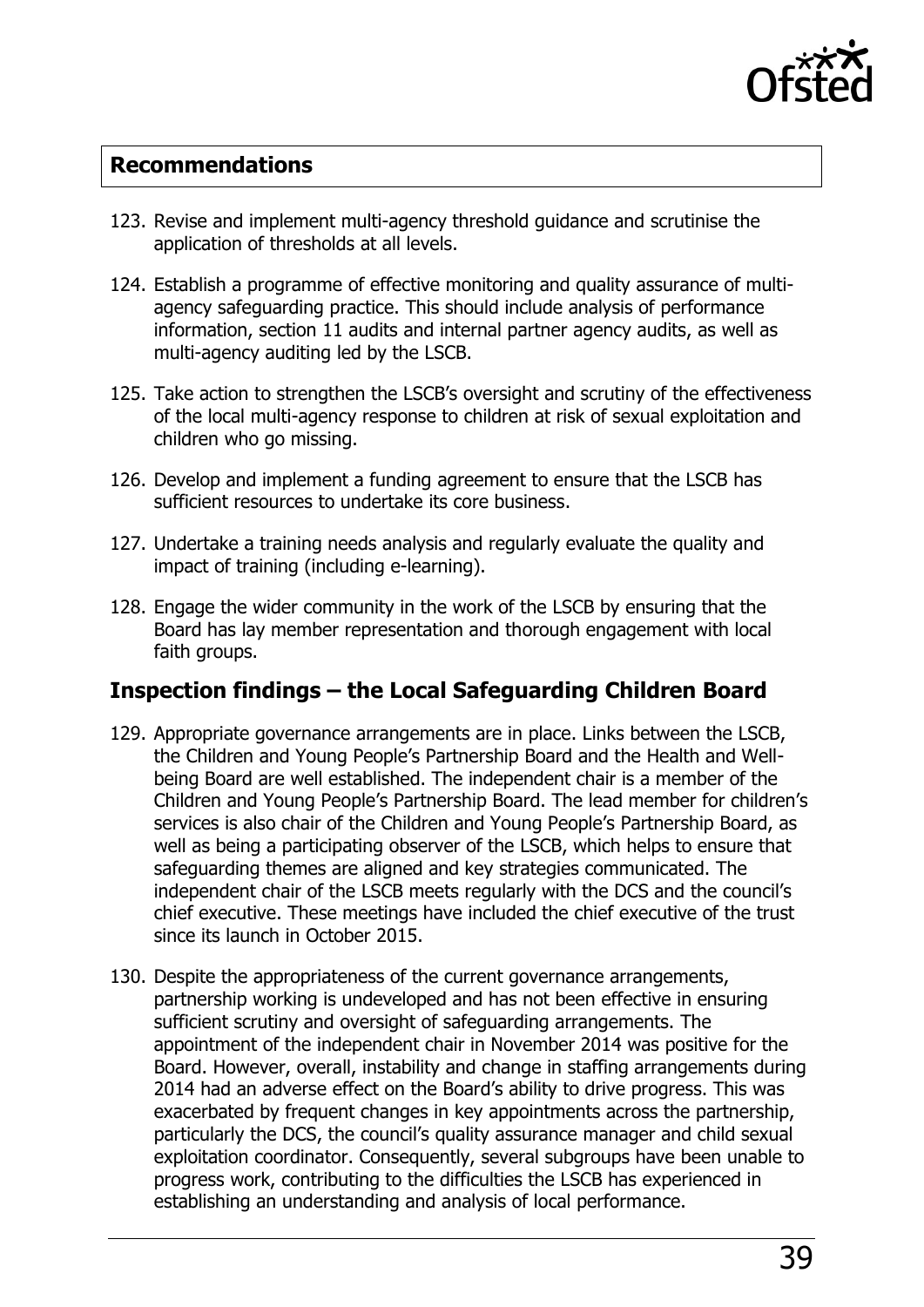

- 131. Partners have not consistently worked collaboratively or demonstrated a shared ownership of the improvement journey since the last inspection. The impact of this is the continued lack of progress in delivering key areas of work. There have been improvements in the level of challenge across the partnership but there is still more work to do to ensure that partners hold each other to account and share ownership of the safeguarding agenda. The independent chair has highlighted to partners that the Board is not sufficiently resourced given the scale of the improvement journey. The previously reduced police funding has been temporarily reinstated by the local police commander, but work is still needed to agree and develop a funding approach, which will enable the Board to deliver its core functions in the future.
- 132. The Executive Group's decision to dissolve the quality assurance subgroup in September 2014 weakened its ability to ensure effective oversight and analysis of front-line practice. This included a period at the start of 2015 when Berkshire Healthcare NHS Foundation Trust was the only partner submitting performance data and the LSCB undertook no effective performance monitoring. Since this time, all partners have provided the LSCB with performance information, but the quality of this is variable and analysis is not always included. This limits the Board's capacity to analyse what performance data mean for local vulnerable children and this important aspect of the Board's work is still in its infancy. No multi-agency auditing took place during 2014. Only a small number of cases were audited in 2015 and the Board has questioned the quality and reliability of those audits. Partners have not consistently submitted findings from their own internal audits to the LSCB despite requests from the independent chair. As a consequence, the LSCB has failed to fulfil its core statutory function of monitoring and evaluating the effectiveness of front-line practice.
- 133. In the context of these serious weaknesses, the Board's scrutiny could have been strengthened by using the findings of section 11 audits reviewed as part of the pan-Berkshire arrangement. LSCB partners across the six Berkshire areas provide assurances to a joint LSCB Berkshire-wide section 11 audit panel and subgroup on a three-yearly cycle. However, the feedback loop in respect of this function has not been sufficiently robust, and there has been no section 11 audit of the council for several years. More recently, the LSCB has refreshed planning in respect of section 11 requirements. Schools are currently submitting section 175 audits and the council is in the process of undertaking its audit, with a plan for the trust to complete one in 2016.
- 134. The independent chair has brought a much needed focus to the Board's performance function, ensuring agencies submit performance data and negotiating the reinstatement of the quality assurance subgroup in September 2015. Although in its infancy, this group provides the foundations for a stronger approach to the Board's scrutiny function in the future. The extent of the difficulties across the partnership at the start of the independent chair's tenure meant that these developments have taken time to achieve. As a result, the LSCB has experienced a considerable period without sufficiently monitoring and evaluating the effectiveness of arrangements to safeguard and promote the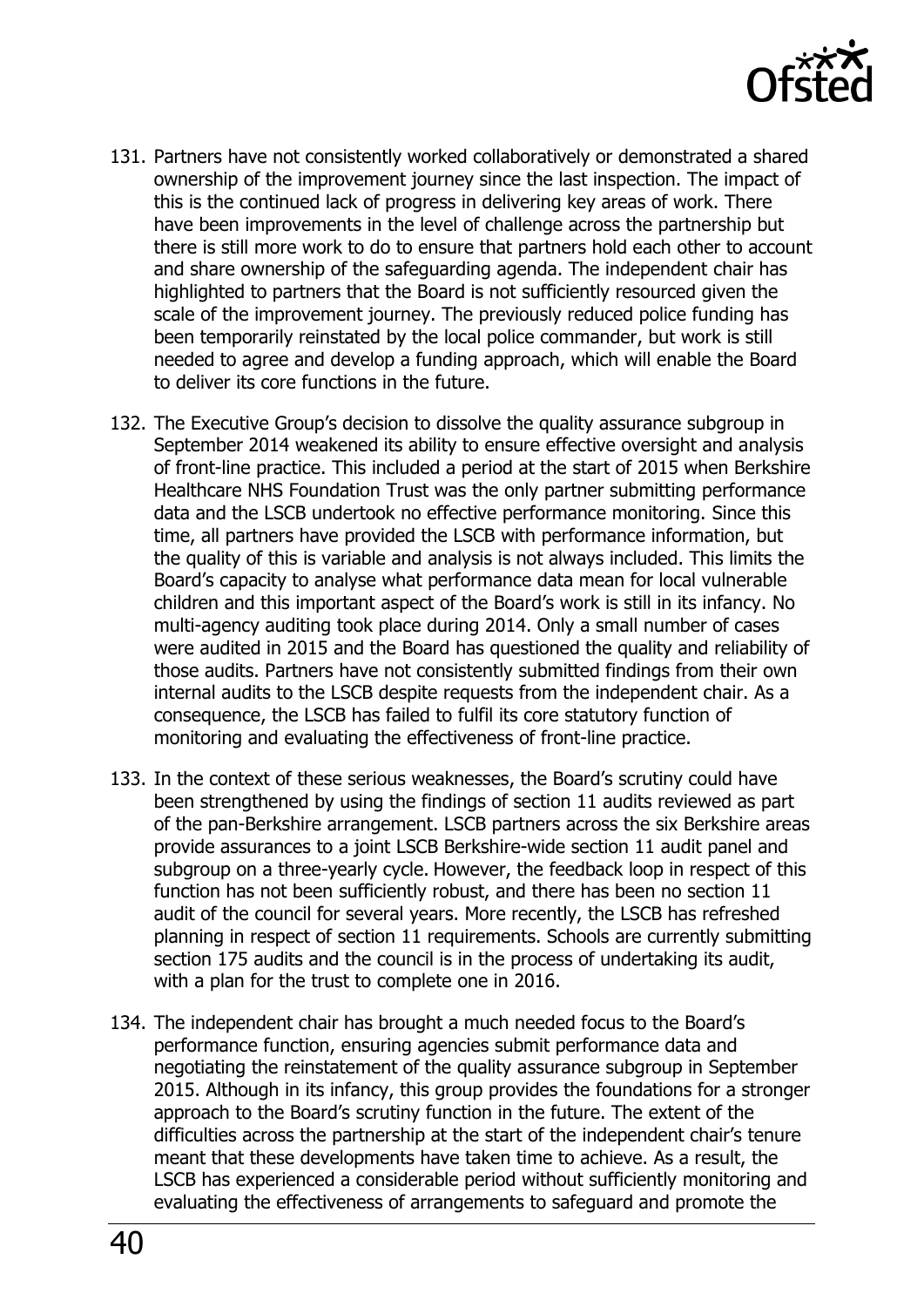

welfare of children. For example, the LSCB still does not have a clear understanding of the extent of child sexual exploitation across the borough. While the child sexual exploitation strategy has been implemented, work to progress the action plan has been slow. The work of the child sexual exploitation subgroup has been hampered by changes in key personnel, and work to map cross-agency data and identify themes and hotspots has not progressed. Earlier in 2015, the LSCB completed a multi-agency audit; however, the sample was not representative and the LSCB does not have confidence in the audit methodology employed. Consequently, the quality or effectiveness of intervention for children and young people at risk of sexual exploitation is not understood.

- 135. The child sexual exploitation subgroup now operates separately to the sexual exploitation risk assessment conference process (SERAC), which oversees individual children's cases. Governance arrangements are now appropriate and are beginning to strengthen the oversight of child sexual exploitation at a strategic and operational level. However, during the transition period some important systems, processes and practice were not effective. This was exacerbated by periods when child sexual exploitation coordinator post was vacant.
- 136. The strategic sub group has overseen some proactive work by the licencing group. During 2014–15, this group undertook awareness-raising visits to hotels and bed and breakfasts across Slough, as well as visiting businesses, licenced and fast food premises under the banner of the 'say something if you see something campaign', to raise awareness of child sexual exploitation. In addition, the group ran a taxi driver campaign, with cabs displaying stickers regarding human trafficking. The work undertaken has been featured in a best practice article in an LGA publication.
- 137. The child sexual exploitation subgroup hosted a Slough LSCB multi-agency child sexual exploitation and female genital mutilation conference in 2014. Subsequent work in respect of female genital mutilation has been driven by the task and finish subgroup. This subgroup has made good progress carrying out scoping work to understand the prevalence of female genital mutilation, identifying potential hotspots, developing a strategy and pathways (currently in draft), as well as undertaking an audit of cases. The LSCB has made progress in moving the female genital mutilation agenda forward after some initial delay by the council. The council has now agreed to lead the next stage of work in implementing the strategy.
- 138. The LSCB does not understand the effectiveness of the operational response to children who go missing. Performance information relating to missing episodes is being scrutinised by the executive subgroup, but this has not yet resulted in a joined-up response. During 2015, the LSCB became aware that return home interviews were not taking place for all children missing from home or care. Although the LSCB has taken some action to assure itself that the arrangements to protect vulnerable children who go missing are effective, these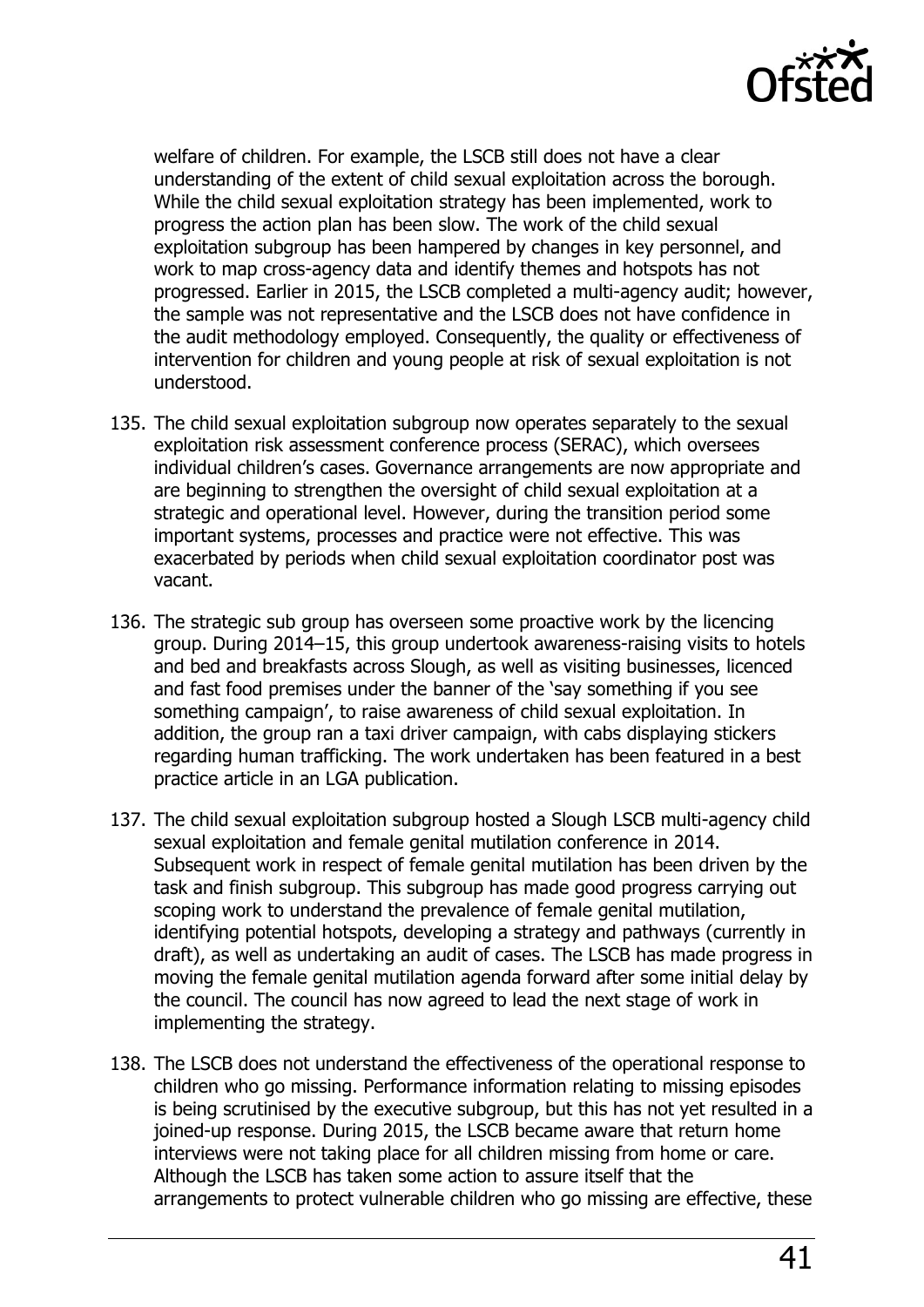

steps have not been sufficient. Since the trust came into effect, the trust's chief executive has highlighted to the LSCB that the response to missing children is a significant vulnerability and has put in place a robust action plan, including the need to ensure return home interviews are undertaken for all missing episodes.

- 139. The draft annual report presents a critical analysis of some aspects of the LSCB's work during 2014–15 has been discussed in public meetings of the Wellbeing Board and Scrutiny Committee but is slow to be published on the Board's website. The report explores key practice areas, but too little consideration is given to the evaluation of the effectiveness of front-line practice. For example, there has been insufficient analysis of the poor partnership response to missing children, particularly in respect of the absence of return home interviews. The revised business plan provides increased focus on core priorities.
- 140. The LSCB is not duly constituted following the recent resignation of the only lay member. The Board's engagement with the faith community is underdeveloped, as is the involvement of children and young people, and these combined shortfalls limit the LSCB's ability to engage with the wider community. The LSCB has a plan to address these shortfalls, including work to recruit two lay members. The independent chair has begun to engage with children and young people through the Children and Young Person's Partnership Board and plans to use the findings from a recent survey by young people to inform audit planning for the year ahead.
- 141. The LSCB has had oversight of the council's annual private fostering report. Despite efforts to raise awareness, private fostering notifications remain low. The LSCB has highlighted this as an area of concern and has satisfied itself that there is a plan in place across partner agencies to address this.
- 142. Multi-agency policies and procedures are commissioned through an online provider and updated through the pan-Berkshire policy and procedures subgroup. The procedures are currently being updated after some delays, due to the complexity of the Pan-Berkshire arrangement. Critically, the threshold document, although extensively rolled out across agencies in 2014, is no longer compliant with statutory guidance and does not reflect current arrangements across the partnership. Combined with the lack of evaluation of front-line practice, this is a key weakness, particularly given that inspectors identified that thresholds for statutory intervention and early help are not fully understood or consistently applied across the partnership. Although the Board has had some oversight of early help, the lack of multi-agency auditing means that it has not reviewed the quality or effectiveness of threshold decision making. This is a significant shortfall given that the need to ensure regular review of thresholds was a recommendation from the previous inspection in 2013.
- 143. The effectiveness of multi-agency training is not fully understood. A training programme is in place, but this is not yet driven by a training needs analysis. There is good take-up of multi-agency training, which is provided through a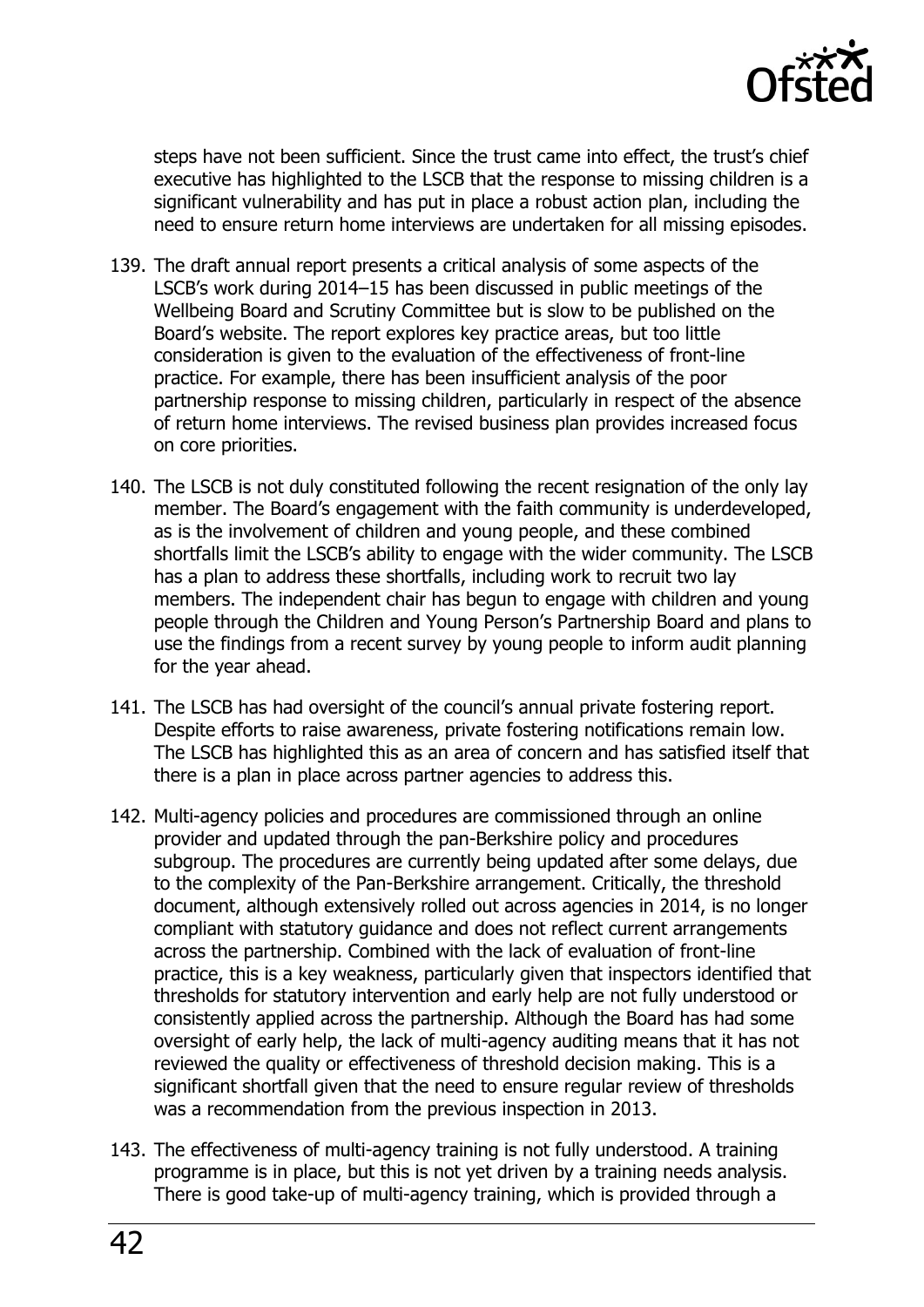

pan-East Berkshire arrangement. This is evaluated at an individual level, but the lack of strategic evaluation of outcomes means that the LSCB is unable to fully understand the impact of the training it delivers. Completion rates of elearning courses during 2014 were extremely poor (only 21% completed), but no work has been undertaken to address this weakness due to gaps in the capacity of training coordinators who support the Board. The Board recently hosted a well-attended conference with a focus on neglect.

- 144. The LSCB has initiated one serious case review in the last four years. This review is currently in progress after some delay due to the complexities of running alongside a mental health homicide review. One critical case review has taken place in the last year, which resulted in a learning lessons briefing to a small multi-agency group. A further critical case review, now underway, has been significantly delayed because the council had not provided a chronology. The serious case review subgroup has not been consistently effective in challenging concerns and needs strengthening to ensure that actions are progressed and that progress across the partnership is monitored consistently.
- <span id="page-42-0"></span>145. Effective arrangements are in place to review child deaths through the pan-Berkshire child death overview panel. The panel is appropriately constituted and well attended. The panel has undertaken some proactive work in seeking to reduce the incidence of preventable child deaths, including awareness-raising regarding safe sleeping; developing a viral wheeze and asthma website; a healthy eating campaign; and significant work in response to the high infant mortality due to genetic issues, which has resulted in a training programme being rolled out to all schools across the area.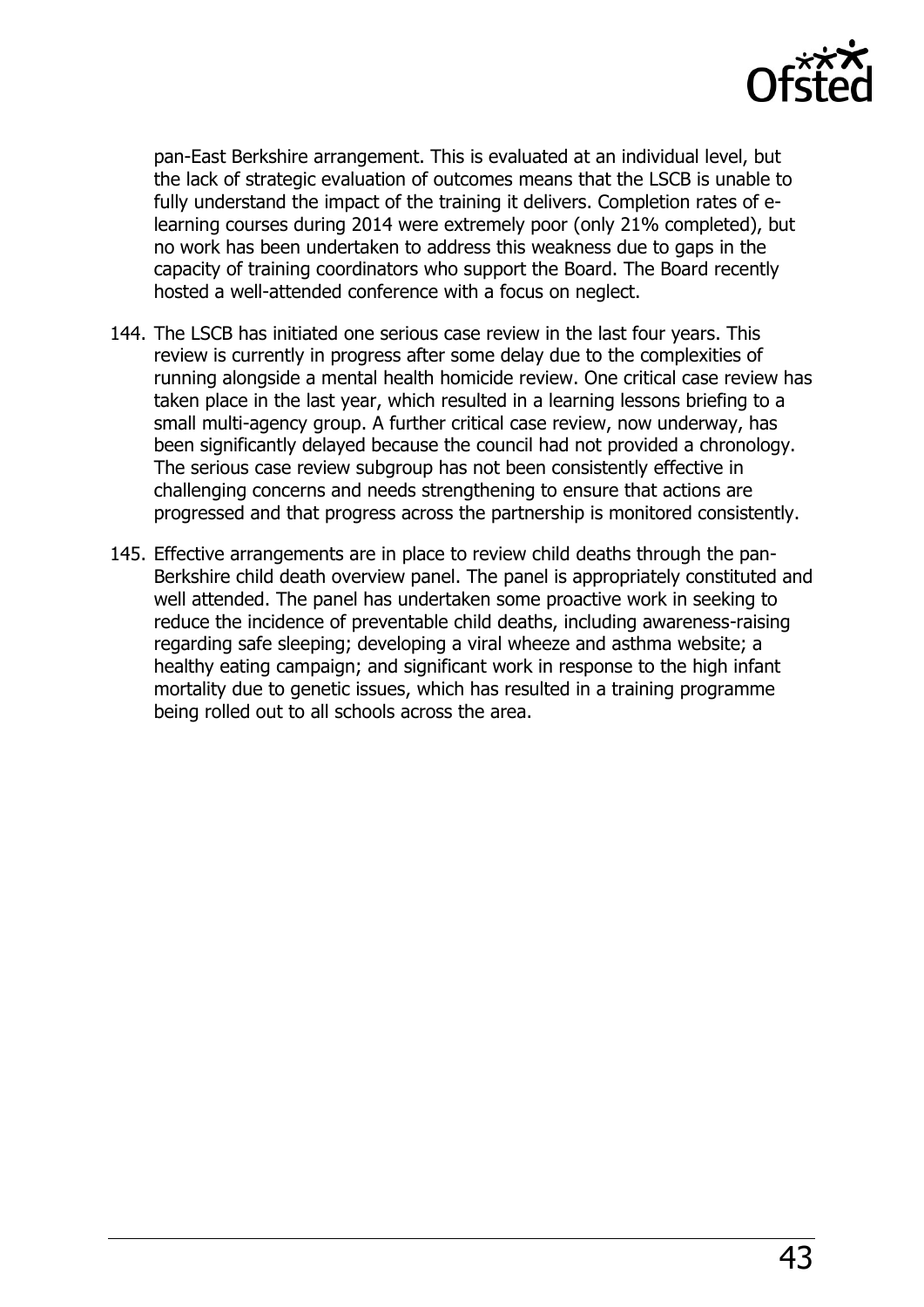

## **Information about this inspection**

Inspectors have looked closely at the experiences of children and young people who have needed or still need help and/or protection. This also includes children and young people who are looked after and young people who are leaving care and starting their lives as young adults.

Inspectors considered the quality of work and the difference adults make to the lives of children, young people and families. They read case files, watched how professional staff work with families and each other and discussed the effectiveness of help and care given to children and young people. Wherever possible, they talked to children, young people and their families. In addition, the inspectors have tried to understand what the local authority knows about how well it is performing, how well it is doing and what difference it is making for the people who it is trying to help, protect and look after.

The inspection of the local authority was carried out under section 136 of the Education and Inspections Act 2006.

The review of the Local Safeguarding Children Board was carried out under section 15A of the Children Act 2004.

Ofsted produces this report of the inspection of local authority functions and the review of the local safeguarding children board under its power to combine reports in accordance with section 152 of the Education and Inspections Act 2006.

The inspection team consisted of eight of Her Majesty's Inspectors (HMI) from Ofsted.

#### **The inspection team**

Lead inspector: Stephanie Murray

Deputy lead inspector: Sheena Doyle

Team inspectors: Louise Warren, Simon Rushall, Janet Fraser, Donna Mariott, Nick Crombie, Linda Steele.

Senior data analyst: Donna Neill

Quality assurance manager: Pauline Turner